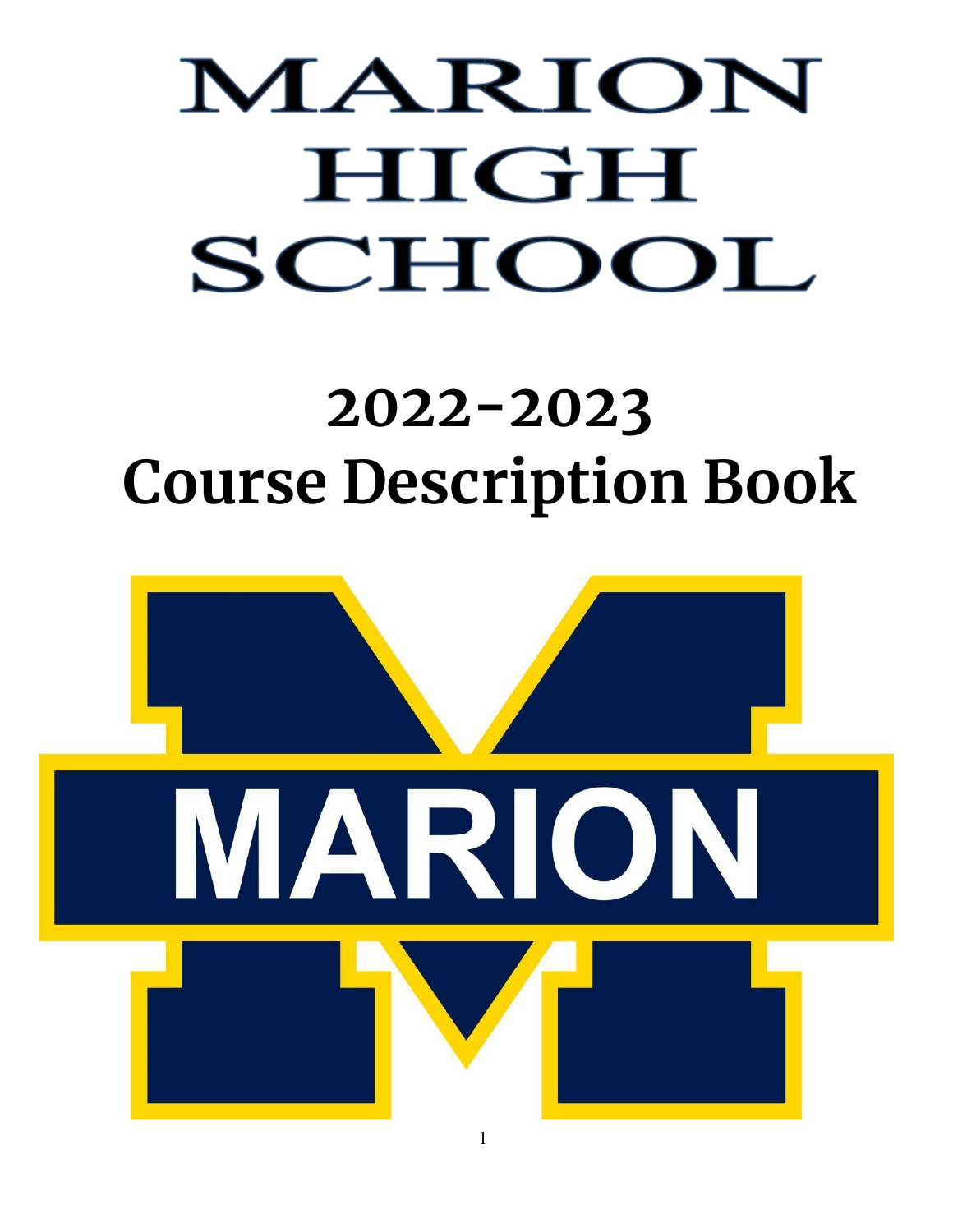The Course Description Book is designed to help students and parents plan their programs of study from the variety of courses offered at Marion High School. Students should plan their high school programs with the help of their parents, counselors, and teachers. This booklet provides information about graduation requirements, scheduling, and other areas of interest. Each course is listed with the grade level, prerequisites and course description. This booklet is intended to assist students in making educational decisions about their high school programs. Courses in this booklet will be offered as described contingent upon budget restraints, student interest, curriculum changes and faculty availability.

# **Principal: Joey Ohnesorge Vice Principal: Nate Addison Assistant Principal/Athletic Director: Ryan Goodisky Dean of Students: Darrell Wimberly**

#### **GUIDANCE DEPARTMENT**

Guidance Phone: 993-8196 ext. 506

| Toby Misner, Director  | ext. 486 | $10-12(A-F)$     |
|------------------------|----------|------------------|
| <b>Brittany Willis</b> | ext. 484 | 10-12 $(G-N)$    |
| <b>Bart Sinks</b>      | ext. 487 | $10-12$ (O-Z)    |
| Michele Tate           | ext. 485 | 9 (All Students) |

#### **GRADUATION REQUIREMENTS**

| <b>ENGLISH</b>              | 4 Credits           | Freshman, Sophomore,          |
|-----------------------------|---------------------|-------------------------------|
|                             |                     | Junior, Senior year           |
| MATH <sup>*</sup>           | 3 Credits           | Freshman, Sophomore           |
|                             |                     | Junior year                   |
| <b>SCIENCE</b>              | 2 Credits           | Freshman, Sophomore           |
| <b>HEALTH</b>               | 1/2 Credit          | Freshman year                 |
| <b>GLOBAL STUDIES</b>       | 1 Credit            | Sophomore year                |
| <b>AMERICAN HISTORY</b>     | 1 Credit            | Junior year                   |
| <b>CIVICS</b>               | 1/2 Credit          | Senior year                   |
| <b>CONSUMER ECONOMICS**</b> | $1/2$ Credit        | Junior year                   |
| PHYSICAL EDUCATION          | Enrollment required | Yearly enrollment is required |

ELECTIVES to equal 27 credits

\*3 years of Math must include Algebra and Geometry.

\*\*Consumer Economics may be waived by successfully completing Business Concepts 1 & 2.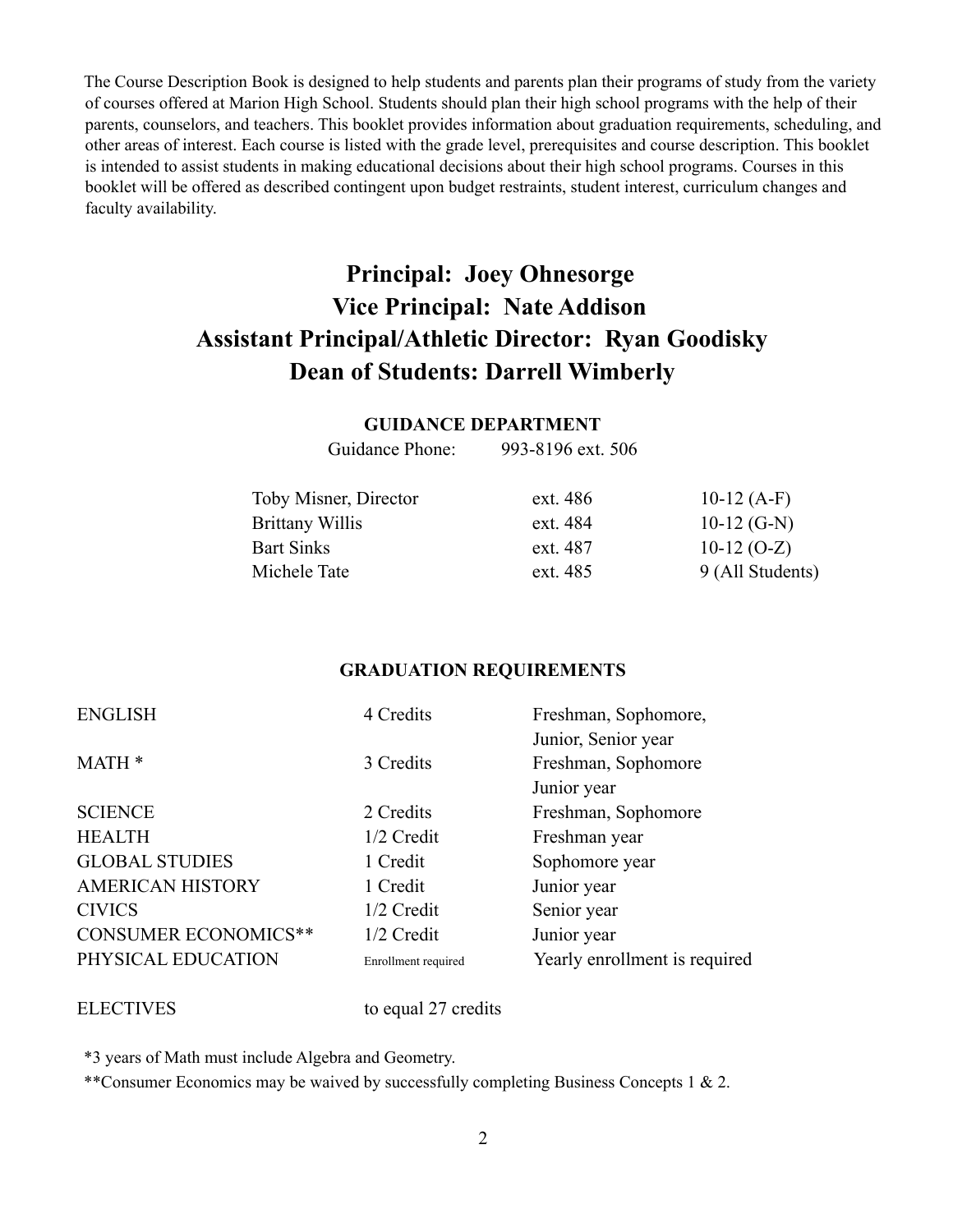# INFORMATION IN THIS COURSE DESCRIPTION BOOK IS SUBJECT TO CHANGE AS THE NEEDS OF OUR STUDENTS ARE DETERMINED

# **Impact of Weighted Grades on Student GPA**

When selecting a course of study, it is important to consider the impact of weighted and non-weighted courses on overall grade point average. While we realize the impossibility of predicting a student's future academic performance, one might want to consider the student's potential of earning a grade point average above 4.0 prior to enrolling in the following: summer school courses, Athletic PE, Marching Band PE. As an example, the following should be considered:

If a student earns a grade point average above 4.0 due to taking one or more weighted courses; any non weighted course taken beyond the standard seven period day during the student's four years at MHS, could reduce the student's overall cumulative grade point average. This scenario applies even if the student earns a grade of "A". Additional courses that could fall in this category are typically taken during the summer school session or associated with a PE waiver as discussed later in this publication. While we understand this potential pitfall of the weighted grade process, we believe the academic benefit students receive from weighted grades far outweighs any negative factors associated with the process.

If you have any questions in regard to weighted grades, please call Toby Misner, Director of Guidance, at ext. 486, or, Principal, Joey Ohnesorge, at ext. 224.

# **Weighted Grades Policy**

A student's overall GPA can be above a 4.0 based on the number of weighted courses they take. Weighted courses receive additional quality points of either 0.5 or 1.0 depending on the course's "weight." A student's class rank will be based on grade point average. Quality points are as follows:

| Grade         | Regular | 0.5 Weight | 1.0 Weight |
|---------------|---------|------------|------------|
| A             | 4.0     | 4.5        | 5.0        |
| B             | 3.0     | 3.5        | 4.0        |
| $\mathcal{C}$ | 2.0     | 2.5        | 3.0        |
| D             | 1.0     | N/A        | N/A        |
| F             | 0.0     |            |            |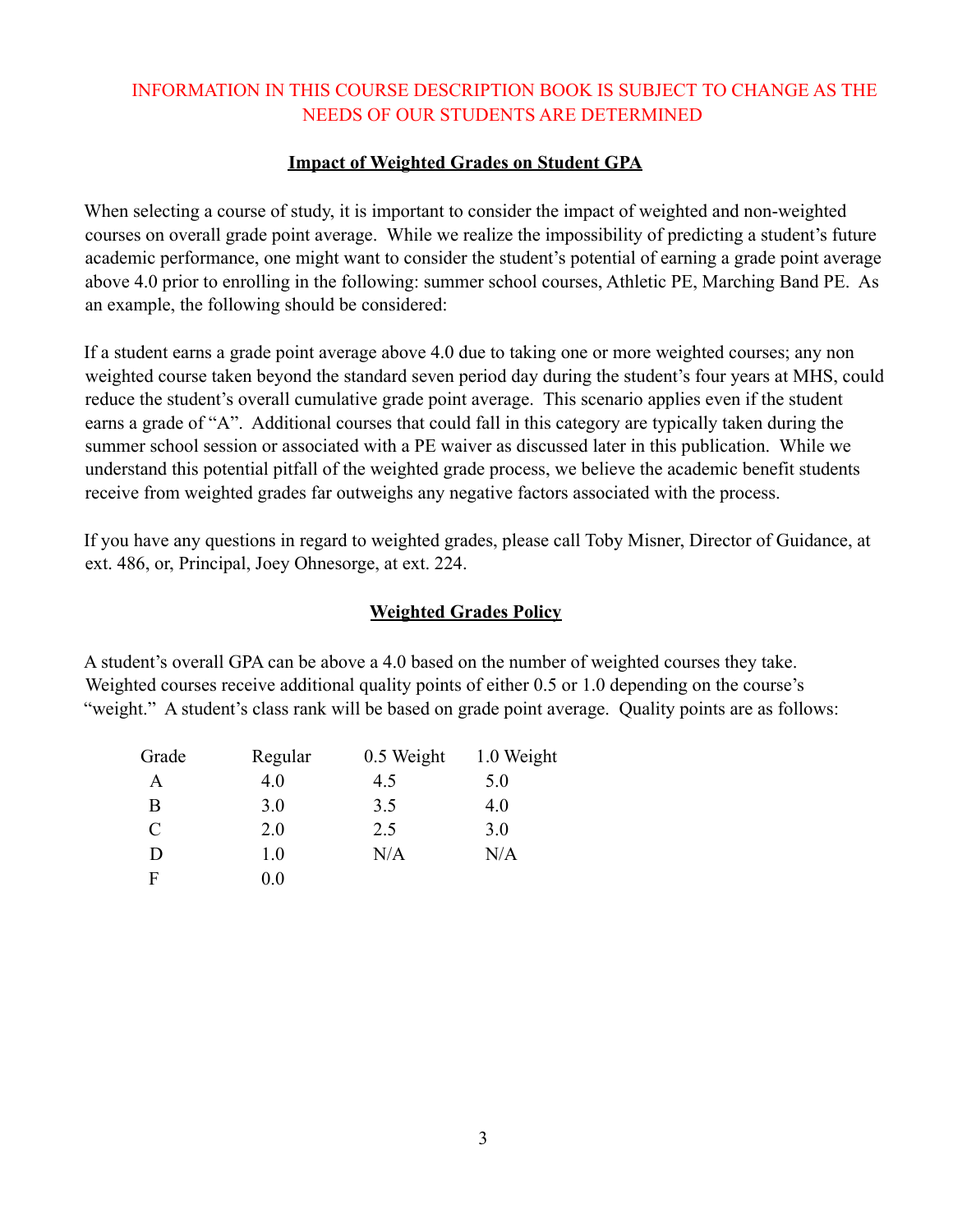The following courses will receive additional weight:

Honors English I (0.5) Honors English II (0.5) AP Literature (1.0) AP Language & Comp. (1.0) Honors Geometry (0.5) Honors Algebra 2 (0.5) Pre-Calculus (0.5) AP Calculus (1.0) AP Statistics (1.0) AP Chemistry (1.0) AP Biology (1.0)

Spanish 3 (0.5) Spanish 4 (1.0) Latin 3 (0.5) Latin 4 (1.0) AP Art (1.0) AP Microeconomics (1.0) AP Macroeconomics (1.0) Accounting 2 (1.0) Physics (1.0) AP World History (1.0) AP American History (1.0)

# **Marion High School Dual Credit Cohort Program**

ATTENTION INCOMING JUNIOR AND SENIOR STUDENTS:

In conjunction with John A. Logan College students will have the opportunity to enroll in two college level courses per semester as part of their school day in which students can earn up to 12 credit hours. These credits will be IAI level courses which are approved credit level courses that will transfer to ANY state university in Illinois. Many other colleges and universities will accept these credits as they are very common general studies courses. It is up to the student to contact the intended university which he/she may attend to see how these credits would be considered. The credits earned in these courses will accumulate in high school credit as part of the students regular 7 period day(2 periods of the student's 7 each semester), as well as college credit at John A. Logan College. Please be mindful this course work will be considered in a student's college G.P.A. as well as the student's high school G.P.A. These courses will be taught at the college level and may be considerably more difficult than the traditional high school course. Approximate fees for the classes will be \$15 x 4=\$60. Book Rental/Purchase will be the responsibility of the student. The district may provide some financial scholarships to assist with these costs. Tuition will be covered as part of the agreement MHS has with John A. Logan for dual credit students. (Approx. savings of \$1260) Tentatively, the students would be required to take all 4 courses as part of this program(Psychology, Sociology, Speech, and Western Civilization). We encourage students and parents to contact MHS guidance with questions. An application must be on file and approved in order to participate in this program.

# **MARCHING WILDCAT BAND CREDIT**

Participants in Marching Wildcat Band during the **Freshman through Senior year** will have the option of taking a P.E. class for credit OR waiving P.E. for participating in the Marching Band. Waiving P.E. OR earning credit for Marching Band can only be earned during the fall semester. Students must enroll in Band as a class in order to waive PE, OR enroll in the Marching Band PE credit if student ONLY wishes to participate in fall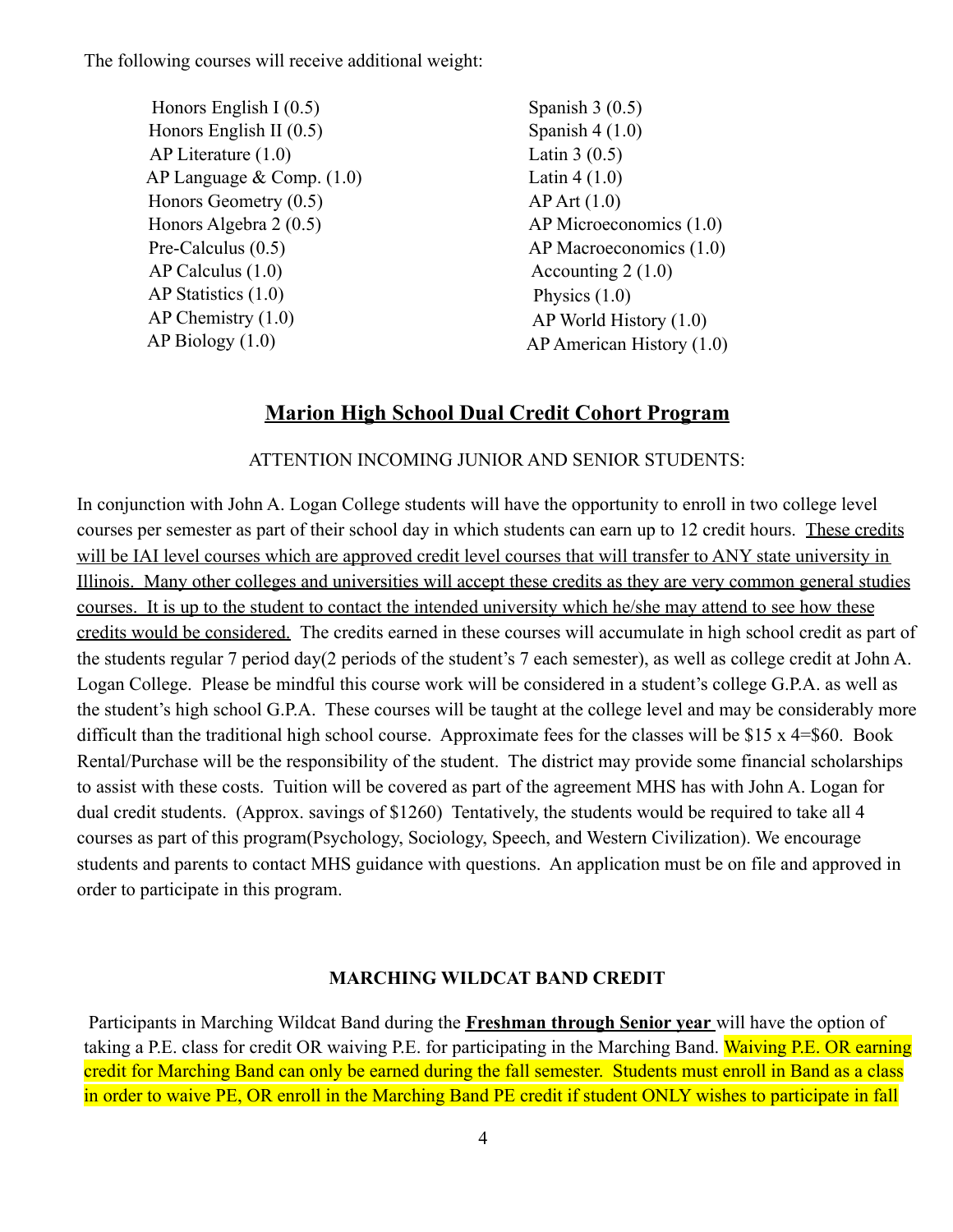Marching Band (not enrolling in Band as a class). Color Guard students should also enroll to receive credit. Failure to complete the season constitutes a failing grade (grade of F) for the Marching Band PE credit. The prerequisite for enrollment in Marching Band is participation in the Marching Band during the previous school year or consent of the Band Instructor.

#### **VOLUNTEER WORK CREDIT**

Students may earn one credit toward graduation for community service work. A student must submit the required application form, available from the guidance counselor, to the principal **in advance of the planned service work.** The request must include parental approval, approval from the cooperating agency official, a list of planned activities, and a proposed timeline for completion. Community service work performed as part of a course assignment, disciplinary measure, or as a paid position is not eligible. Students receive credit but no grade for community service. (75 hours = .5 credit; 150 hours= 1 credit)

#### **EARNING ADDITIONAL GRADUATION CREDITS**

The intent of allowing students to earn additional graduation credits is to make up credits that have been failed or to allow a student to earn additional credits for early graduation. Students may earn additional credits in three ways: John A. Logan College course work, community service volunteer hours (approved site), or the American School (correspondence coursework). Students taking required courses through alternative or correspondence courses must have attempted the course at Marion High School and failed the course. All courses taken for graduation credit must have the approval of the guidance counselor and the principal prior to taking the course.

#### **SCHEDULE CHANGES**

Students and parents are encouraged to give time, thought, and attention to the selection of courses each year. Students are encouraged to make necessary schedule changes during the summer or the week prior to the start of school. All schedule changes must be made before the first day of school. If a student requests a schedule change after the start of the semester, the request will be denied unless unusual circumstances dictate that the change be made in the interest of the student's health or safety. No full year class may be changed at the semester unless the student is earning a D or an F. **No schedule changes will be made to change a student's lunch hour or to change teachers!**

#### **ADVANCED PLACEMENT COURSES**

The Advanced Placement (AP) Program sponsored by the College Board and administered by the Educational Testing Service, offers high school students the opportunity to participate in challenging college-level course work while still in high school. Students can receive college credit, advanced placement, or both from thousands of colleges and universities that participate in the AP program. The AP examinations are administered each May. AP classes are offered in: Biology, Chemistry, Language and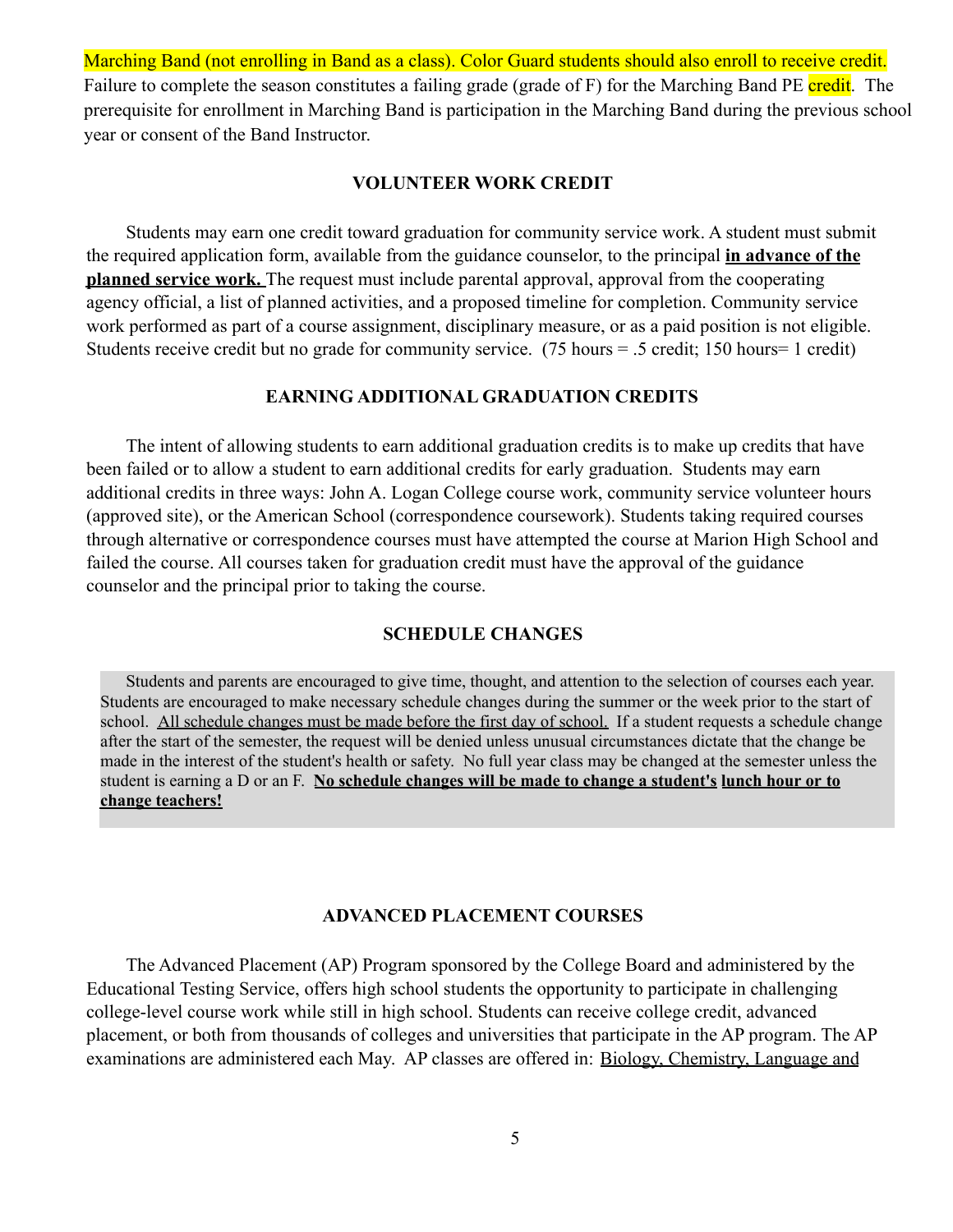# **SUMMER SCHOOL**

Summer school courses are offered in the basic subjects which include: Global Studies, American History, Civics, Consumer Economics, Health, Driver Education, Remedial English, Remedial Algebra I, and Remedial Physical Science. Summer school registration will be announced at a later date. C**ourses will be filled on a first-come, first-served basis. Students must have full payment at time of sign up. You may see any counselor to register. Forms will be available in guidance.** Course sizes are limited. Payment in full is required to sign up for a summer school class. Cost is \$50 per semester.

#### **NCAA SCHOLARSHIPS**

The National Collegiate Athletic Association has set specific course patterns, number of core courses, grade point averages and ACT/SAT scores in order to be eligible for a Division I or Division II athletic scholarship. At the end of the Junior year the students should register with the NCAA Clearinghouse. Students are encouraged to register on-line. POTENTIAL COLLEGE ATHLETES AND PARENTS SHOULD PLAN ON MEETING WITH THEIR STUDENT'S COUNSELOR AS EARLY AS

POSSIBLE TO ENSURE THE PROPER COURSES ARE SELECTED FOR COMPLIANCE WITH THE NCAA ELIGIBILITY STANDARDS. Courses at Marion High School designated as "NCAA Core Courses" are clearly marked in this course description book. All questions should be directed to the student's guidance counselor.

#### **COLLEGE PREPARATION**

Because colleges and universities have a good deal of freedom to set admission standards (which include test scores, class rank, high school course patterns, and grades) for their particular school, admission standards can vary widely from school to school. Often several different admission standards exist within a single university or college, depending on the major the student wishes to study. Because of this, it is virtually impossible to develop a course of study in high school which is guaranteed to meet admission requirements for every college or university nationwide. STUDENTS INTERESTED IN ATTENDING A PARTICULAR FOUR YEAR COLLEGE OR UNIVERSITY SHOULD CHECK WITH THEIR GUIDANCE COUNSELOR FOR SPECIFIC ADMISSION POLICIES.

**BASIC COLLEGE PREPARATION:** It is possible, however, to recommend a pattern of high school courses which should meet the entrance requirements at most colleges and universities. In general, any student who plans on working toward a four-year college degree is strongly urged to have the following high school course pattern. This is the required course pattern for admission to Illinois public universities:

4 years of English 3 years of Social Studies 3 years of Math (Algebra 1 and higher) 3 years of Science 2 years of Foreign Language (Certain Universities will also take Fine Arts Credits instead of Foreign Language)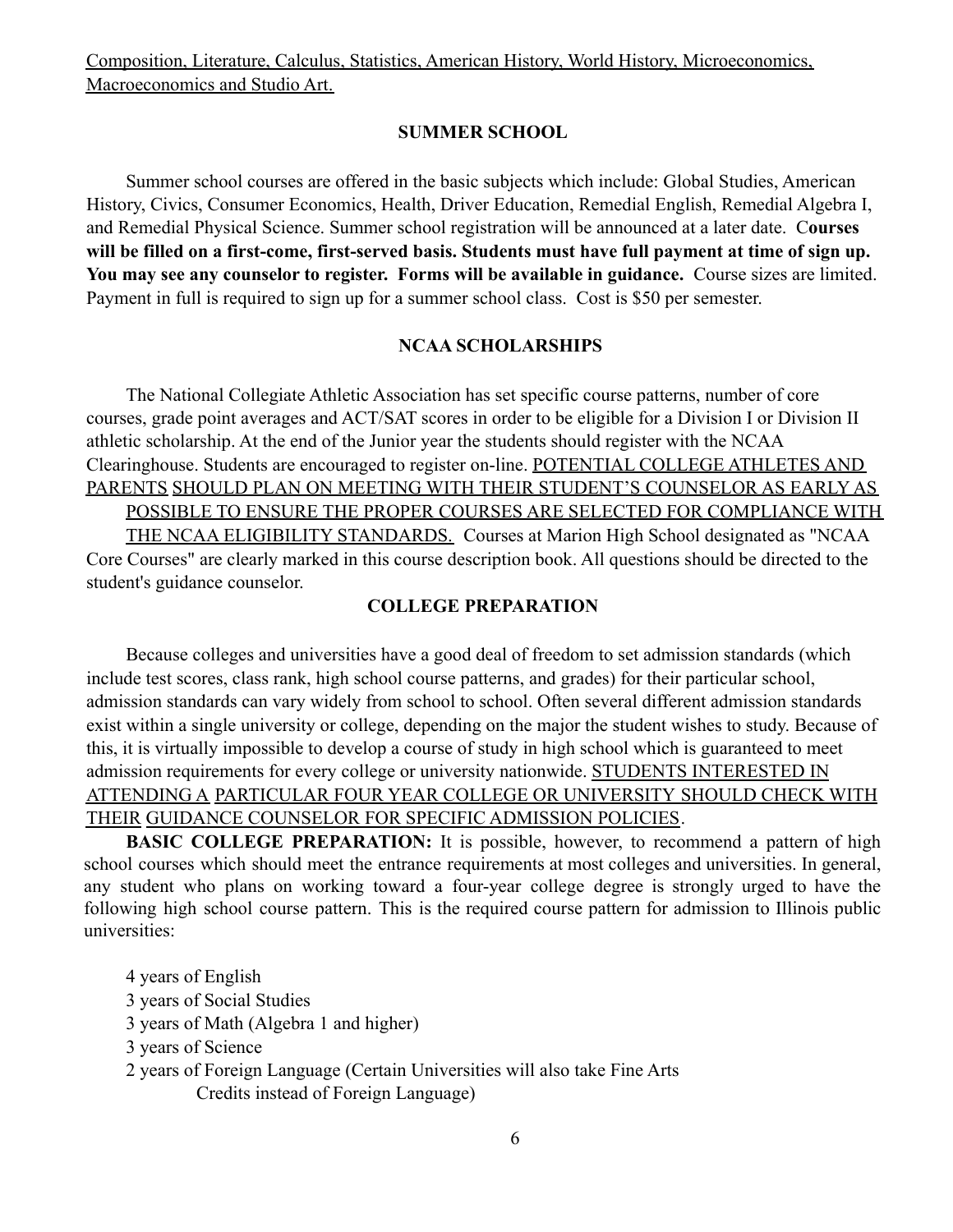Students enrolling in one and two year technical programs at Community Colleges are not affected by these requirements. Private colleges and universities in Illinois and out-of-state schools will have their own specific entrance requirements.

#### **FAILURE TO MEET AN ADMISSION PATTERN**

Depending upon the individual college or university, students who do not meet the high school course pattern requirements might still be admitted on a provisional basis. These students may be required to take noncredit courses in college in order to meet the course pattern requirement.

#### **JOHN A. LOGAN COLLEGE DUAL CREDIT CLASSES**

Students should understand these courses are college level rigor. Any courses taken could impact your high school and your college transcript. For all dual credit classes, all students in the class must meet the college entrance requirements. (Application, appropriate test score either from Accuplacer or ACT/SAT, and any other necessary documents). Sophomores will require additional paperwork in order to be enrolled in dual credit courses.

#### **RTI INTERVENTION COURSES**

#### **130 ENGLISH ENRICHMENT –** (1 credit; one year) 9

*Prerequisite: Recommendation by 8th Grade Assessments*

*This class counts as an elective credit towards graduation but does not count as an English credit.* This course will teach students to become active, strategic readers by improving comprehension, vocabulary, reading speed, as well as working on nonfiction reading, written expression, test taking, and note taking skills. Students will be engaged in real-world text selections utilizing verbal and written skills. This class will introduce and reinforce skills needed for the successful completion of the required English I course. This course is designed for the hard-working, yet academically challenged student desiring success. 01068A000

*\*\*Students may be eligible to exit the course at the semester provided they have successfully met all exit criteria. \*\**

#### **213 MATH ENRICHMENT** - (1 credit; one year) 9

*Prerequisite: Recommendation by 8th Grade Assessments*

*This class counts as an elective credit towards graduation but does not count as a Math credit.* This course will help build and reinforce the necessary skills to be successful in Algebra 1 and other high school math courses. It is designed to strengthen and further engage students in the skills being taught in the high school mathematics course which they are concurrently enrolled. The ALEKS research-based computer math program is also used to bridge gaps in mathematical deficiencies. 52039A000 *\*\*Students may be eligible to exit course at the semester provided they have successfully met all exit criteria. \*\**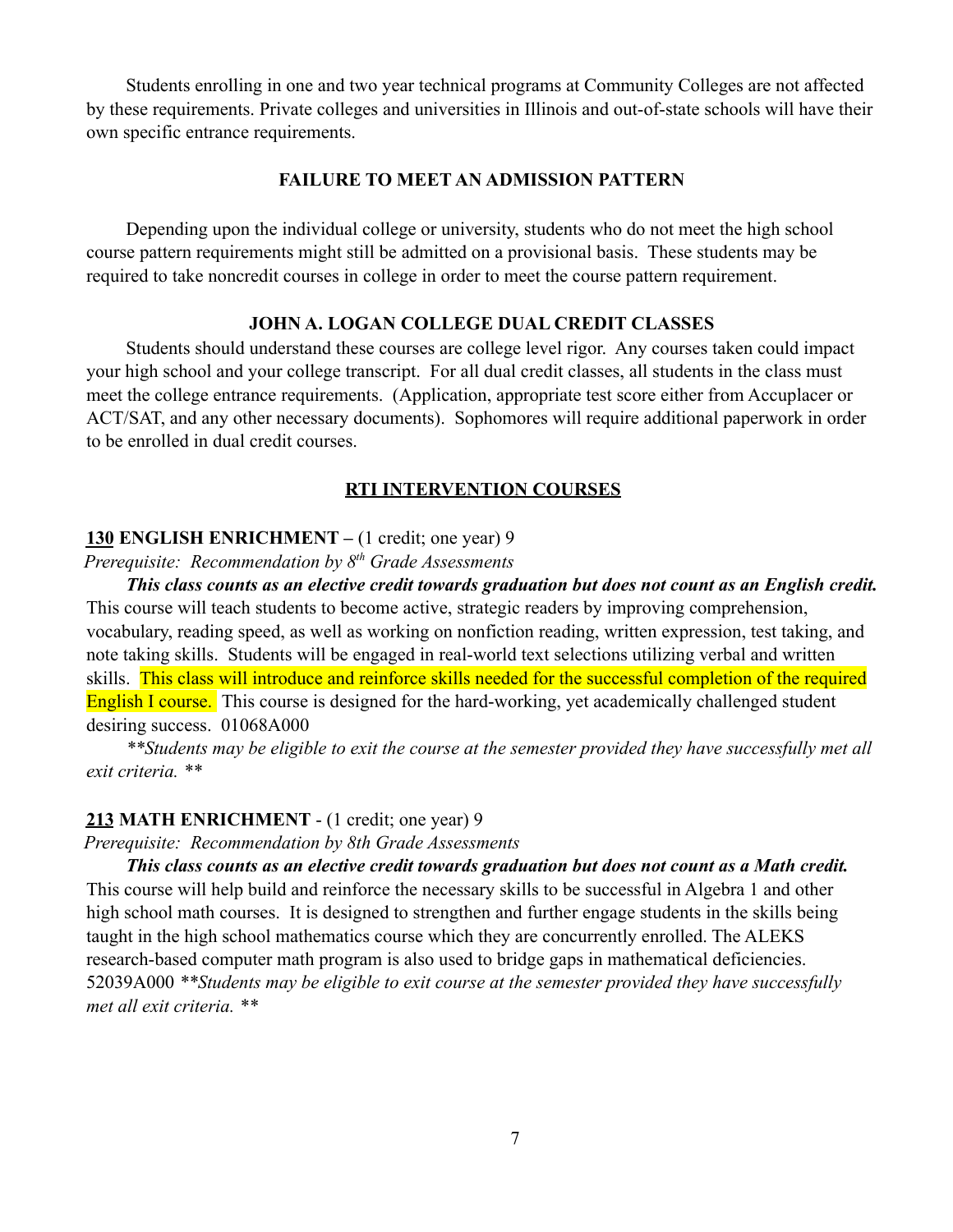#### **PLANNING YOUR FOUR YEAR HIGH SCHOOL PROGRAM**

# **FRESHMAN YEAR SOPHOMORE YEAR** 1. \_\_\_\_\_\_\_\_\_\_\_\_\_\_\_\_\_\_\_\_\_\_\_ 1. \_\_\_\_\_\_\_\_\_\_\_\_\_\_\_\_\_\_\_\_\_\_\_ 2.  $\frac{2}{2}$ 3. \_\_\_\_\_\_\_\_\_\_\_\_\_\_\_\_\_\_\_\_\_\_\_\_ 3. \_\_\_\_\_\_\_\_\_\_\_\_\_\_\_\_\_\_\_\_\_\_\_\_ 4. \_\_\_\_\_\_\_\_\_\_\_\_\_\_\_\_\_\_\_\_\_\_\_\_ 4. \_\_\_\_\_\_\_\_\_\_\_\_\_\_\_\_\_\_\_\_\_\_\_\_  $5.$   $5.$  $6.$ 7. \_\_\_\_\_\_\_\_\_\_\_\_\_\_\_\_\_\_\_\_\_\_\_\_\_ 7. \_\_\_\_\_\_\_\_\_\_\_\_\_\_\_\_\_\_\_\_\_\_\_\_\_ **JUNIOR YEAR SENIOR YEAR**  $1.$ 2.  $\frac{2}{2}$ 3. \_\_\_\_\_\_\_\_\_\_\_\_\_\_\_\_\_\_\_\_\_\_\_\_ 3. \_\_\_\_\_\_\_\_\_\_\_\_\_\_\_\_\_\_\_\_\_\_\_\_  $4.$   $4.$  $5.$   $5.$  $6.$   $6.$  $7.$

\*BTW (Driver's Education) is assigned by birth date, with the oldest students driving first. Illinois law requires that a student must pass eight classes the previous two semesters before taking Driver's Education. Attn: FRESHMEN – If you will be 15 years old before  $09/25/22$ , sign up for 1<sup>st</sup> semester PE/DE. If you will be 15 between 09/26/22 and 03/08/23, sign up for 2<sup>nd</sup> semester PE/DE.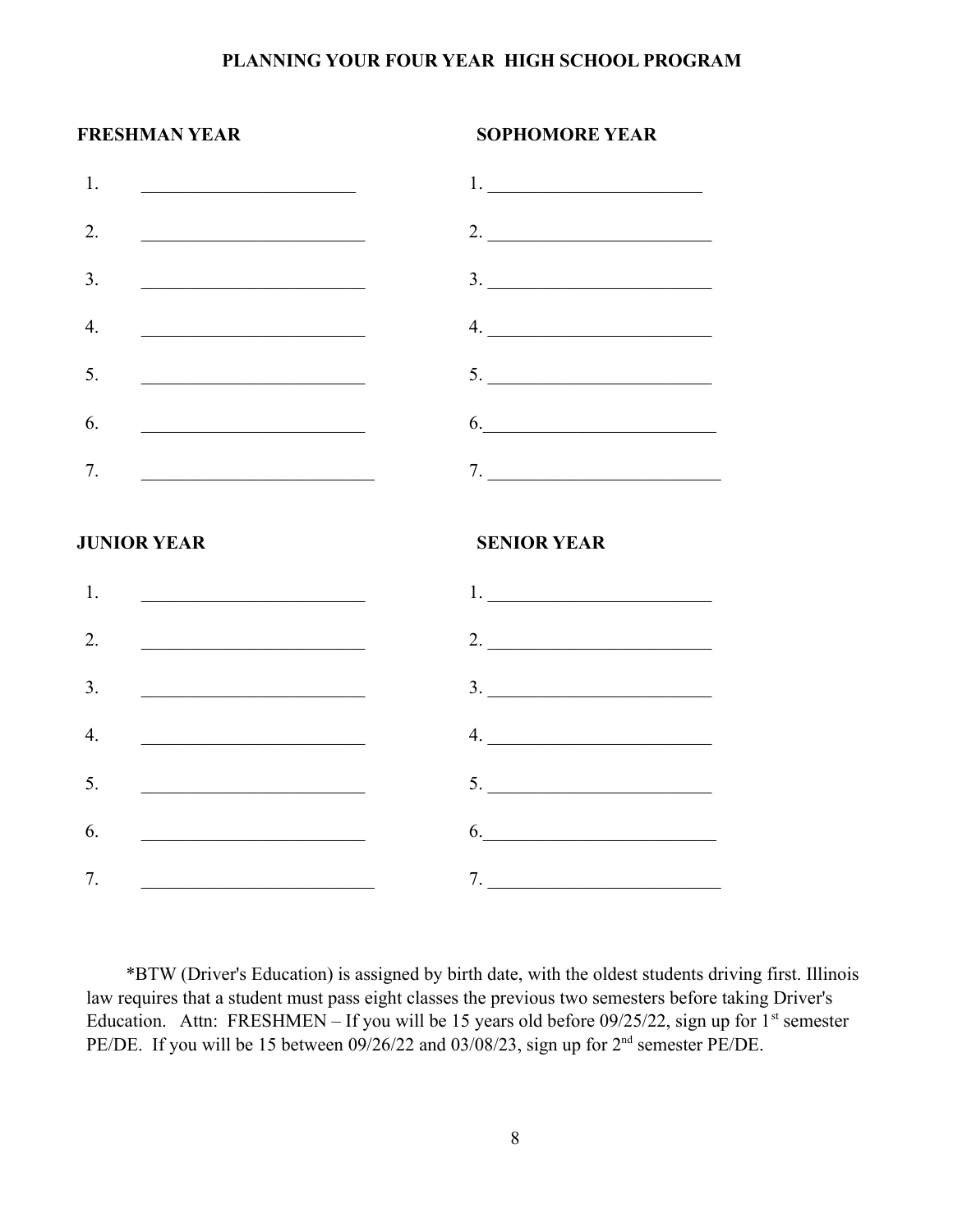#### **COURSE OFFERINGS**

# **ENGLISH (Pg. 11)**

English 1 English 2 English 3 English 4 Honors English 1 Honors English 2 Advanced Placement Literature Advanced Placement Language & Composition (Dual Credit) Greek/Roman Mythology Oral Communications 1 English Enrichment Creative Writing Technical Writing

# **WORLD LANGUAGES (Pg. 14)**

Spanish 1,2,3,4 Latin 1,2,3,4 Classical Texts in Translation **Debate** Basics of World Language Readings in Spanish

# **MATHEMATICS (Pg. 17)**

Algebra 1 Geometry Honors Geometry Algebra 2 Honors Algebra 2 Advanced Placement Statistics Algebra 2 Prep Mathematics for Applied Tech Pre-Calculus Advanced Placement Calculus College Algebra Math Literacy (JALC 052/062)

**SOCIAL STUDIES (Pg. 19)** Global Studies American History

#### **SCIENCE (Pg. 21)**

Earth Science Physical Science Environmental Science Biology Advanced Placement Biology Anatomy & Physiology Introduction to Robotics Chemistry Advanced Placement Chemistry Physics Bio Science & Ag Applications Astronomy Lab Science (Forensic Science) Animal Science

#### **BUSINESS (Pg. 25)** Digital Citizenship for Freshman/Sophomores

Business Concepts 1 & 2 Medical Terminology Programming and Video Game Design I & II Computer Concepts Advanced Computer Concepts Introduction to Careers in Business Introduction to Multimedia Advanced Multimedia Introduction to Keyboarding & Computer Applications Mobile Application Development Web Site Development & Technology Applications Accounting 1 Accounting 2 Marketing & Business Ownership Social Media Marketing Entrepreneurship Cooperative Career & Technical Education (CCTE) Investments Investments II Computer Maintenance & Networking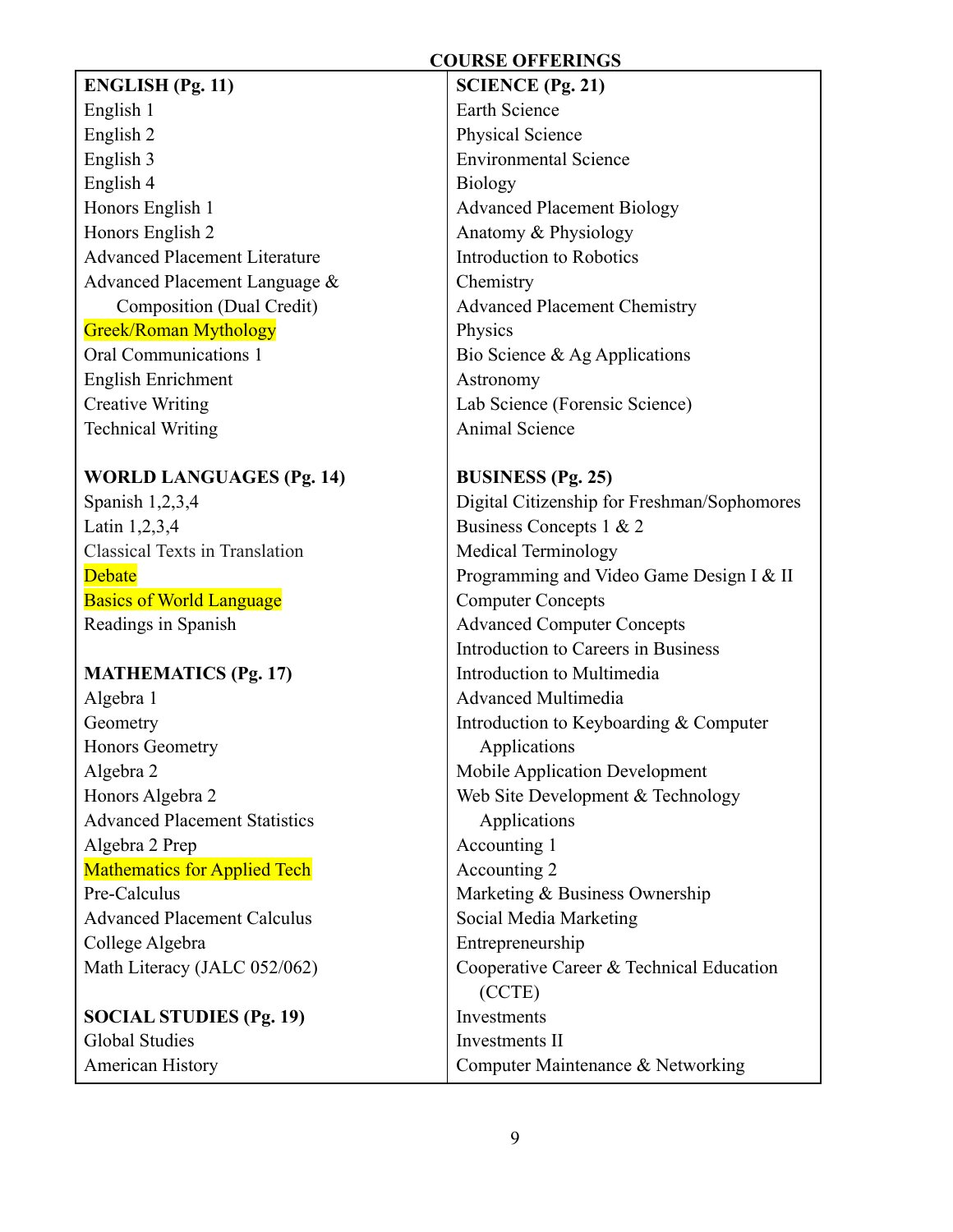Advanced Placement American History **Civics** Sociology Psychology Advanced Placement World History Advanced Placement Macroeconomics

# **FINE ARTS (Pg. 32)**

Art 1,2,3,4 3D Art 1 **Ceramics** Commercial Art 1&2 Beginning Digital Graphics Beginning Photography Commercial Photography 1 Advanced Placement Studio Art

# **CAREER/TECHNICAL (Pg. 37)**

Consumer Economics Auto Mechanics 1 Transportation/Auto Tech 1 & 2 Introduction to Car Care & Maintenance Introduction to Agriculture Industry Animal Science Biological Science & Ag Application Veterinary Technology Horticultural Production & Management 1&2 Drafting 1 Drafting 2 Introduction to Technology and Engineering Computer Aided Drafting 1 & 2 Introduction to Construction Carpentry 1 Building Trades 1 & 2 Beginning Welding Welding 1, 2 & 3 Manufacturing 1 & 2 (at Herrin H.S.) Orientation to Health Careers Health Science Careers Certified Nursing Assistant Introduction to Family Consumer Sciences Adult Living Parenting Child Development

C.A.T.S. Computer and Technical Support Sports and Entertainment Business Advanced Placement Microeconomics Principles of Management Digital Video Production Broadcast Technology I and II

# **Musical Fine Arts (Pg. 34)**

**Advanced Placement Music Theory** Music History Concert Choir 1 Concert Choir 2 Chamber Ensemble Band Music Appreciation

**HEALTH/DRIVER EDUCATION (Pg. 47)** Health Driver Education

**PHYSICAL EDUCATION (Pg. 48)** Lifelong Fitness 9/10 Lifelong Fitness 11/12 Strength and Conditioning (Athletes Only) Yoga Body/Sculpting 11/12 Sports Recreation and Fitness

# **ADDITIONAL ELECTIVES (Pg. 50)**

Yearbook Production 1 Media Resources Office Occupations ROTC 1-4 **SPECIAL EDUCATION CLASSES (Pg. 51)**

# \***DUAL CREDIT COURSES**

Accounting 1, 2 Advanced Computer Concepts Cooperative Career & Technical Education Certified Nursing Assistant Child & Day Care Services 1 & 2 Drafting 2 Computer Aided Drafting 1 & 2 Language & Composition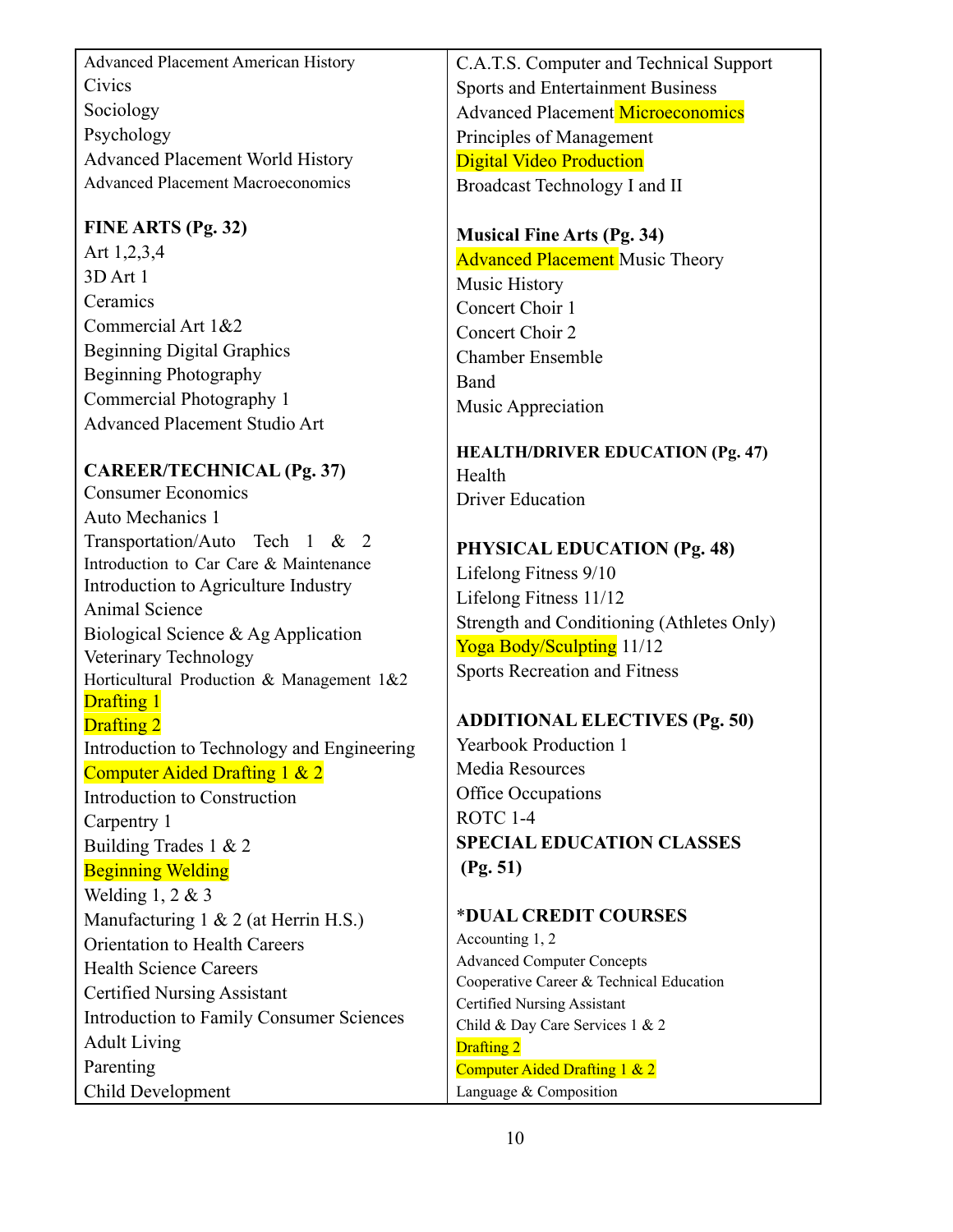Childcare 1 & 2/Kiddie City Clothing & Textiles 1 & 2 Fashion Merchandising 1 Food & Nutrition 1 & 2 Pro-Start Food Services 1 & 2 Construction Craft Preparation Program

Welding 2 Technical Writing Pro-Start 1 & 2 (RLC) College Algebra Principles of Management Marketing and Business Ownership **Music Appreciation** 

#### **ENGLISH**

Students and parents are encouraged to give time, thought, and attention to the selection of courses each year. Students are encouraged to make necessary schedule changes during the summer or the week prior to the start of school. All schedule changes must be made before the first day of school. If a student requests a schedule change after the start of the semester, the request will be denied unless unusual circumstances dictate that the change be made in the interest of the student's health or safety. No full year class may be changed at the semester unless the student is earning a D or an F. **No schedule changes will be made to change a student's lunch hour or to change teachers!**

Four years of English are required for graduation. English I, English II, English III, and English IV are taken in the freshman, sophomore, junior, and senior years. Juniors and seniors may choose from a variety of electives to be taken in conjunction with English III and English IV. All English classes are writing intensive.

**HONORS ENGLISH APPLICATION PROCESS:** Applications for Honors English will be accepted from **ANY** interested student in the spring of each school year. Students who have demonstrated academic strengths in the language arts are encouraged to apply for entry into Honors English for the following year. Students will submit a portfolio of **ALL** of their writing from the previous year, which needs to include unrevised writing, literary analysis, creative writing, and timed writing. This portfolio, along with a teacher recommendation, will be submitted to the department's selection committee. The committee will consider portfolios (with the above listed writing) and recommendations in making final decisions for placement. Students must maintain a C average in the Honors courses in order to remain in the program. Students must re-apply for Honors courses each year.

#### **101 ENGLISH I –** (1 credit; one year) 9 (NCAA Core)

Freshman literature is an introduction to the high school English program. It bridges the gap between eighth grade "reading" and high school "literature," a step some students often find difficult to make. In English I students must learn to read in depth. Students will also be expected to write more objective, academic themes. M.L.A. documentation will be introduced. Critical thinking and writing as a process will be emphasized. 01001A000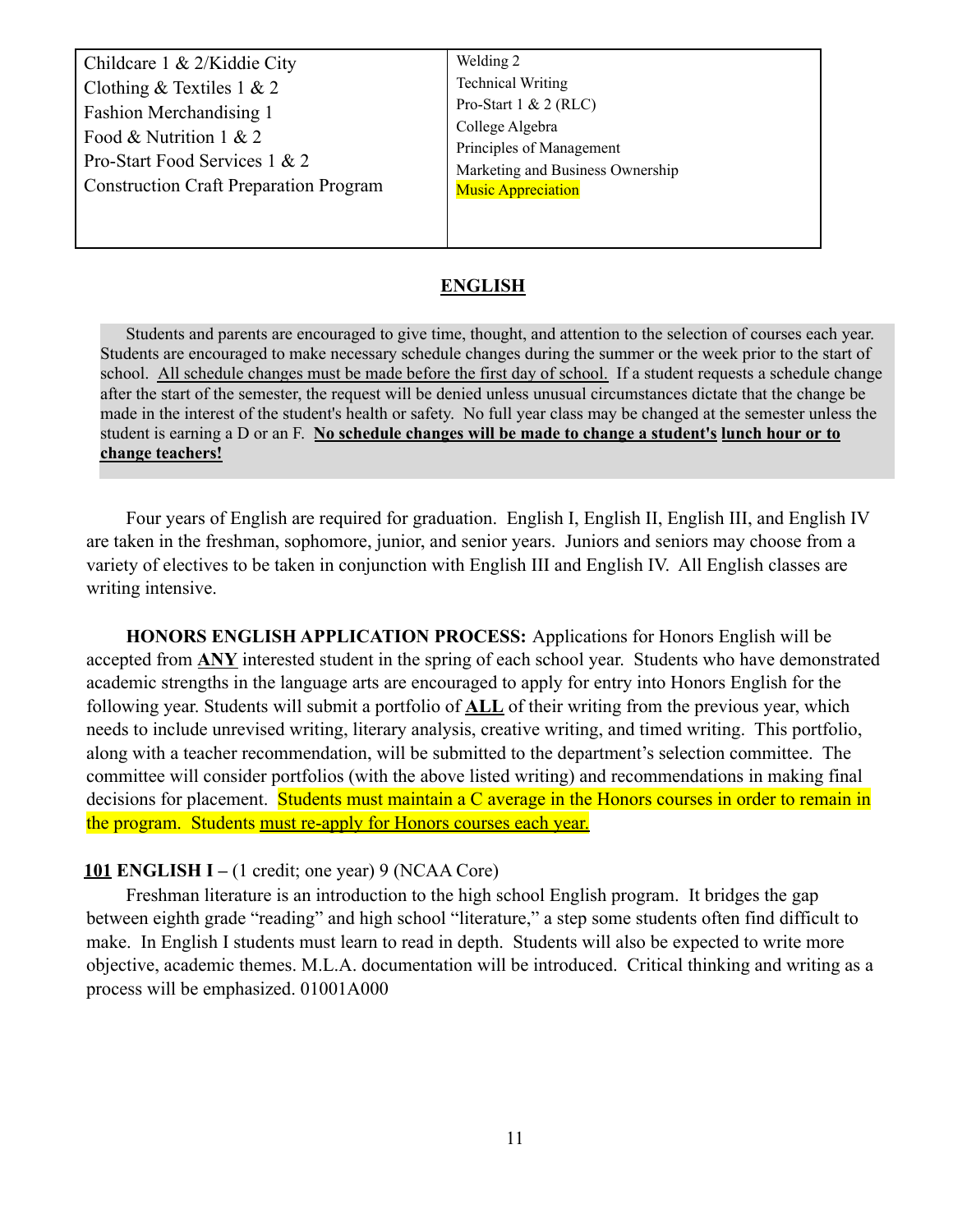#### **111 HONORS ENGLISH I** – (1 credit; one year) 9 (0.5 weight) (NCAA Core)

#### *Prerequisite: Honors Application Process; Department Consent*

This advanced course will cover the material in English I in addition to challenging the student at an advanced level. Students will be required to complete a greater number of assignments, such as required summer reading and additional homework and projects. 01001A000

#### **102 ENGLISH II** – (1 credit; one year) 10 (NCAA Core)

The course structure involves a thematic approach to the study of literary forms and techniques in World Literature. Composition skills will be developed through the ongoing exploration of the writing process. 01002A000

#### **112 HONORS ENGLISH II** – (1 credit; one year) (0.5 weight) 10 (NCAA Core)

*Prerequisite: Honors Application Process; Department Consent*

This advanced curriculum will expand upon the material required in English II. The course will require summer reading, out of class projects, and a more intensive writing regimen. Students will be introduced to the Socratic Method as means to develop speaking and listening skills. 01002A000

#### **103 ENGLISH III** – (1 credit; one year) 11 (NCAA Core)

The course will present the chronological development of American literature from the Native American period to the Contemporaries. Short stories, poetry, essays, and novels in fiction and nonfiction will be studied. Discussion will follow each reading. Preparation for the SAT will also be a focus of this course. This course will be writing intensive with a variety of writing assignments utilizing research and/or analytical thought. 01003A000

**113 ADVANCED PLACEMENT LITERATURE**– (1 credit; one year) 11 (1.0 weight) (NCAA Core) *Prerequisite: Recommended A or B in previous English class; Prior participation in the Honors English program is NOT required.*

Designed for the serious student of literature, this class will work in conjunction with the Language and Composition course to prepare college bound students for the rigors of college coursework as well as the AP English Literature test. This year-long course focuses on the progression of American literature through a variety of genres. Students will be expected to complete summer reading. Students will produce a variety of written work as well as being introduced to the AP writing format. Students must maintain a C average in the course in order to remain in the AP program. 01003A000

#### **104 ENGLISH IV -** (1 credit; one year) 12 (NCAA Core)

This college-preparatory course will be a year-long class. It will present various types of literature representing diverse ethnicities and cultures. Short stories, poetry, essays, and novels in fiction and nonfiction will be studied. This course will also prepare the students to write effectively for any purpose. Content, structure, style, and the mechanics of writing will be emphasized. The complete composition will be studied, and the focus throughout the year will be the writing process. MLA documentation and style will be reinforced. Evaluation will be on the basis of selected writings. A variety of papers, including a research paper, will be required. 01102A000

**\*114 ADVANCED PLACEMENT LANGUAGE AND COMPOSITION**– (1 credit; one year) 12 (1.0 weight) (NCAA Core) (JALC Dual Credit ENG 101/102)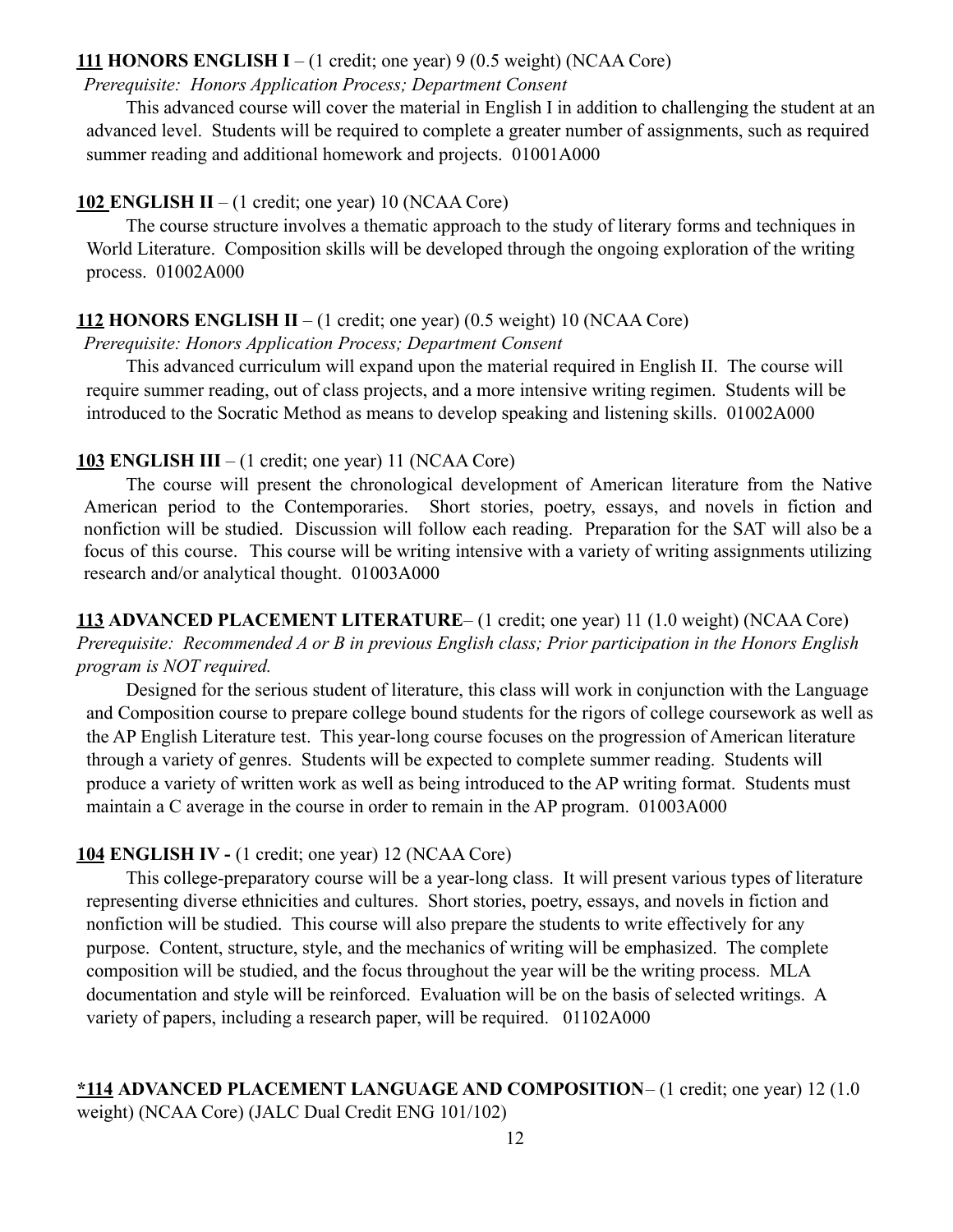#### *Prior participation in the Honors English program is NOT required.*

Students must have a qualifying score on one of the following three tests: ACT (20 or higher on the Reading and English tests), SAT (480 minimum score on the ERW section of the SAT) , or a qualifying score through the ACCUPLACER test at JALC. Designed for the college bound student, this course prepares students for effective and confident college writing. Students will examine rhetoric and argument by reading a wide variety of primarily nonfiction texts, analyzing visual media, honing college level research skills, and writing for a variety of purposes. Students who pass with a C or better may earn college credit. Summer reading and writing may be required. Students can earn dual credit at JALC or other participating institutions. 01005A000

# **120 GREEK AND ROMAN MYTHOLOGY**-(1/2 credit; one semester) 9, 10, 11, 12 (NCAA Core)

Designed for the college bound student, this course will primarily focus on ancient Greek and Roman mythology. Multicultural folklore will supplement and extend the student's understanding of mythology. 01061A000

#### **121 ORAL COMMUNICATION**– (.5 credit, 1 sem.) 10, 11,12 (NCAA Core)

Designed for the college bound student, this course combines communication theory with the practice of oral communication skills. This course: (1) develops awareness of the communication process; (2) provides inventional, organizational, and expressive strategies; (3) promotes understanding of an adaptation to a variety of communication contexts; and (4) emphasizes critical skills in listening, reading, thinking, and speaking. Students are expected to prepare and give at least three substantial speeches, including both informative and persuasive speech assignments. All classes require face-to-face performance of the three substantial speeches with the class and the instructor serving as an in-class audience. 01151A000

# **122 CREATIVE WRITING** – (.5 credit; one semester) 11, 12 (NCAA Core)

This is designed for the student who has shown evidence of proficiency in previous English courses or who has a special creative ability. This course will allow the student the opportunity to use imagination in many different types of writing, including journal writing, play, short stories, song lyrics, and poetry. Class feed-back will supplement the critiques of the teacher. 01104A000

# **123 TECHNICAL WRITING** – (.5 credit; one semester) 11, 12

(JALC Dual Credit =113 which is the equivalent to English 101)

There is no specific ACCUPLACER placement score required

Technical Writing is a composition course especially for engineering, science, social science, and vocational-technical students. Encompassing many different approaches to solving specific communication problems and emphasizing critical thinking skills, this course covers the written communication required in a job situation in the technical fields. This course satisfies one semester of MHS' four year English requirement. Students will receive 3 college credits for this dual credit class ENG 113. 01105A000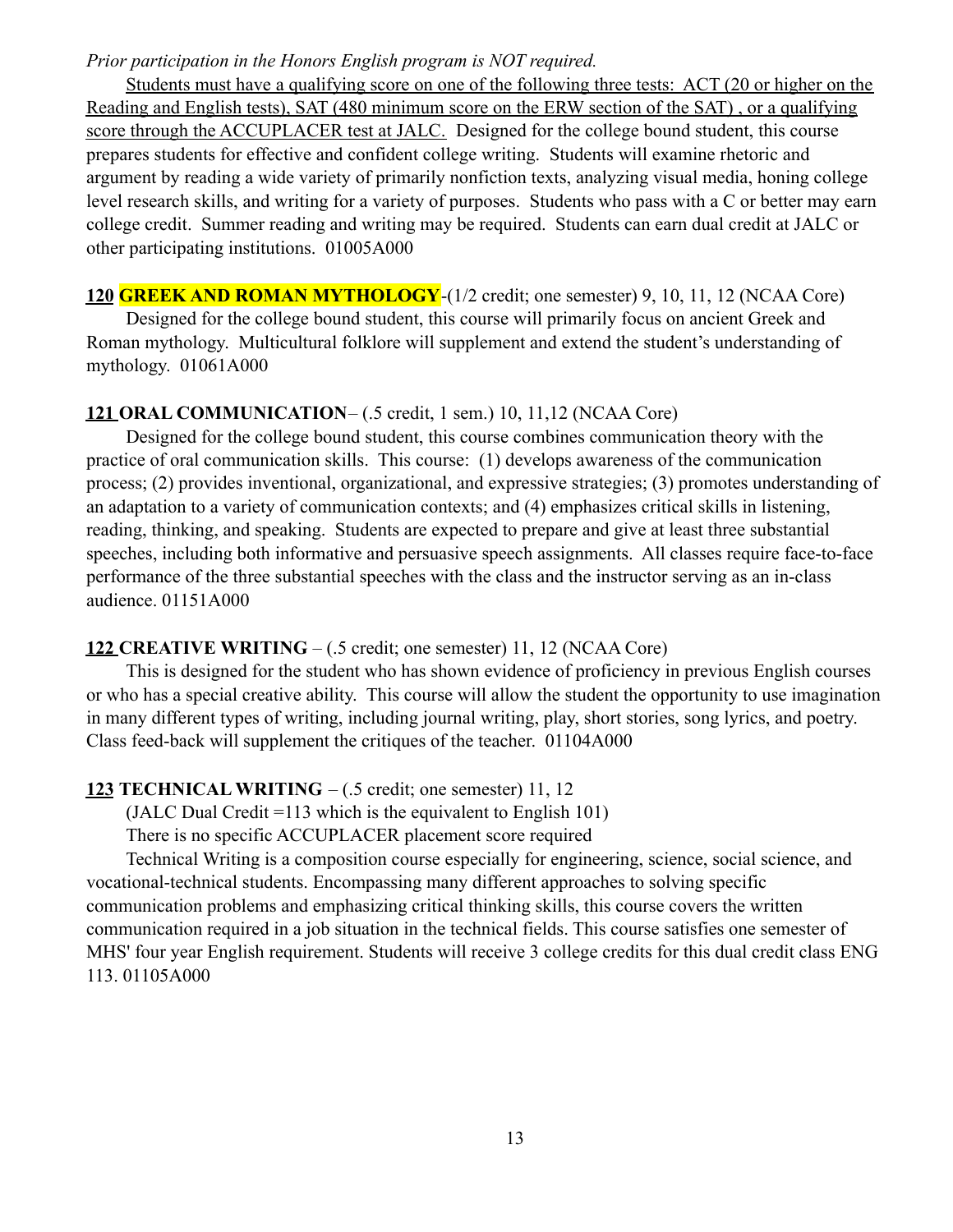#### **WORLD LANGUAGE**

Students and parents are encouraged to give time, thought, and attention to the selection of courses each year. Students are encouraged to make necessary schedule changes during the summer or the week prior to the start of school. All schedule changes must be made before the first day of school. If a student requests a schedule change after the start of the semester, the request will be denied unless unusual circumstances dictate that the change be made in the interest of the student's health or safety. No full year class may be changed at the semester unless the student is earning a D or an F. **No schedule changes will be made to change a student's lunch hour or to change teachers!**

Four years of Spanish and Latin are offered. Students who complete two, three, or four years of a foreign language in high school may be exempt from taking a foreign language in college (this will depend on the college major). There are a number of career opportunities available for students who are familiar with a second or third language. Through the use of the internet, DVD's, music, games, and the regular text, students may learn not only the language, but also have a better understanding of the culture of another country. Students entering high school with prior language instruction can be tested for placement in second year (or higher) classes as is appropriate to their level of competence.

#### **523 BASICS OF WORLD LANGUAGE** (0.5 credit; one semester) 9, 10, 11, 12

*Prerequisite: Students must have a recommendation from a foreign language teacher and permission from the instructor to enter this class.*

This semester-long course is designed for the beginning language student. Course content focuses on basic vocabulary in both Spanish and Latin, basic study skills for a world language course, and essential cultural information relevant to each language. Active participation in this course will prepare a student to be successful in Spanish I or Latin I. This course is only offered as an elective credit; it will not take the place of Spanish I/LatinI or higher as foreign language credit. 06999A000

#### **524 READINGS IN SPANISH** (0.5 credit; one semester) 10, 11, 12

#### *Prerequisite: Spanish I (with a grade of A) or Spanish II (with a grade of B or higher)*

This semester-long course is designed to help students develop proficiency in Spanish reading. Students will read contemporary as well as classic literature, adapted to student level, from Spain and Latin America. Students should enter the course with a broad base of vocabulary and a willingness to learn more as they go. Genres may include: novels, short stories, newspaper articles, and biographies. This course is not focused on Spanish grammar, though it may be discussed incidentally to the material covered. This course is only offered as an elective credit; it will not take the place of Spanish I or higher as foreign language credit. 06109A000

#### **501 SPANISH I** - (1 credit; one year) 9, 10, 11, 12 (NCAA Core)

#### *Prerequisite: Student should have at least a C average in English*

This course is an introduction to Spanish. Students learn new vocabulary and basic grammar. Students will learn to discuss in Spanish matters of everyday interest, such as the weather, likes / dislikes, school, descriptions, family, etc. There is a focus on acquiring proper pronunciation as students begin to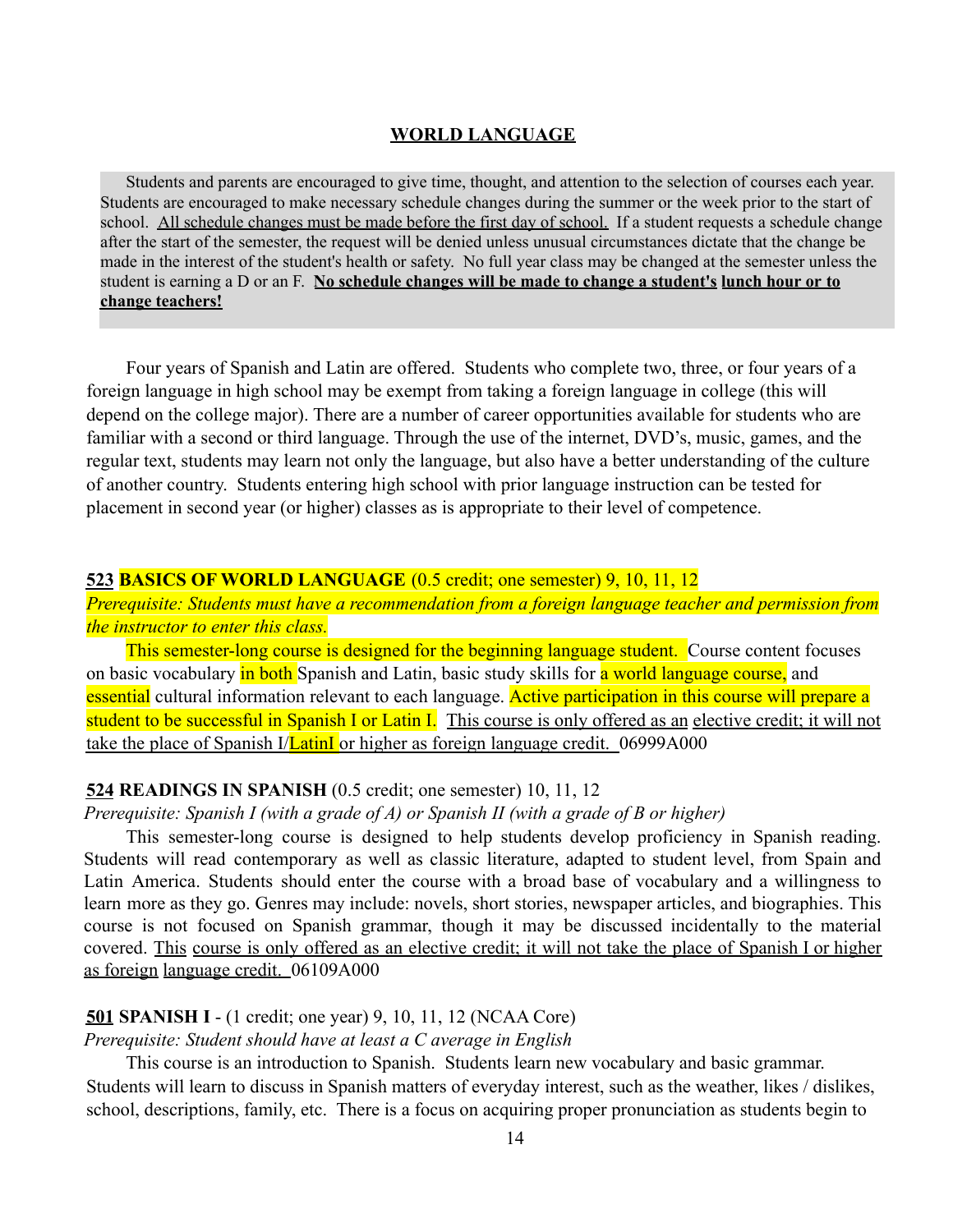develop speaking, listening, reading and writing skills in the Spanish language. Some cultural content is covered, including holidays, food and art. 06101A000

#### **502 SPANISH II** - (1 credit; one year) 9, 10, 11, 12 (NCAA Core) *Prerequisite:*

*Students should have at least a C average in Spanish I.*

Students begin a more in-depth study of Spanish grammar and vocabulary necessary to discuss more complex ideas such as asking for and giving directions, shopping, narration of past events, etc. Students are asked to produce increasingly more written and spoken Spanish, as well as demonstrate more advanced reading and listening comprehension. Cultural and historical content is often presented in the target language. 06102A000

# **\*503 SPANISH III** - (1 credit; one year) (0.5 weight) 10, 11, 12 (NCAA Core)

*Prerequisite: Students should have at least a B average in Spanish II.*

This course includes study of advanced grammatical structures, as students continue to develop increasingly advanced reading, listening, speaking and writing skills in Spanish. This course includes cultural and historical study, with a focus on Spanish art. Cultural and historical content is presented in the target language, and students will be asked to speak and write about more complex ideas such as the art and history studied in class, giving recommendations for a healthy lifestyle, friendship, getting a job, serving the community, etc. 06103A000

#### **\*504 SPANISH IV** - (1 credit; one year)(1.0 weight) 11, 12 (NCAA Core)

*Prerequisite: Students should have at least a B average in Spanish III.*

This course is a continuation of Spanish III, as students continue the study of increasingly advanced grammatical structures. Students will be asked to produce more spoken and written Spanish about a variety of topics, as well as demonstrate an advanced level of listening and reading comprehension. This course includes extensive historical and cultural study, with all said content presented in the target language. Students will study pre-Colombian civilizations, the history of Spain and the contributions of the Moors and Romans to modern day Spain, the conquest of Mexico and how that encounter forever changed the world. Students will also read a student adaptation of Don Quijote de la Mancha by Miguel de Cervantes. Students will be required to participate in monthly conversations in the target language with a native speaker of Spanish through a conversational platform called Boomalang. Seal of Biliteracy testing is offered to fourth year students and may be used to earn university credit, per Illinois school code 105 ILCS 5/2-3.159. 06104A000

#### **511 LATIN I**-(1 credit; one year) 9, 10, 11, 12 (NCAA Core)

*Prerequisite: Students should have at least a C average in English*

Students learn the basic grammar and vocabulary necessary to read simple texts and compose in the language. Emphasis will be placed on the structure of language and expansion of English vocabulary in conjunction with the acquisition of Latin words. Students will also study the history and customs of the Roman people and learn about their impact on the modern world. 06301A000

#### **512 LATIN II** - (1 credit; one year) 10, 11, 12 (NCAA Core) *Prerequisite: Students should have a least a C average second semester in Latin I*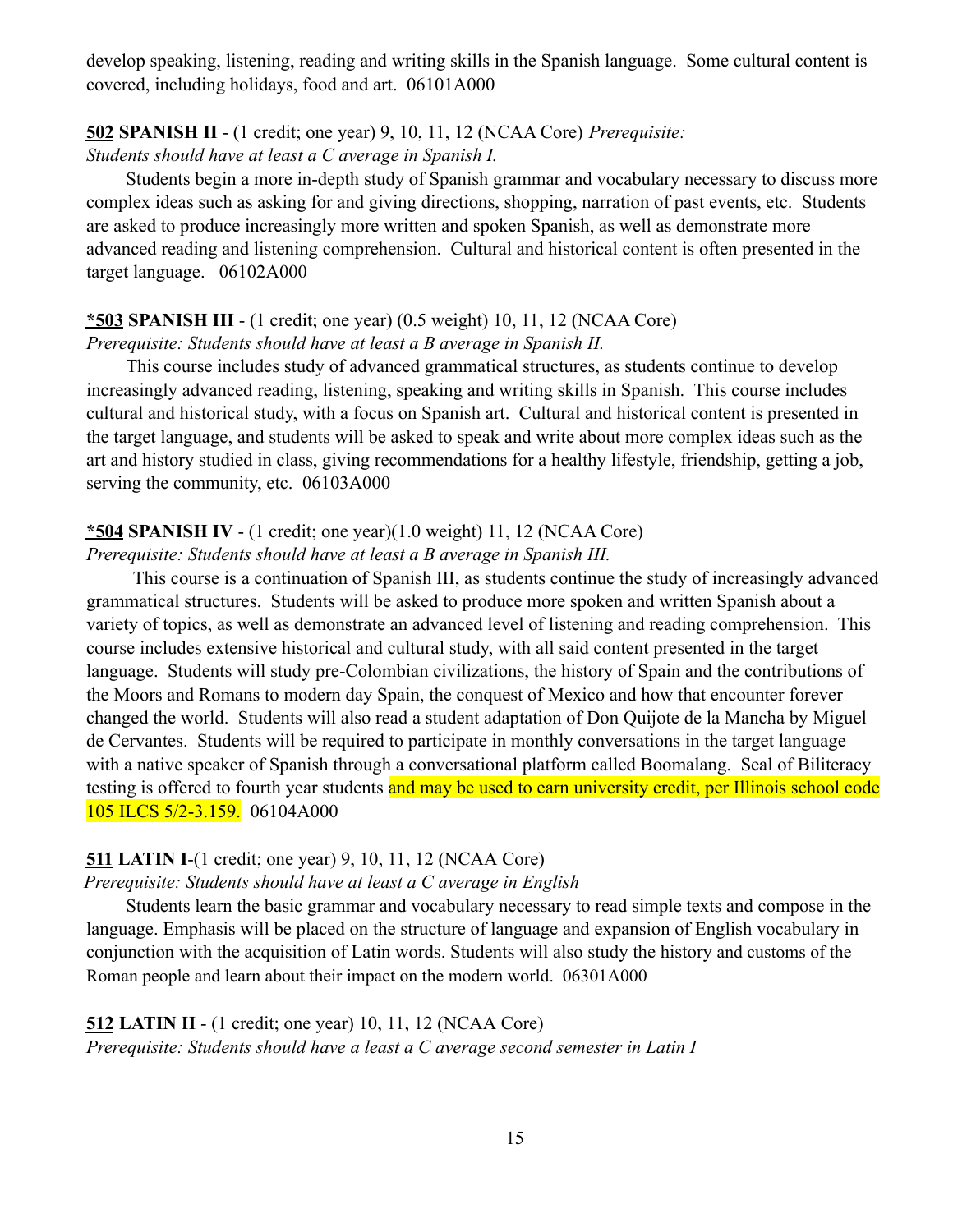Students will continue their study of grammar and vocabulary and will read more advanced texts. They will prepare compositions using more advanced structures and will continue their study of Roman History and culture. 06302A000

#### **513 LATIN III**- (1 credit; one year) (0.5 weight) 11, 12 (NCAA Core)

*Prerequisite: Students should have at least a B average in Latin II or consent of instructor*

Students will study the complexities, voice and mood in the Latin Language. The reading will approach authentic texts, and the writing assignments will reflect a higher level of rhetoric. Students will examine the political world of Romans during the early Empire. 06303A000

#### **514 LATIN IV -** (1 credit; one year) (1.0 weight) 12 (NCAA Core)

*Prerequisite: Students should have at least a B average in Latin III or consent of instructor*

Students will complete their study of Latin grammar and begin to read authentic texts from Cicero, Caesar, Virgil, Livy and Ovid. The course will also include grammar and vocabulary study centered around student compositions in Latin and historical and biographical study of periods and authors under discussion. 06304A000

**521 CLASSICAL TEXTS IN TRANSLATION** - (0.5 credit; one semester) 9,10,11,12 (NCAA Core) *Prerequisite: Student should have at least a B average in English*

Students will read translations of texts by important Greek and Roman authors. There will be a strong emphasis on the historical and philosophical elements of these writings and their impact on modern culture. Students will select one ancient author not covered by the course for a research project and report their findings to the class. 06321A000

#### **522 DEBATE** - (0.5 credit; one semester) 9,10,11,12 (NCAA Core)

*Prerequisites: Student should have at least a B average in English*

Students will practice **speaking and research** skills and consider topics of world relevance. They will, individually or in groups, engage in classroom debates that consider the merits of solutions to real problems and ethical questions. 0115

# **MATHEMATICS**

Students and parents are encouraged to give time, thought, and attention to the selection of courses each year. Students are encouraged to make necessary schedule changes during the summer or the week prior to the start of school. All schedule changes must be made before the first day of school. If a student requests a schedule change after the start of the semester, the request will be denied unless unusual circumstances dictate that the change be made in the interest of the student's health or safety. No full year class may be changed at the semester unless the student is earning a D or an F. **No schedule changes will be made to change a student's lunch hour or to change teachers!**

Three (3) credits in mathematics, including Algebra and Geometry, are required for graduation. **For the following courses, Algebra 2, Pre-Calculus, Statistics and AP Calculus, it is Highly recommended to have a TI 83, 83+, 84 or 84+ calculator.**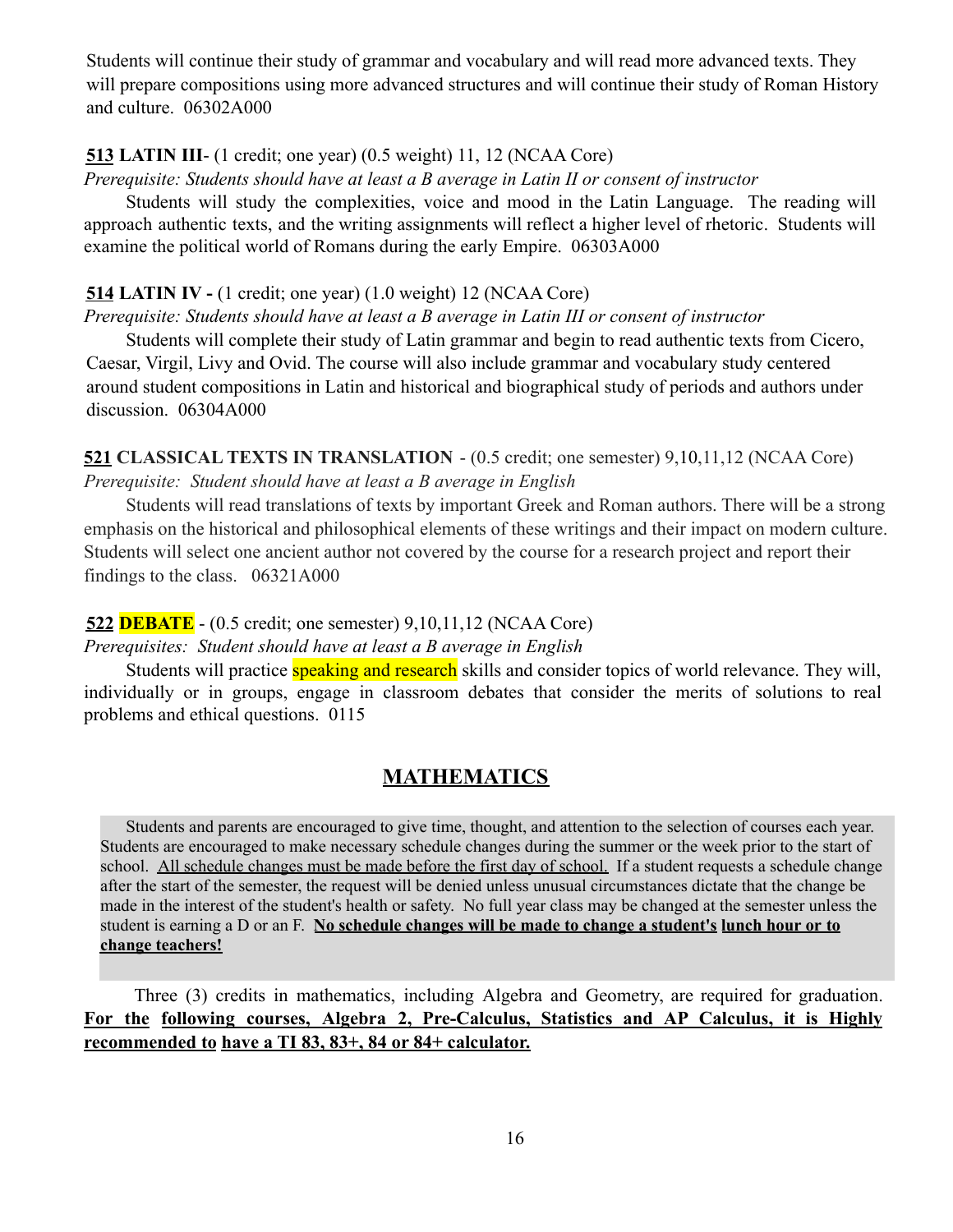| Possible Courses for   | Possible Courses for | Possible Courses                | Possible Courses for            |
|------------------------|----------------------|---------------------------------|---------------------------------|
| 9th Grade              | 10th Grade           | for 11th Grade                  | 12th Grade                      |
| Algebra 1              | Geometry             | Algebra 2                       | Pre-Calculus                    |
|                        | Honors Geometry      | Honors Algebra 2                | <b>Statistics</b>               |
|                        |                      | Algebra 2 Prep                  | College Algebra                 |
|                        |                      | <b>Mathematics for App Tech</b> | Math Literacy                   |
|                        |                      |                                 | <b>Mathematics for App Tech</b> |
| <b>Honors Geometry</b> | Algebra 2            | Pre-Calculus                    | <b>AP Calculus</b>              |
|                        | Honors Algebra 2     | <b>AP</b> Statistics            | <b>AP</b> Statistics            |
|                        |                      |                                 | Pre-Calculus                    |
|                        |                      |                                 | Math Literacy                   |

# **201 ALGEBRA** 1 - (1 credit; one year) 9, 10, 11, 12 (NCAA Core)

Algebra 1 is a full year class that involves the introduction of small segments of Algebra with assignments emphasizing applications. Connections to real life situations are used as often as possible. A scientific calculator is needed for this course. 02052A000

# **202 GEOMETRY** - (1 credit; one year) 10, 11, 12 (NCAA Core)

# *Prerequisite: Algebra 1*

Geometry is the traditional "second year" class. The course focuses on the concepts of Euclidean Geometry. Topics include the study of lines, angles, polygons and their relationships. 02072A000

# **203 HONORS GEOMETRY** - (1 credit; one year) (0.5 weight) 9,10 (NCAA Core)

# *Prerequisite: By teacher recommendation.*

Honors Geometry is the more thorough and complete look at the classic second year material. The course focuses on the study of geometry through the use of proofs. The course concentrates on Euclidean geometry. Topics include the study of lines, angles, polygons and their relationships. 02072A000

# **204 ALGEBRA 2** - (1 credit; one year) 10, 11, 12 (NCAA Core)

# *Prerequisite: Geometry*

This course reviews previously studied topics such as algebraic expressions, linear equations and inequalities, functions and their graphs, linear systems, matrices, quadratic equations, polynomials, and rational equations. It introduces logarithms, conic sections, sequences and series, combination, permutation, and probability. A fairly extensive study of trigonometry is also included. 02056A000

# **205 HONORS ALGEBRA 2 –** (1credit; one year) 10, 11 (0.5 weight) (NCAA Core)

# *Prerequisite: Honors Geometry or Geometry with teacher recommendation*

Honors Algebra 2 will focus on expanding the concepts and topics covered in the traditional Algebra 2. The course will also include topics that normally are not included in Algebra 2, such as trigonometric substitutions and advanced geometrical concepts, while spending less time on previously covered material. 02056A000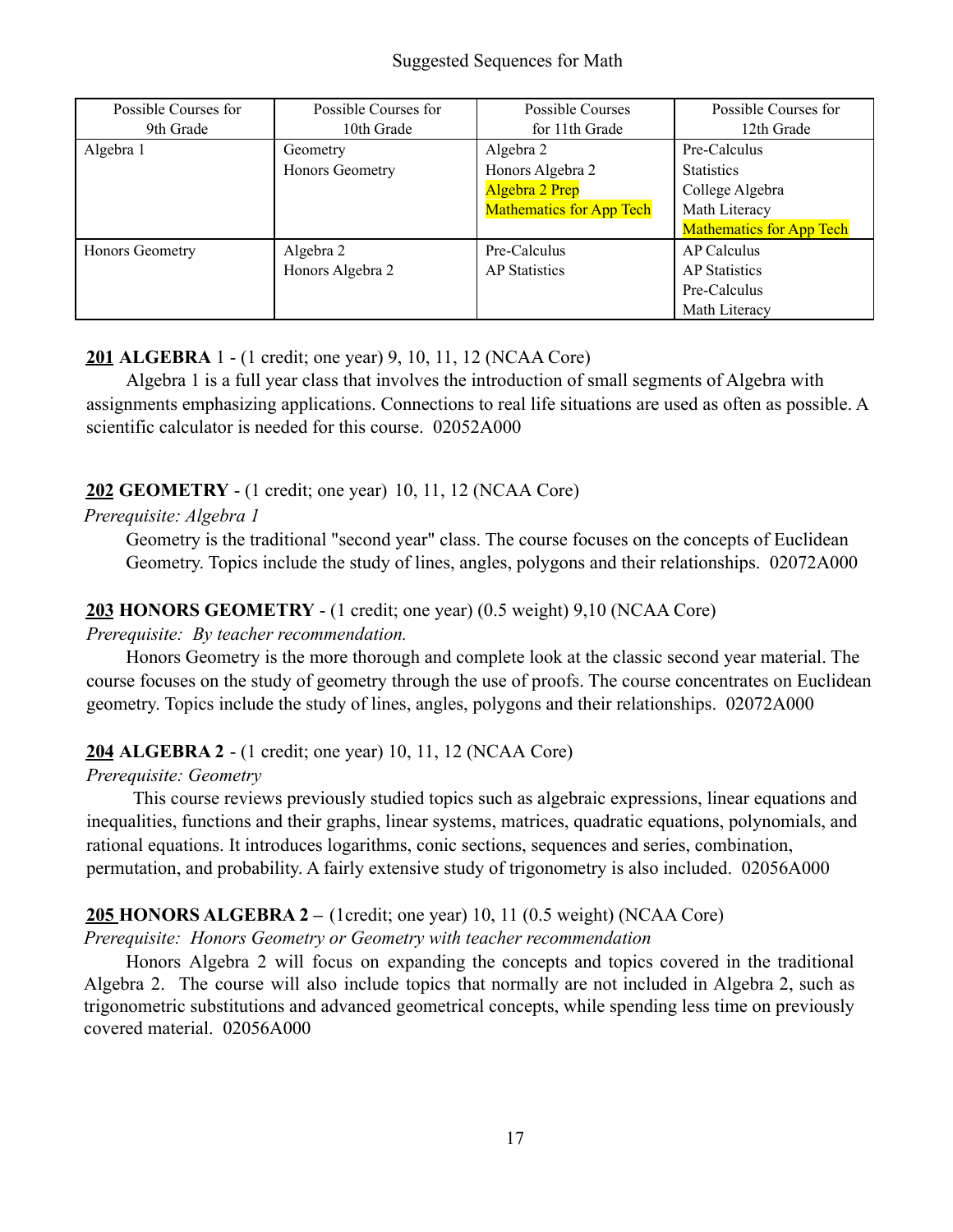# **206 ADVANCE PLACEMENT STATISTICS** - (1 credit; one year) (1.0 weight) 11, 12 (NCAA Core)

# *Prerequisite: Algebra* 2

The AP Statistics course is equivalent to a one-semester, introductory, non-calculus-based college course in statistics. The course introduces students to the major concepts and tools for collecting, analyzing, and drawing conclusions from data. There are four themes in the AP Statistics course: exploring data, sampling and experimentation, anticipating patterns, and statistical inference. Students use technology, investigations, problem solving, and writing as they build conceptual understanding. 02203A000

# **207 ALGEBRA 2 PREP**: (1credit; one year) 11

This course is only available by teacher recommendation. This course will cover material from second semester Algebra 1 and will introduce some of the topics from first semester Algebra 2. It has been designed to help students bridge the gap between Algebra 1 and Algebra 2. This is not a required, core, math course. While this class does meet Illinois graduation requirements it does not fulfill 4-year university Algebra 2 requirements or any NCAA eligibility requirements. 02058A000

# **209 PRE-CALCULUS** (1 credit; one year) (0.5 weight) 11, 12 (NCAA Core)

# *Prerequisite: Algebra* 2

The traditional "fourth year" class preparing high school students for College Calculus. Emphasis is on reinforcing the concepts of functions (including polynomial, rational, exponential, logarithmic, and trigonometric functions), solving equations and inequalities, matrices and determinants, sequences and probability, and analytic geometry. Algebraic, graphical, and numerical methods will be used to develop these topics and associated applications. 02110A000

# **210 ADVANCED PLACEMENT CALCULUS** (1 credit; one year) (1.0 weight) 12

# *Prerequisite: Pre-Calculus* (NCAA Core)

A "fifth year" course for students who started high school in Geometry. The course is designed to prepare students for the Calculus AB-Level test of the College Boards Advanced Placement Program. Students successful on this test should receive college credit for Calculus 1 and be able to enter Calculus 2 as their first college course. Both the derivative and the integral are developed, with procedures and applications of each emphasized. Algebraic, graphical, and numerical methods will be used to develop standard topics of Calculus. 02124A000

# **\*211 COLLEGE ALGEBRA -** (1 credit; one year) 12

# *Prerequisite: Algebra 2* **(**JALC Dual Credit MAT 108)

MAT 108 is a general education mathematics course; however, it cannot be taken as the only mathematics course for the A. A. degree. College Algebra gives in-depth study of graphs of equations, functions, transformations, and polynomial and rational functions. Exponential and logarithmic functions, systems of equations and inequalities, matrices, and determinants are also covered. College Algebra requires a thorough understanding of Intermediate Algebra. 02057A000

# **212 MATH LITERACY -** (1 credit; one year) 12 (JALC MAT 052/062)

This is a Senior only class for students hoping to attend John A. Logan College after graduation. Successful completion of this course will allow students to earn direct entry into a credit level math class at JALC. Further, successful completion could potentially allow kids to skip up to 4 non-credit courses at JALC. 02061A000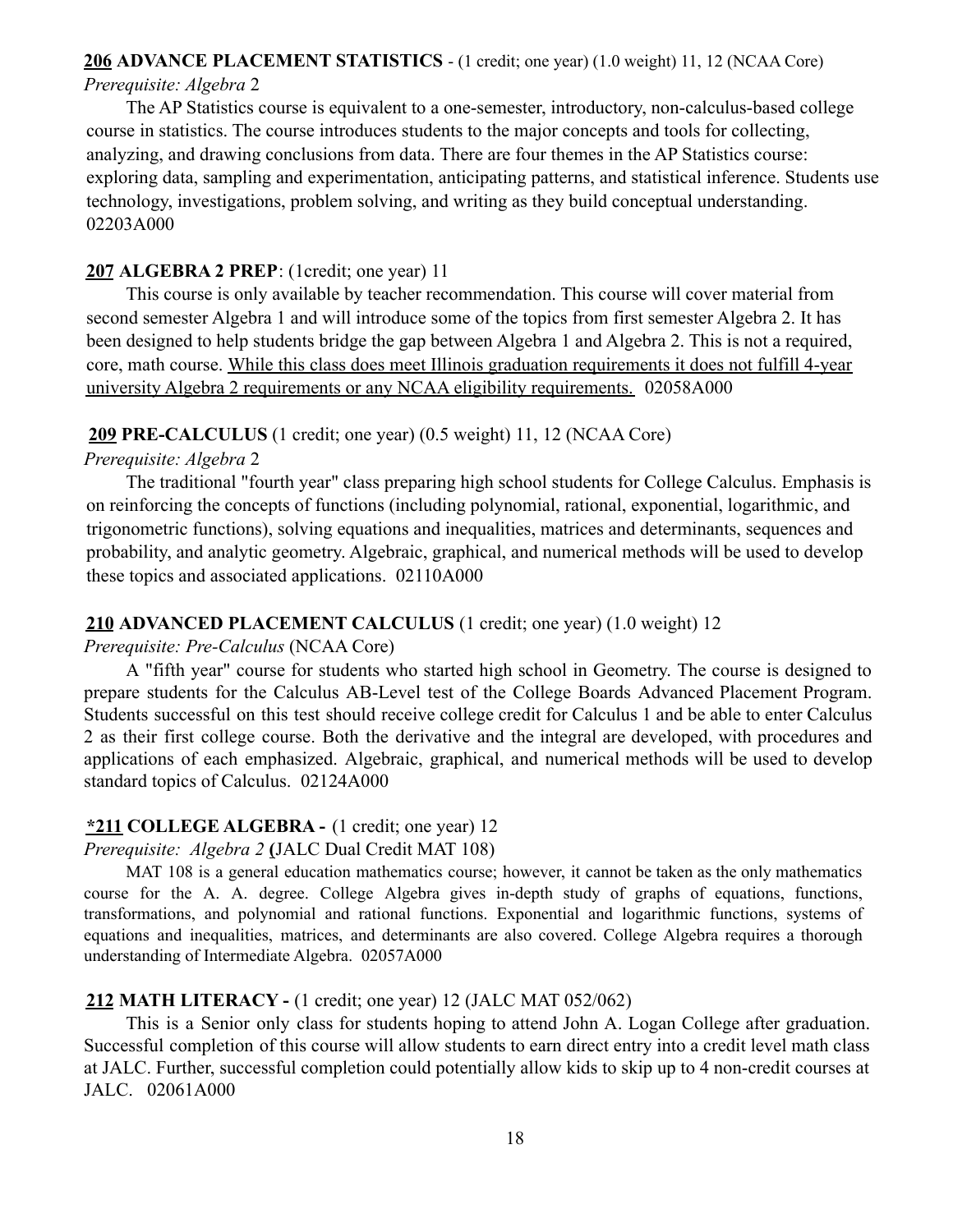#### **\*\*\* MATHEMATICS FOR APPLIED TECHNOLOGIES** - (1 credit; one year) 11,12

*Prerequisite: Algebra 1 and Geometry*

This is a basic mathematics course for the vocational-technical student. It is not designed for college transfer. This course improves the mathematical skills necessary for a wide variety of trade, technical and other occupational areas, including automotive, electrical, construction, plumbing, HVAC and many more. This course begins with very basic mathematics and progresses through to geometry while stressing a wide variety of real problems and situations to improve on-the-job mathematical skills. NEED NUMBER

# **SOCIAL STUDIES**

Students and parents are encouraged to give time, thought, and attention to the selection of courses each year. Students are encouraged to make necessary schedule changes during the summer or the week prior to the start of school. All schedule changes must be made before the first day of school. If a student requests a schedule change after the start of the semester, the request will be denied unless unusual circumstances dictate that the change be made in the interest of the student's health or safety. No full year class may be changed at the semester unless the student is earning a D or an F. **No schedule changes will be made to change a student's lunch hour or to change teachers!**

The following Social Studies courses are required for graduation from Marion High School: one year Global Studies, one year American History, one semester Civics, and one semester (or equivalent) of Consumer Economics.

#### **401 GLOBAL STUDIES** - (1 credit; one year) 10 (NCAA Core)

This course is a survey of the geographical, economical, political and cultural aspects of regions and countries of the world. The first semester focuses on Europe, Southwest Asia, and Africa. The second semester focuses on South Asia, Asia, Micronesia, South and North America. Global Studies is a required course for all sophomores. 04061A000

#### **402 AMERICAN HISTORY** - (1 credit; one year) 11 (NCAA Core)

American History is a required course for all juniors. The class covers the history of the United States from the Revolutionary War to the present. Areas of discussion include the traditions and institutions that have made the United States what it is today. Problems of the past and how they can be solved in the future are also discussed. 04101A000

#### **403 ADVANCED PLACEMENT AMERICAN HISTORY** - (1 credit; one year)

(1.0 weight) 11, 12 (NCAA Core)

A.P. American History is a challenging course that is meant to be the equivalent of a freshman college course and can earn students college credit by passing the Advanced Placement test. This survey of American History from the age of exploration and discovery to the present requires solid reading and writing skills along with a willingness to devote considerable time to homework and study. Emphasis is placed on critical and evaluative thinking skills, essay writing, and interpretation of original documents and historiography. 04104A000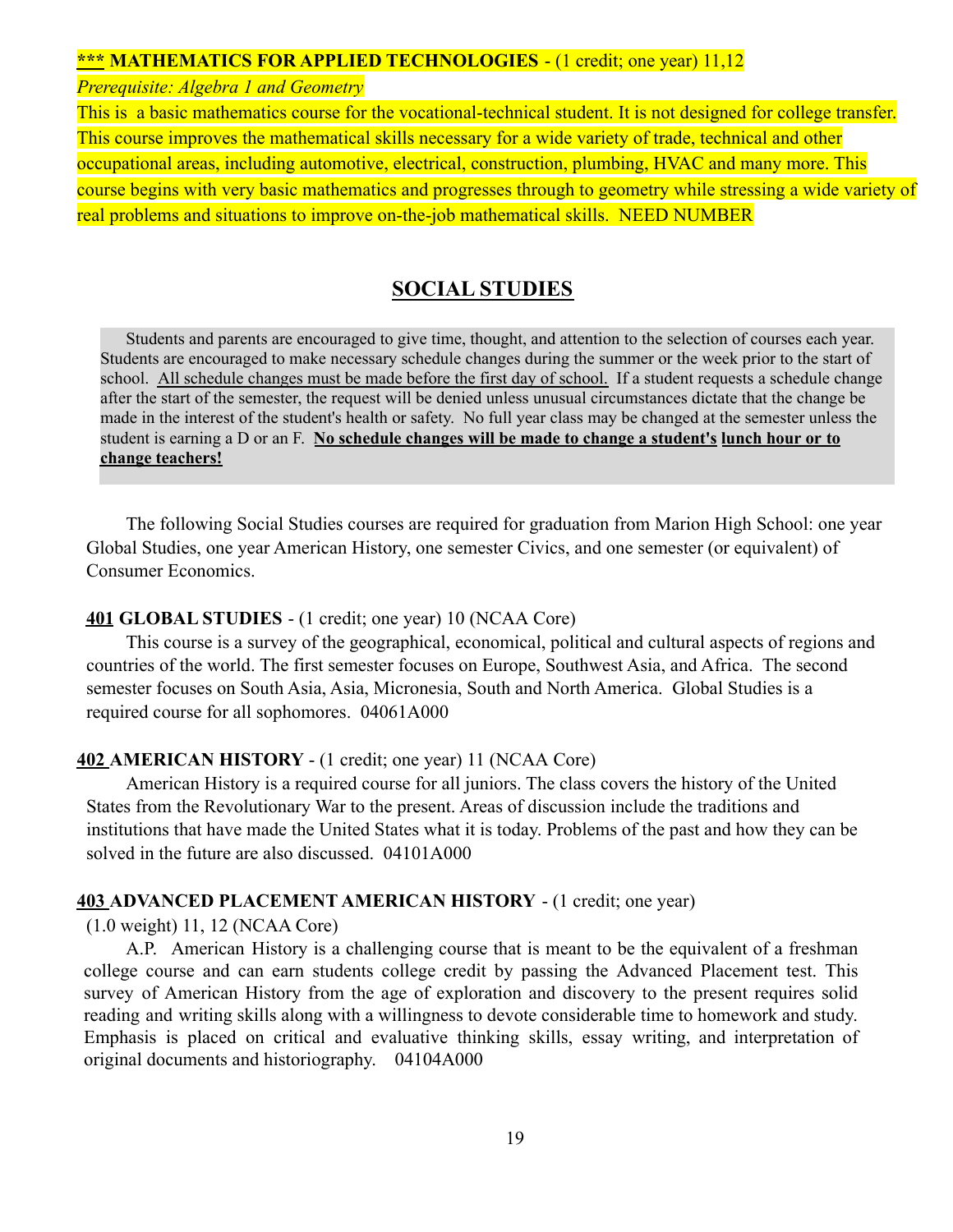#### **404 CIVICS** - (.5 credit; one semester) 12 (NCAA Core)

Civics courses examine the general structure and functions of American systems of government, the roles and responsibilities of citizens to participate in the political process, and the relationship of the individual to the law and legal system. This course further investigates the importance of historical and current events, patriotism, loyalty, and citizenship 04161A000

# **405 SOCIOLOGY** - (.5 credit; one semester) 11, 12 (NCAA Core)

Sociology encompasses the study of society. Students will study the elements of culture, socialization, sex and gender, social institutions, deviance and crime, race and ethnicity, social class, family, religion. 04258A000

# **406 PSYCHOLOGY** - (.5 credit; one semester) 11, 12 (NCAA Core)

Psychology encompasses the science of normal and abnormal behavior. The students will study the major areas of human behavior which include the science of psychology, physiology and behavior, states of consciousness, sleep, dreaming, memory, intelligence, motivation, emotion, personality, hypnosis and drugs, classical conditioning, operant and cognitive learning, abnormal behavior, therapies, health, stress and coping. 04254A000

**407 ADVANCED PLACEMENT WORLD HISTORY**-(1 credit; one year) (1.0 weight) 11, 12 (NCAA Core) This elective course is offered primarily to seniors. It is recommended for college-bound students. The course is designed to give students an overview of man's development from prehistory to the present. The course centers on the interplay of all areas of the world: conflicts, cooperation, and suggested solutions to some of the world's problems. 04057A000

# **409 ADVANCED PLACEMENT MICROECONOMICS – (1 credit; one year) (1.0 weight) 10, 11,12 (NCAA Core)**

Advanced Placement Microeconomics is designed as an initial college level microeconomics course and as a foundation for possible future study in economics or business. The course is designed to prepare the student for the AP Microeconomics exam, which can lead to college credit. The course involves the study of principles and dynamics that apply to the functions of individual decision makers in economic systems, whether consumers or producers. Advanced Placement Microeconomics will be offered in alternate years with Advanced Placement Macroeconomics so that Advanced Placement Microeconomics will be offered in school years beginning with an even number and Advanced Placement Macroeconomics will be offered in school years beginning with an odd number. 04203A000

# **SCIENCE**

Students and parents are encouraged to give time, thought, and attention to the selection of courses each year. Students are encouraged to make necessary schedule changes during the summer or the week prior to the start of school. All schedule changes must be made before the first day of school. If a student requests a schedule change after the start of the semester, the request will be denied unless unusual circumstances dictate that the change be made in the interest of the student's health or safety. No full year class may be changed at the semester unless the student is earning a D or an F. **No schedule changes will be made to change a student's lunch hour or to change teachers!**

Graduation Requirements: 2 years of science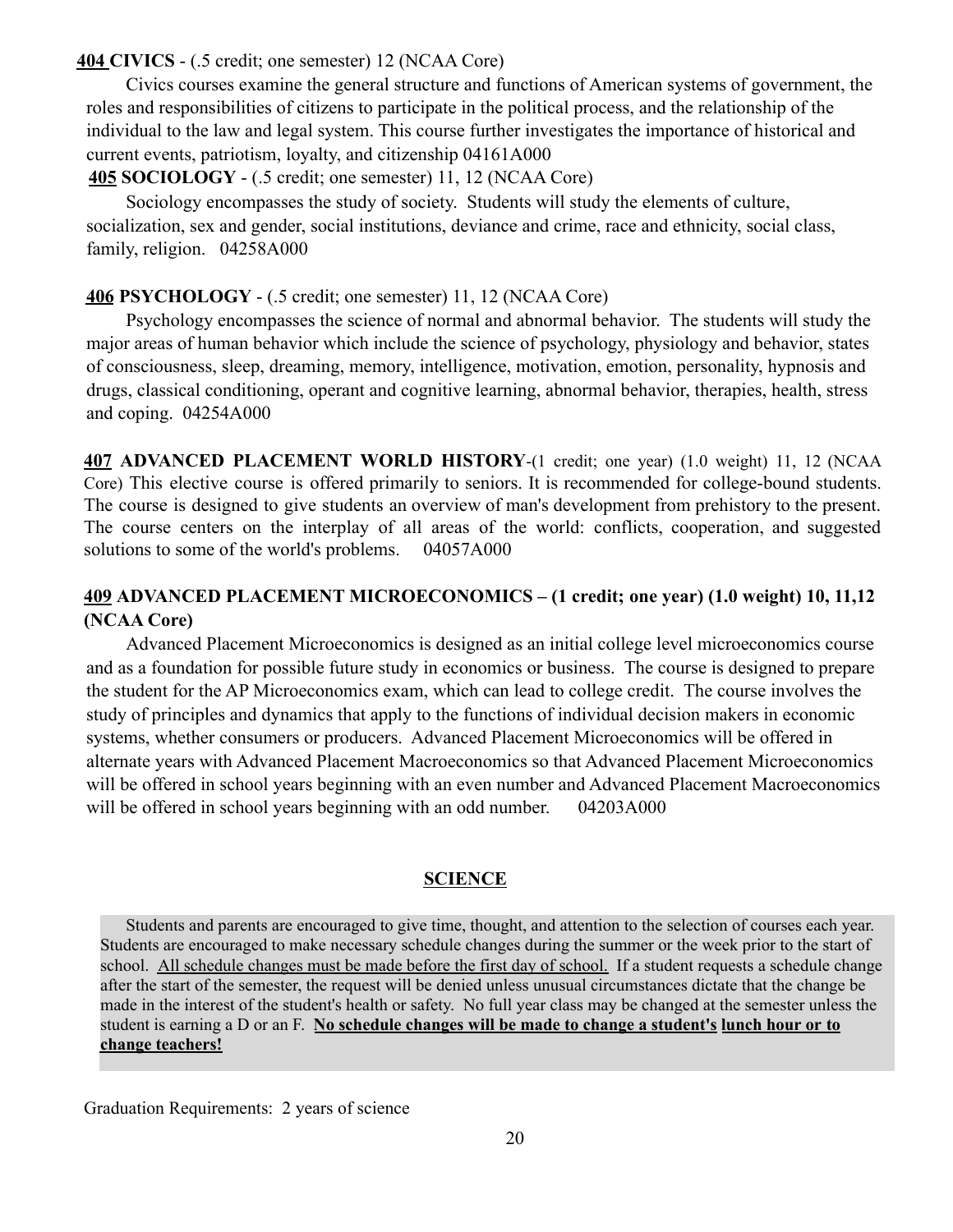Suggested Sequences for Science:

| <b>Student Plans</b><br>after High<br>School                                                         | <b>Possible Courses</b><br>for 9 <sup>th</sup> Grade | Possible<br>Courses for<br>$10th$ Grade                                                                              | <b>Possible Courses</b><br>for 11 <sup>th</sup> Grade                                                                                                                                                                     | <b>Possible Courses</b><br>for $12th$ Grade                                                                                                                                                                               |
|------------------------------------------------------------------------------------------------------|------------------------------------------------------|----------------------------------------------------------------------------------------------------------------------|---------------------------------------------------------------------------------------------------------------------------------------------------------------------------------------------------------------------------|---------------------------------------------------------------------------------------------------------------------------------------------------------------------------------------------------------------------------|
| Plan to enter<br>the workforce<br>or the Armed<br>Services                                           | Earth Science<br>Physical Science                    | Biology<br><b>Biological</b><br>Science & Agri.<br>Applic.                                                           | Chemistry<br>Astronomy<br>Environmental<br>Lab Science<br><b>Introduction to Robotics</b>                                                                                                                                 | Physics<br>Chemistry<br>Astronomy<br>Environmental<br>Lab Science<br>Anatomy & Physiology<br>Biological Science & Agri. Applic.<br><b>Introduction to Robotics</b>                                                        |
| Seek<br>Technical or<br>Vocational<br>Training in<br>other than a<br>four-year<br>college<br>program | Earth Science<br>Physical Science<br>Biology         | Biology<br>Chemistry<br><b>Introduction to</b><br><b>Robotics</b><br><b>Biological</b><br>Science & Agri.<br>Applic. | Chemistry<br>Physics<br>Astronomy<br>Environmental<br>Lab Science<br>Anatomy & Physiology<br>Biological Science & Agri. Applic.<br><b>Animal Science</b><br><b>Introduction to Robotics</b>                               | Physics<br>Chemistry<br>Astronomy<br>Environmental<br>Lab Science<br>Anatomy & Physiology<br>Biological Science & Agri. Applic.<br><b>Animal Science</b><br><b>Introduction to Robotics</b>                               |
| Four-year<br>college or<br>university<br>program                                                     | Earth Science<br>Physical Science<br>Biology         | Biology<br>Chemistry<br><b>Introduction to</b><br>Robotics                                                           | Chemistry<br>Physics<br>Astronomy<br>Environmental<br>Lab Science<br>Anatomy & Physiology<br><b>AP Biology</b><br>AP Chemistry<br>Biological Science & Agri. Applic.<br>Animal Science<br><b>Introduction to Robotics</b> | Physics<br>Chemistry<br>Astronomy<br>Environmental<br>Lab Science<br>Anatomy & Physiology<br><b>AP Biology</b><br>AP Chemistry<br>Biological Science & Agri. Applic.<br>Animal Science<br><b>Introduction to Robotics</b> |

If a student only takes two years of science, one year must be in the area of Physical Science and one year must be in the area of Biology.

# **301 EARTH SCIENCE** - (.5 credit; 1 semester) 9 (NCAA Core)

This is a one semester physical science course which is lab oriented with the curriculum focused on Earth science. The Earth science emphasis will be on Earth's surface and structure, rocks, plate tectonics, weather, climate and human activity. 03159A000

# **302 PHYSICAL SCIENCE** - (.5 credit; 1 semester) 9 (NCAA Core)

This is a one semester physical science course which is lab oriented and the curriculum focus will be on Physics and Space science. The physics emphasis will be on forces, motion, energy, pressure, and electricity. The space science emphasis will be on the solar system, the Earth and moon system, stars and the sun. 03159A000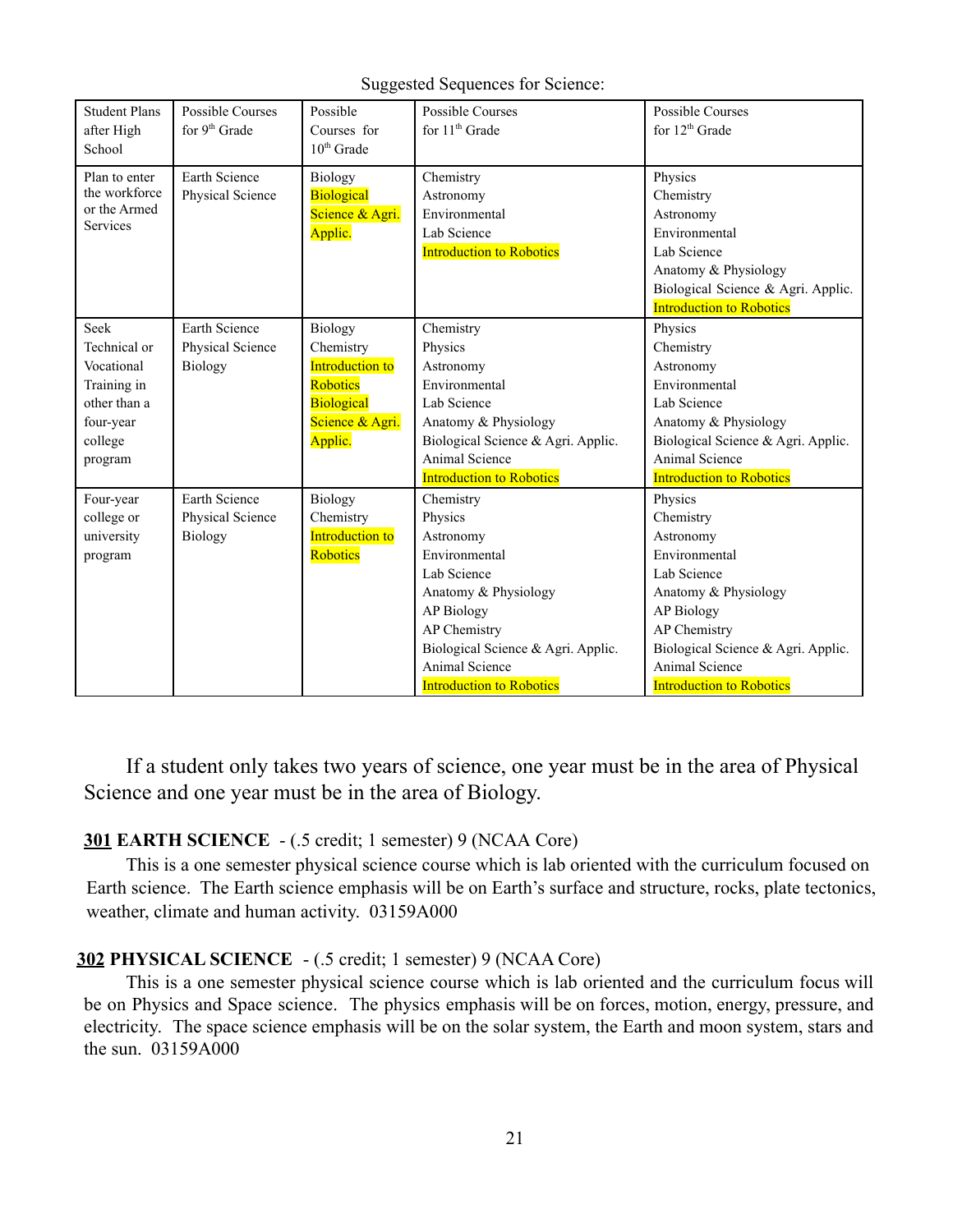#### **304 BIOLOGY** - (1 credit; one year) 10, 11, 12 (NCAA Core)

*Prerequisite: Earth and Physical Science or concurrently with Earth and Physical Science*

This is a course introducing the study of life on Earth. This laboratory oriented class addresses ecology, cells, genetics, evolution, and a survey of characteristics used in the current system of classification. This course is a prerequisite for Anatomy and Physiology, Lab Science, and AP Biology. 03051A000

#### **307 INTRODUCTION TO ROBOTICS** (.5 credit; 1 semester) 10, 11, 12

*Prerequisite: The student needs to have earned a B or greater in Algebra 1 or have the consent of the instructor*.

Robotics is a lab-based course that uses a hands-on approach to introduce the basic concepts of robotics, focusing on the construction and programming of autonomous mobile robots. The class utilizes Arduinos , Lego Mindstorm kits, NXT Software, and various Lego Robotics materials. Topics may include motor control, gear ratios, torque, friction, sensors, timing, and program loops. Student robots will be designed, built, tested, and programmed to compete in various scenarios.

21009A000

#### **306 ANATOMY AND PHYSIOLOGY** - (1 credit; one year) 11,12 (NCAA Core)

*Prerequisite: Pass with a C or better in Biology or consent of instructor, Chemistry recommended* This course emphasizes nomenclature and location of human body structures, and the physiological functions of body parts. Students will discover why human beings have different body statures, structures, skin pigmentation, and other variations. In addition to covering tissues and the special senses, the 11 body systems including integumentary, skeletal, muscular, nervous, endocrine, cardiovascular, lymphatic, respiratory, digestive, urinary, and reproductive will be addressed. Dissection of the fetal pig will be used for comparative human anatomy and physiology along with various other lab activities and dissections. 03053A000

### **305 ADVANCED PLACEMENT BIOLOGY** – (1 credit; one year) (1.0 weight) 11,12 (NCAA Core) *Prerequisite: Chemistry and Biology Recommended*

This Advanced Placement Biology course is designed to be equivalent to a two-semester college-level biology course. Before enrolling, students should have successfully completed one full year of high school biology and one full year of high school chemistry. It is designed to emphasize enduring understandings in biology rather than the traditional content coverage. It will center around four Big Ideas in Biology and their interconnectedness. Students will develop advanced inquiry and reasoning skills, such as experimental design, data analysis, mathematical application, and connection of ideas in and across domains. The emphasis will be placed upon science practices enabling the students to establish lines of evidence and use them to develop and refine testable explanations and predictions of natural phenomena.

A minimum of 25% of the class will be composed of laboratory work, with at least two labs applying to each of the four Big Ideas. Laboratory work may include journal article research, field trips, hypothesis generation, data collection, planning, analyzing data, preparing results, and other techniques deemed appropriate for the particular question being addressed. Students will report their lab findings in a variety of methods, including, but not limited to, formal lab reports, poster presentations, focus group discussions, videos, PowerPoint presentations, and guest lectures. The laboratory investigations will be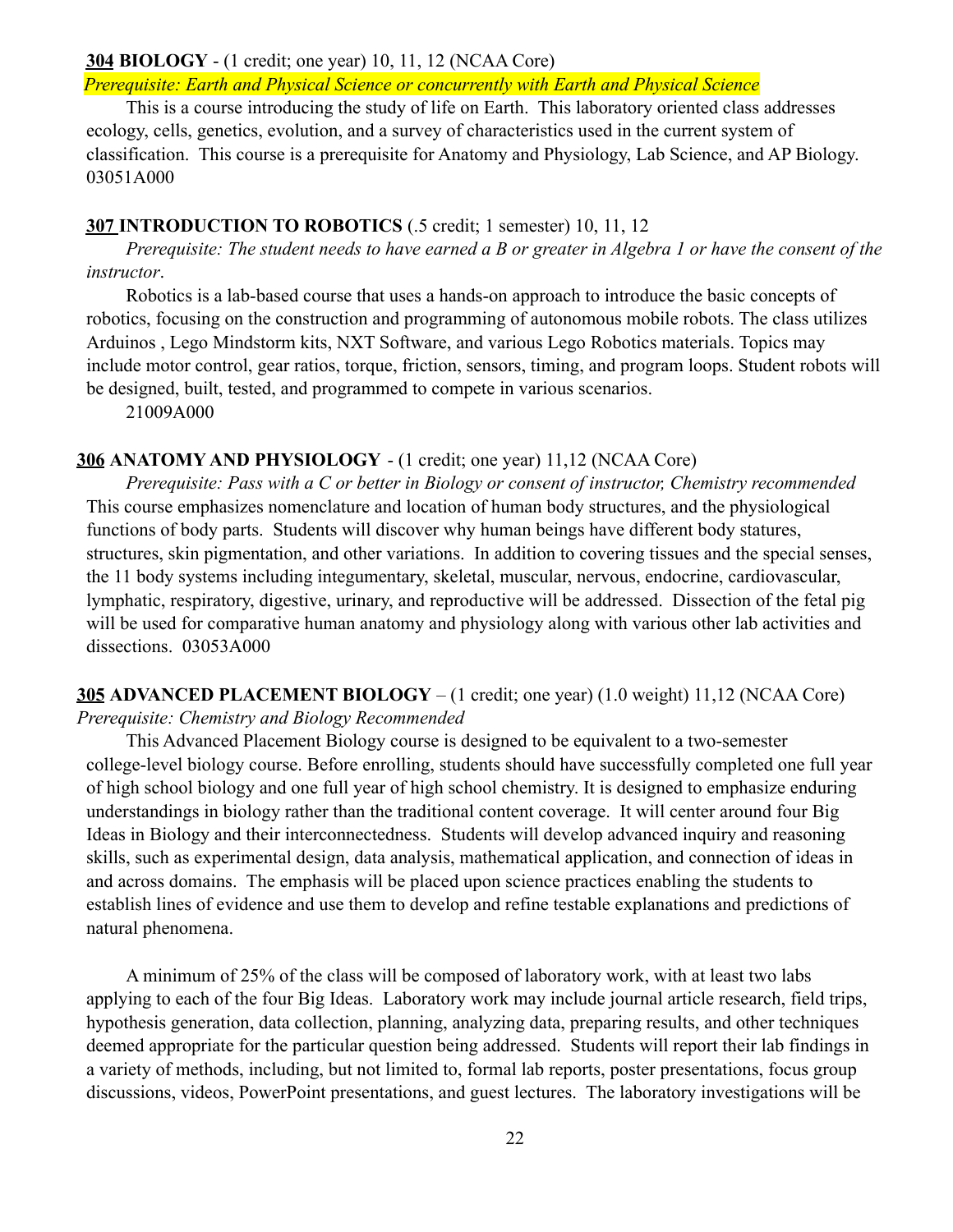not only be inquiry-based, but will be student-directed and provide ample opportunities for the students to apply the seven science practices outlined in the new AP Biology Curriculum Framework.

The four Big Ideas for this course as defined by the AP Biology Curriculum Framework are:

- 1) The process of evolution drives the diversity and unity of life.
- 2) Biological systems utilize free energy and molecular building blocks to grow, to reproduce and to maintain dynamic homeostasis.
- 3) Living systems store, retrieve, transmit and respond to information essential to life processes.
- 4) Biological systems interact, and these systems and their interactions possess complex properties. 03056A000

#### **308 CHEMISTRY** - (1 credit; one year) 10, 11, 12 (NCAA Core)

*Prerequisite: 1 year of Algebra and 1 credit Physical Science A/B*

Chemistry is the study of the properties of matter and the changes that matter undergoes. Course content will include measurements and calculations, atomic structure, periodic table, chemical bonding, equations and reactions, stoichiometry, phases of matter and solutions. These concepts will be investigated in multiple laboratory experiments. This course is designed to give the student the knowledge and skills necessary to be successful in an introductory college chemistry course. 03101A000

**309 ADVANCED PLACEMENT CHEMISTRY – (**1 credit; one year) (1.0 weight) 11,12 (NCAA Core) *Prerequisite: Chemistry and Algebra* 2 *Recommended*

AP chemistry is an equivalent to a college or university general chemistry course taken during the first year. This course is designed to prepare the student for the AP Chemistry exam, which can lead to college credits. Chemical concepts such as atomic structure, stoichiometry, chemical bonding, and reactions covered in chemistry are reviewed in greater detail. New concepts such as thermochemistry, equilibrium, kinetics, spontaneity, and electrochemistry are explored in depth. An emphasis is placed upon both mathematical calculations and writing in the classroom and laboratory. A variety of experiments will be conducted to meet the requirements of the AP Chemistry curriculum. 03106A000

#### **310 PHYSICS** - (1 credit; one year) (1.0 weight) 11, 12 (NCAA Core)

*Prerequisite: Algebra* 2 and *Chemistry are recommended OR teacher consent when taken concurrently with Chemistry*

Physics is a non-calculus introduction to the motion and energy of the physical world for the college bound student. Topics include the study of motion, forces, energy, waves, sound, light, electricity, magnetism, and fluid mechanics. These concepts will be investigated through lecture, problem-solving, laboratory experiments, and student designed projects. An extensive focus is given to describing and communicating these concepts through the language of mathematics. 03151A000

#### **313 ASTRONOMY** - (.5 credit; one semester) 11,12 (NCAA Core)

#### *Prerequisite: Two years of high school science*

This introductory astronomy course will acquaint students with the terminology, historical perspective, and current thinking about our universe. Emphasis will be placed on the solar system, the Earth, and other planets, characteristics of stars, galaxies, asteroids, meteors, comets and current space missions. 03004A000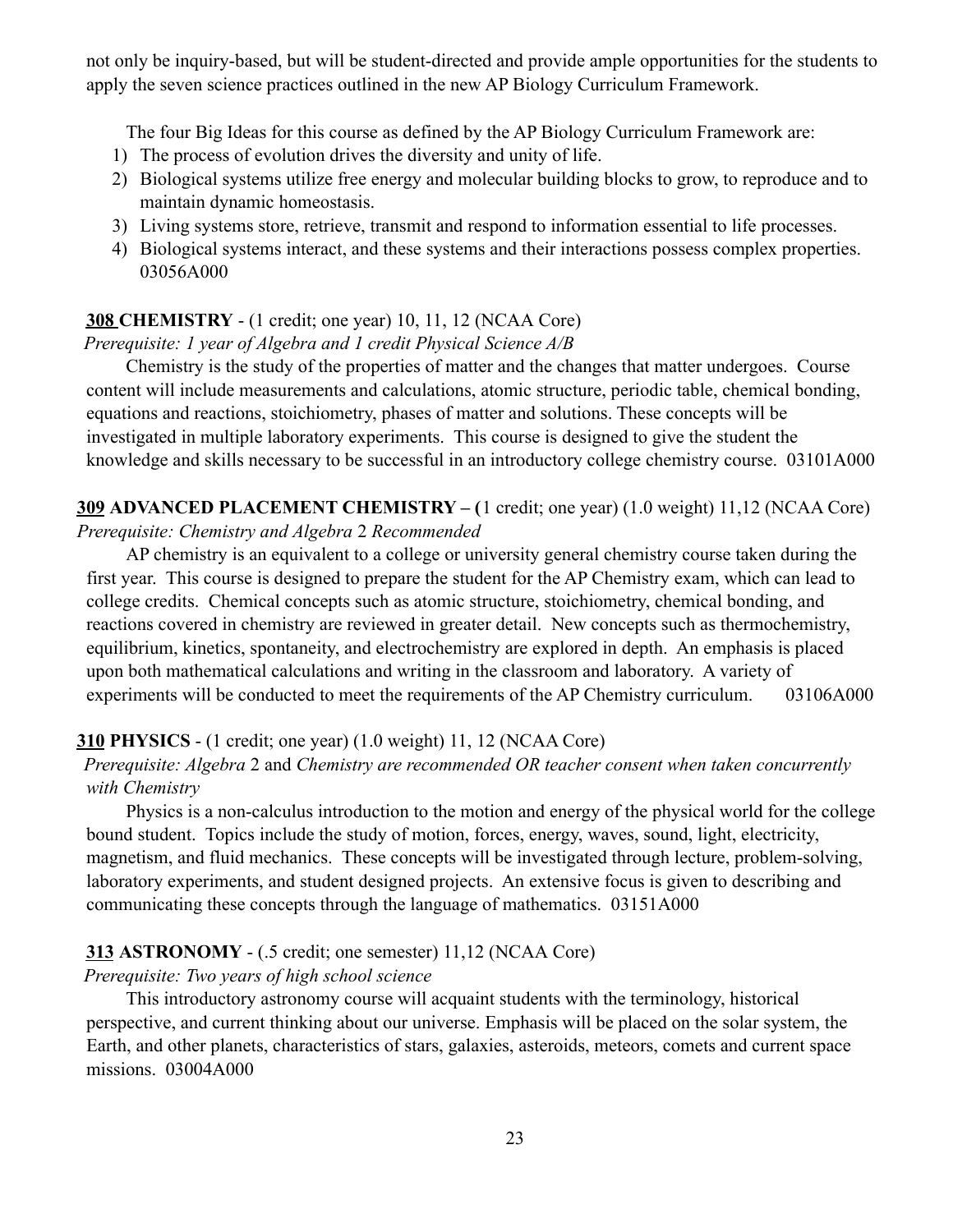#### **314 LAB SCIENCE (Forensic Science)** - (.5 credit; one semester) 11,12 (NCAA core)

*Prerequisite: Two years of high school science*

This will be a laboratory based course using a problem solving approach. Emphasis will be placed on scientific investigations using various methods of analysis. Students will be expected to communicate results and conclusions using laboratory reports and analyze case studies. Topics to be covered include criminal evidence and the crime scene, forensic science and the law, DNA fingerprinting, hair & fiber analysis, blood spatter, fingerprint analysis, and other forensic methodologies. 03202A000

#### **315 ANIMAL SCIENCE** - (1 credit; one year) 11,12 18105A001

#### *Prerequisite: Biology 1 or BSAA or consent of instructor*

This course will develop students' understanding of the livestock (beef, dairy, sheep, goats, and swine), poultry, and large (equine) animal industry. Topics of instruction include scientific investigations, genetics, animal anatomy and physiology, animal nutrition, animal reproduction, animal health, and meat science. Improving computer and workplace skills will be a focus. Participation in FFA student organization activities and Supervised Agricultural Experience (SAE) projects in an integral course component for leadership development, career exploration and reinforcement of academic concepts.

#### **303 ENVIRONMENTAL SCIENCE –** (.5 credit; one semester) 11,12 (NCAA core)

#### *Prerequisites: 2 science credits*

Environmental science is an interdisciplinary course that overviews the various systems of the environment and their connections, investigates the use and impact of resources, and explores environmental ethics. Emphasis is placed on human populations, their impact, current environmental issues, and the sustainability of life. Course content will be explored through research projects, community service activities, and laboratory experiments. 03003A000

#### **311 & 312 BIOLOGICAL SCIENCE AND AGRICULTURE APPLICATIONS**

#### (1 Credit; one year) 10,11,12 *Prerequisite:1 year Science, 1 year Ag Industry, consent of instructor. List both course numbers on the request sheet.*

Designed to reinforce and extend the understanding of science by associating basic scientific concepts with relevant applications in the agribusiness industry. Students will examine major phases of plant and animal growth in agriculture and the specific biological science concept. Example topics are chemical applications, curing meat products, hydroponics, seed inoculation, chick embryology, and testing plant and animal nutrients. Participation in FFA student organization activities and Supervised Agricultural Experience (SAE) projects is an integral course component for leadership development, career exploration, and reinforcement of academic concepts. 18051A002, 18101A001

#### **BUSINESS**

Students and parents are encouraged to give time, thought, and attention to the selection of courses each year. Students are encouraged to make necessary schedule changes during the summer or the week prior to the start of school. All schedule changes must be made before the first day of school. If a student requests a schedule change after the start of the semester, the request will be denied unless unusual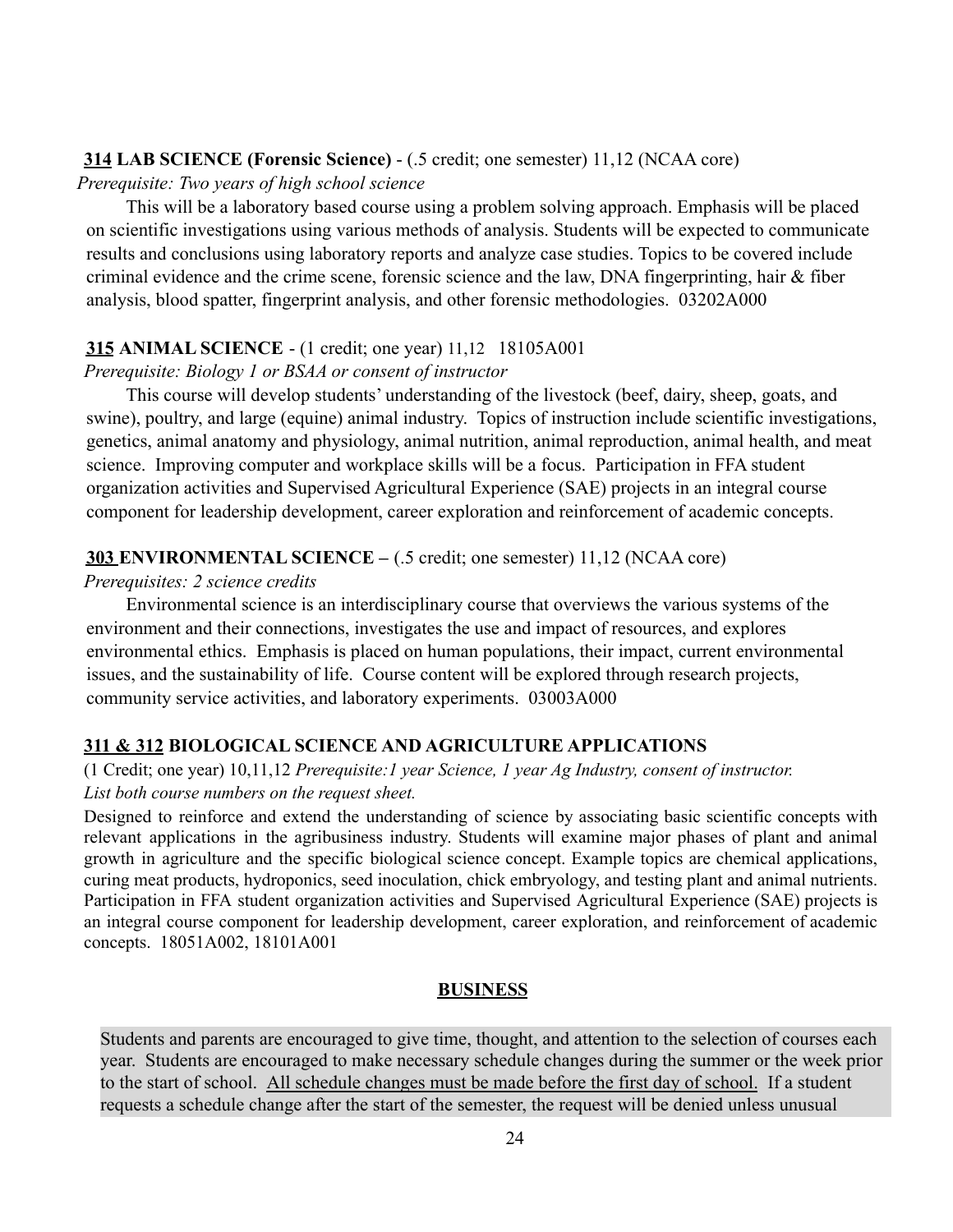circumstances dictate that the change be made in the interest of the student's health or safety. No full year class may be changed at the semester unless the student is earning a D or an F. **No schedule changes will be made to change a student's lunch hour or to change teachers!**

#### **715 DIGITAL CITIZENSHIP FOR FRESHMAN & SOPHOMORES** - (.5 Credit; one semester) 9, 10

This course is designed to emphasize necessary technology skills to be successful in high school. Students will utilize the G Suite (Google). The course will focus on document formatting, spreadsheet creation, presentation skills and video production. In addition, essential chromebook operating system usage will be presented. Students will understand the implications of their online presence and develop cyber skills to create a positive digital footprint. 10008A001

#### **705 MOBILE APPLICATION DEVELOPMENT** (.5 Credit, One Semester) 10, 11, 12

*Prerequisite: Digital Citizenship*, *or consent of instructor*

This project-oriented course examines the principles of mobile application design & development. Students will learn application development on the Android platform using open-source programs and deploy applications to the Android marketplace for distribution. Students will learn mobile app programming techniques and apply what they learn to create applications that solve real world business related problems using program/application design skills. Mobile Application will be offered in even years. 10011A001

# **732 INTRODUCTION TO KEYBOARDING & COMPUTER APPLICATIONS** –

(.5 credit; one semester) 9, 10, 11

Designed for students with little or no prior keyboarding instruction. Students master touch keyboarding. Emphasis will be given to correct fingering, technique, speed & accuracy. The students will utilize the Microsoft Office suite on a variety of document types. Document production will include: letters, tables, memos, email, reports, applications, lists, and agendas. 12005A001

# **704 INTRODUCTION TO CAREERS IN BUSINESS** – (.5 credit; one semester) 9, 10

This course will provide an overview of all aspects of business marketing, management, finance, accounting and technology, including the concepts, functions, and skills required for meeting the challenges of working in business in a global economy. Topics covered will include the basic functional areas of business. Students will be introduced to a wide range of careers in fields such as accounting, financial services, information technology, marketing and management through project-based learning. Emphasis will be placed on technology application in these careers along with communication skills, planning for the future, job-seeking skills, personal development. Business ethics as well as other workplace skills will be taught and integrated within this course. 22151A001

# **723 MEDICAL TERMINOLOGY** - (1 credit; one year) 10, 11,12

# *Prerequisite: consent of instructor*

This course is an introduction to the correct spelling, pronunciation, and meaning of roots, prefixes, and suffixes of common medical terms that relate to body systems and pathological conditions. Students will also learn terminology for medical records, managed care, and the different health care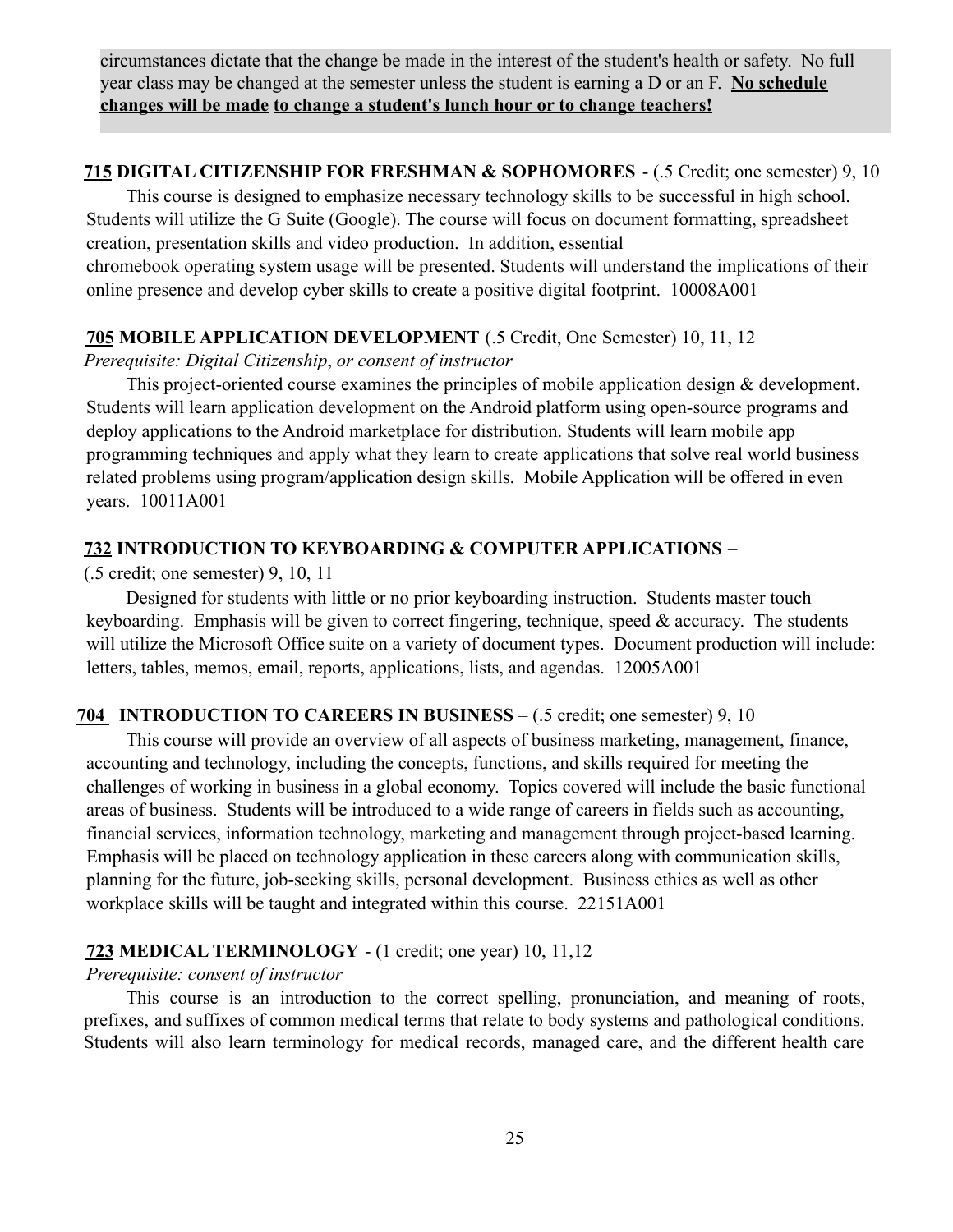settings. In addition, students will study abbreviations that relate to laboratory values, clinical procedures, and medical documents. 14154A000

#### **731 Programming and Video Game Design I (FALL SEMESTER)-**(1/2 credit; one semester) 11, 12

*Prerequisite: Instructor consent and successful completion of 2 computer science credits from any of the following courses - Intro. to Multimedia, Advanced Multimedia, Computer Maintenance 1, Computer Maintenance 2, Computer And Technical Support, Computer Concepts, Advanced Computer Concepts, Web Design, Mobile Applications, Digital Citizenship*

Video Game Design and Programming I is the skill-level course designed to develop computer programming and program design skills through the use of programming languages such as Visual Basic, C#, Java, and other object-oriented languages. Students will be exposed to the fundamentals of system analysis and design (e.g. flowcharting, diagramming, system design and planning), and the systems development life cycle. Instruction will include basic programming tools that are common to many programming languages. These may include items such as input /output statements, constants, assignment statements, string and numeric variable types, conditional processing, and branching and looping control structures. Students will learn programming techniques such as counting, averaging, rounding, and generation of random numbers to develop a good programming technique. Students will apply what they learn to create programs and applications that solve real-world business-related problems. Students will create programs to store, locate and retrieve data. 10152A001

#### **732 Programming & Video Game Design II (SPRING SEMESTER)-**(1/2 credit; one semester) 11, 12

*Prerequisite: Successful completion of Programming and Video Game Design I*

Video Game Design and Programming II is a skill-level course for students who have completed Video Game Design and Programming I. Students will use procedural and object-oriented programming languages such as Visual Basic, C# and Java. Students will learn programming concepts such as inheritance and polymorphism, advanced data handling (pointers, arrays, strings, and files), and common algorithms (recursion, searching and sorting). Students will be able to write, compile, run, test, debug and modify programs and applications that solve real world problems. Problem examples may include tracking inventory, scheduling rooms and facilities, accessing information and performing calculations. Students will use their learned skills to use available software to create, test, troubleshoot, and debug self created video games and applications. 10152A002

#### **721 & 722 WEB SITE DEVELOPMENT & TECHNOLOGY APPLICATIONS –**

(1 credit; one year) 9 (Consent of Instructor for  $9<sup>th</sup>$  graders), 10, 11, 12 *(Note: Interested 9th graders may request the class, and the high school instructor will follow up with Jr.* High faculty to determine eligibility)

Web Site Development is a computer literacy skill-level course which provides background and hands-on knowledge in the use of computers and other technology for professional website creation, design, and publication. Web-authoring software utilized includes the Adobe Software Suite which includes Adobe Dreamweaver, Flash Professional, and Photoshop. Concepts of XHTML Code will be introduced. Instruction will include using multimedia authoring applications to create a web site that combines text, hyperlinks, images, video, and sound. Instruction will include using hardware and software to capture, edit, create, and compress audio and video clips as well as create animated text, graphics, and images. Other topics will include using tables to align images with text, creating newspaper-style columns, and inserting side menus and call-outs. Students will learn how to use templates, cascading style sheets and interactive elements to enhance web pages. Students will learn to create dynamic forms that include multiple -choice questions, comment boxes, and buttons. Students are encouraged to develop a portfolio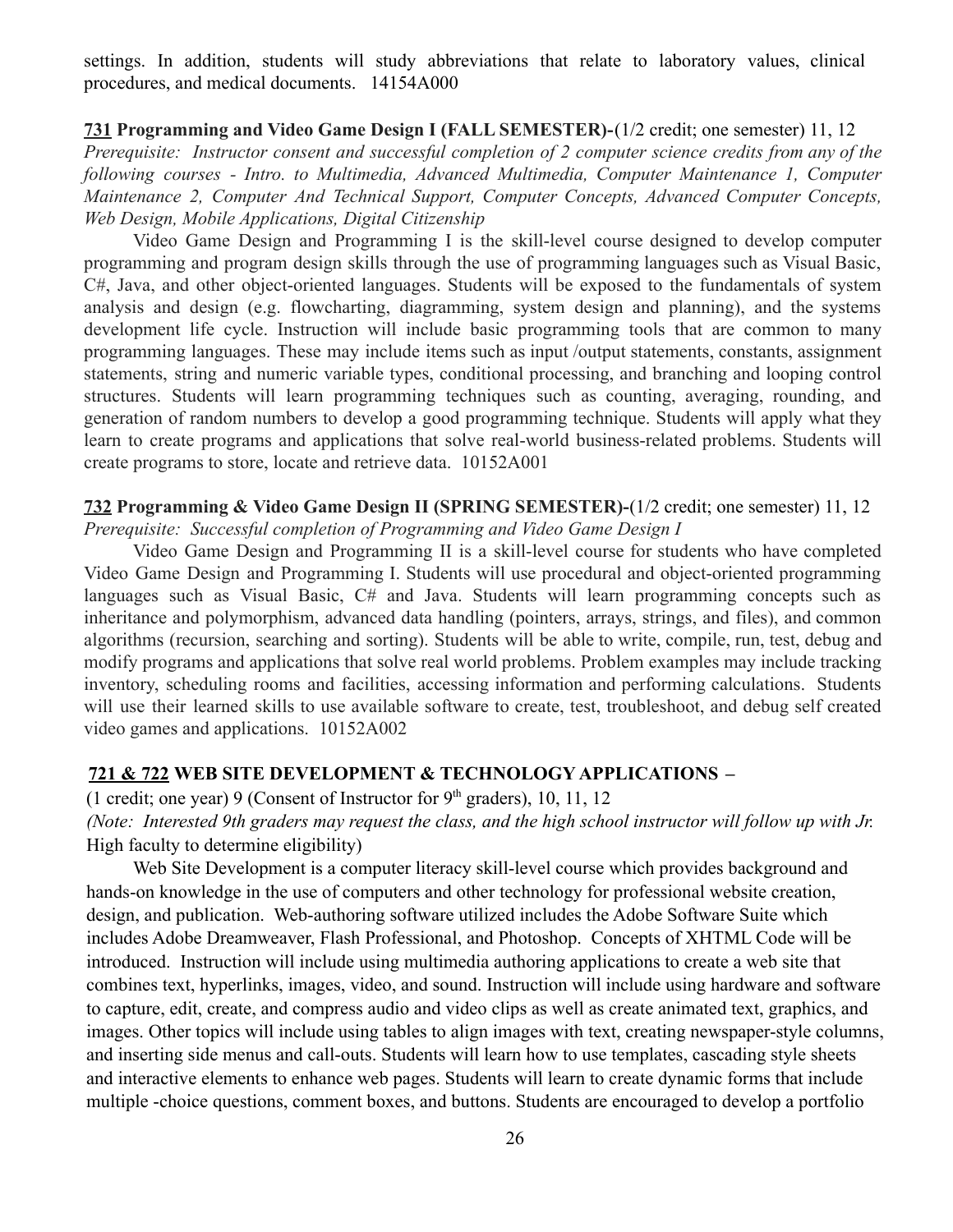project that demonstrates their expertise in areas such as multimedia authoring, web development, audio and video editing to create interactive web pages. Students may have the opportunity to take the Adobe Dreamweaver certification test upon successful completion of the course material. Units involving new technological advances including 3-D printing will be included. Students may have the opportunity to utilize a 3-D printer for specific projects. 10201A002

# **\*724 & 725 COOPERATIVE CAREER & TECHNICAL EDUCATION (CCTE)**

#### (4 credits; one year) 12 (JALC Dual Credit)

# *Prerequisite: Completion of at least two career & technical classes, application form, interview, & consent of instructor*

CCTE is a capstone course designed to assist students in the development of effective employability skills and attitudes through practical, advanced instruction in school and on the job. Students enrolled in the CCTE program spend half of the school day at school and the other half in on-the-job training supervised by the designated training sponsor and coordinated by the teacher-coordinator. A plan that identifies training to be provided is developed by the teacher-coordinator with the assistance of the training sponsor and the student-trainee. Related instruction includes the following broad areas of emphasis: future career educational opportunities, planning for college, careers, scholarship opportunities, job-seeking skills, personal development, appropriate methods of job termination, worker safety, and ethical decision making in the workplace. Additional topics include: economics, consumerism, banking and credit, budgeting, saving and investing, insuring against loss, taxes and taxation, Social Security and IRAs, and responsible citizenship. This course meets the state's consumer education requirement for graduation. 22153A001

#### **701 BUSINESS CONCEPTS 1**- (.5 credit; one semester) 9, 10,11, 12

This course serves as an orientation to all business programs. Basic accounting, economics, marketing, and management principles are introduced. Business communications and business computations are integrated throughout the course. Employability skills and abilities are developed. 12001A001

#### **702 BUSINESS CONCEPTS 2** - (.5 credit; one semester) 9, 10, 11, 12

Personal finance topics will be introduced which include consumer purchases, credit and money management. Business communications and business computations are integrated throughout the course. Students passing Business Concepts I & II meet the consumer economics requirement. 12051A001

#### **703 SPORTS AND ENTERTAINMENT BUSINESS** – (.5 credit; one semester) 10,11,12

Students will learn about sports and entertainment through the perspective of management and marketing. The course will consist of presentations, video, and papers on subjects such as radio, television, concert promotion, and sports management & marketing. Students will also complete a virtual business simulation pertaining to both sporting and entertainment events. Class also includes creating public/school announcements to be displayed on the jumbo screen during events held in the school stadium & gymnasium. 12163A001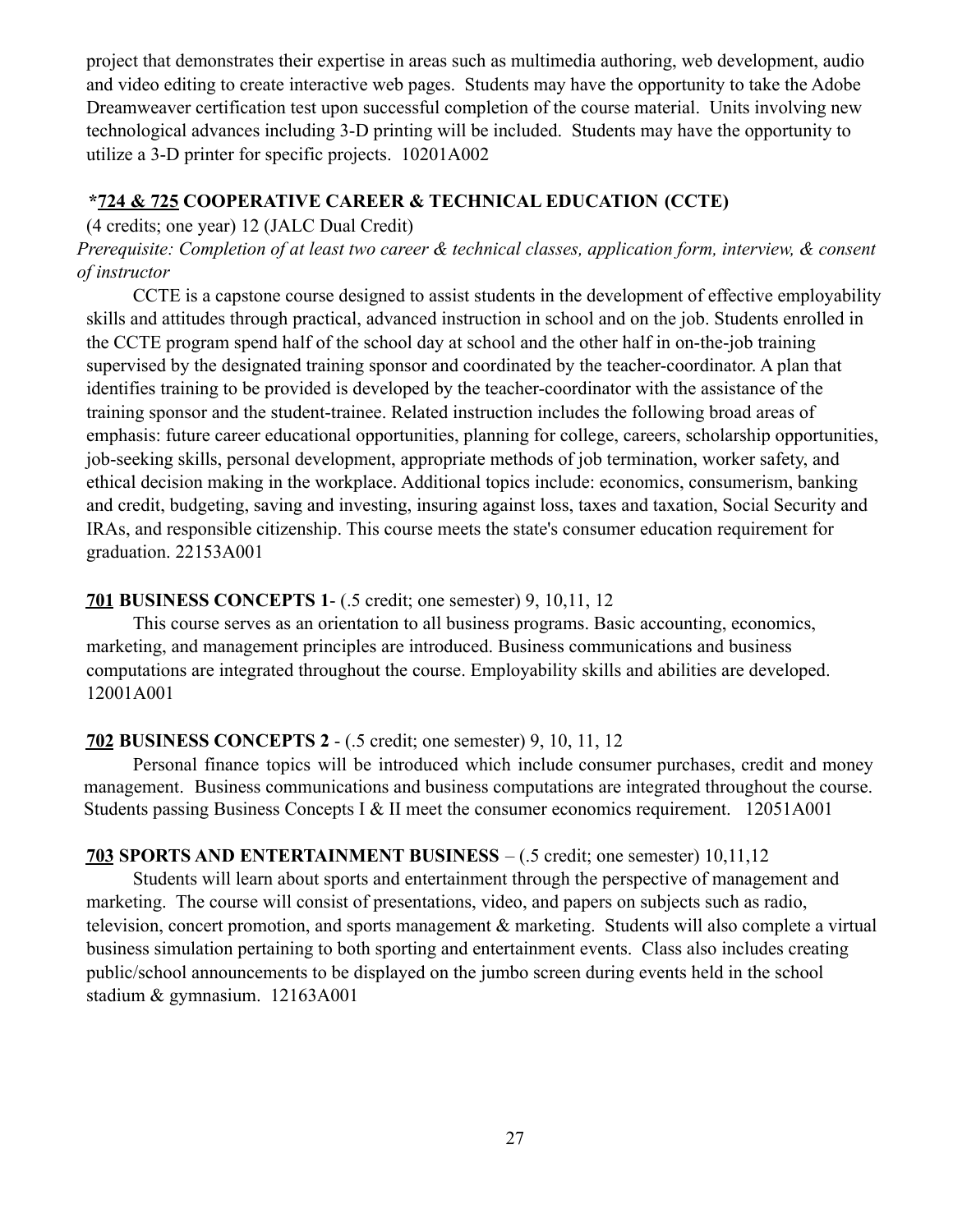#### **\*711 COMPUTER CONCEPTS** - (.5 credit; one semester) 9, 10, 11, 12

# *Prerequisite: One semester Keyboarding or Proficiency*

Computer Concepts is a project based course in which students will gain proficiency using Microsoft Office 2013. The focus will be business applications using Word, Access, Excel, and PowerPoint. Students will also expand their knowledge of computer essentials, terminology, and components of computer hardware. 10004A001

\*Students who choose to successfully complete both Computer Concepts and Advanced Computer Concepts will receive dual credit from John A. Logan College. A student who completes both courses with an A average may be eligible to take a Microsoft Certification exam in both Word and Excel.

# **\*712 ADVANCED COMPUTER CONCEPTS** - *(*.5 credit; one semester) 10,11,12

*Prerequisite: Computer Concepts* (JALC Dual Credit 11-12, 10 with required documentation)

Advanced computer concepts are designed to further develop awareness and understanding of application software and equipment used by employees to perform tasks in a business setting. Students will expand their knowledge using Microsoft Access, Excel, PowerPoint, and Word. By the end of this course, in addition to demonstrating basic competency in using Microsoft Office applications and Windows, preparation for Microsoft certifications in Word and Excel may be obtained. 10005A001

# **716 INTRODUCTION TO MULTIMEDIA –** (.5 credit; one semester) 10,11,12

*Prerequisite: Intro. To Keyboarding or Digital Citizenship*

This course is designed to introduce the student to various desktop publishing applications. Students will utilize the Adobe Creative Suite (Illustrator, In Design and Photoshop). Students will gain hands-on experience creating publications such as newsletters, brochures, pamphlets, and promotional materials. Students will learn how to create digital images and alter digital photographs. Real life simulations will allow students to create awards and promotional advertising. 10203A001

# **717 ADVANCED MULTIMEDIA –** (.5 credit; one semester) 10,11,12

# *Prerequisite: Successful completion of Introduction to Multimedia*

This course is designed to build strong visual and media literacy for life-long use and awareness of career/higher educational choices in the multimedia field related to business marketing and promotions. Students will also learn multimedia production techniques utilizing video and sound editing software, digital cameras, and high definition camcorders. Students will learn to import and export graphics through the use of scanners and digital cameras. Students will learn how to create academic and entertaining presentations including movies, animations, music and text. Real life simulations will allow students to create recap videos and promotional video announcements. 10203A001

# **713(1ST SEM.) 714(2ND SEM.) COMPUTER MAINTENANCE & NETWORKING**– (.5 credit each; one semester each)

# *Prerequisite: Consent of Instructor 9-12*

This course is an introduction to computer hardware and software. It is designed to help students become comfortable and skilled with installing new hardware and software, troubleshooting hardware and software problems, and making decisions about upgrading or purchasing new hardware and operating systems. Students will become familiar with the role of a PC technician. The course will provide the skills needed to complete the three IC3 (Internet and Computing Core Certification) exams to become globally certified. Although this is a semester class, students may enroll for more than one semester. 10102A001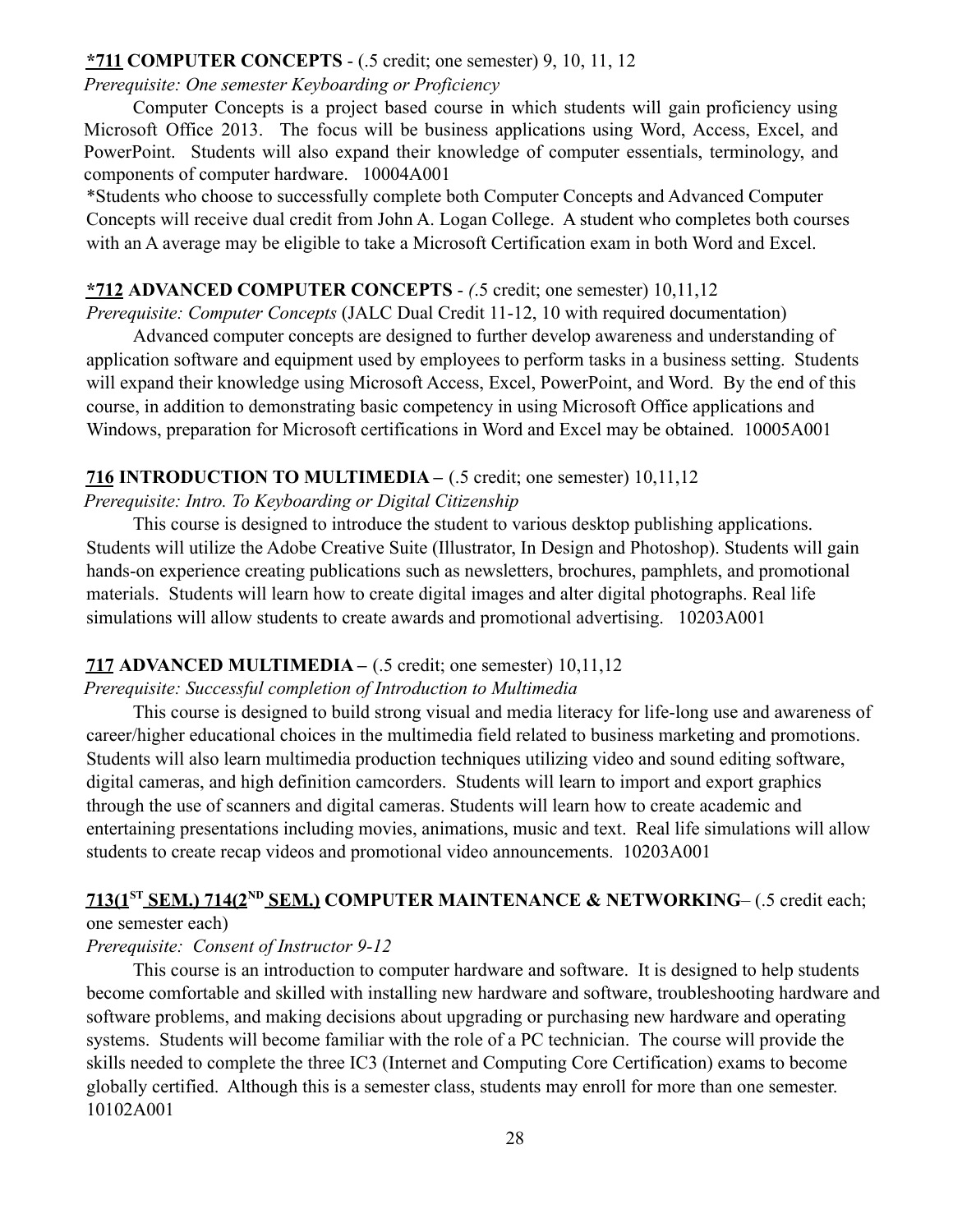#### **503 C.A.T.S. Computer and Technical Support** – (1.0 credit; semester) 10, 11, 12

#### *Prerequisite: Consent of Instructor*

Students learn how to connect and install multiple computers and peripherals together to create a Google Education computer network. Students build, configure, and maintain network servers along with installing and configuring Chrome Operating Systems. Students learn to use troubleshooting applications and services, system monitoring utilities, and data backup and recovery systems. Other topics include learning how to connect various network components such as servers, computers, and printers together using data cabling, hubs, and switches. Students learn to run, terminate, and troubleshoot data cabling. In addition, students learn how to install and upgrade software across the network, as well as map drives and share resources such as printers, software, and files. The course includes setting up and configuring various network services such as TCP/IP, DHCP, DNS, VPN, terminal services, e-mail, user accounts and web services. Students learn how to secure and protect network servers and data as well as setting up and configuring a firewall, intrusion detection system, and encryption software for identifying and preventing potential network attacks. 10252A002

**709 ACCOUNTING 1** – (1 credit; one year) 10, 11, 12 (JALC Dual Credit 11-12, 10 with required documentation, 3 credits)

This course assists students pursuing a career in business, marketing, management, and accounting. This course includes experiences that develop initial and basic skills used in systematically computing, classifying, recording, verifying, and maintaining numerical data involved in financial and product control records including the paying and receiving of money. The course involves keeping financial records, summarizing them for convenient interpretation, and analyzing them to provide assistance to management for decision making and will stress basic fundamentals and terminology of accounting, budget and financial report preparation, payroll, operation of business technology, and career opportunities in the accounting field. 12104A001

# **710 ACCOUNTING 2** – (1 credit; one year) 11, 12 (1.0 weight) (JALC Dual Credit 11-12, 6.0 credits) *Prerequisite: Accounting I or Consent of Instructor*

This course is designed to help students develop deeper knowledge of the principles of accounting with more emphasis being placed on financial statements and accounting records. It is a study of previously learned principles as they apply to the more complicated types of business organizations, specifically partnerships and corporations. Career exploration will include cost, tax, and payroll accounting. Practice sets will be used to simulate business conditions for accounting as well as developing skills in the entry, retrieval, and statistical analysis of business data using computers for accounting business applications. This course is designed as the initial college-level course in financial accounting and as a foundation for future study in economics or business. The modules of study include but are not limited to the following: financial reporting and decision-making for operating activities; financial planning and reporting for capital investment activities, financial planning, decision-making and reporting for financing activities; and financial reporting for cash flows. 12104A002

#### **706 INVESTMENTS** – (.5 credit; one semester) 10, 11, 12

This course provides students with an overview of financial institutions and the services they offer. Course content will include various checking, savings, and investments vehicles including tax incentive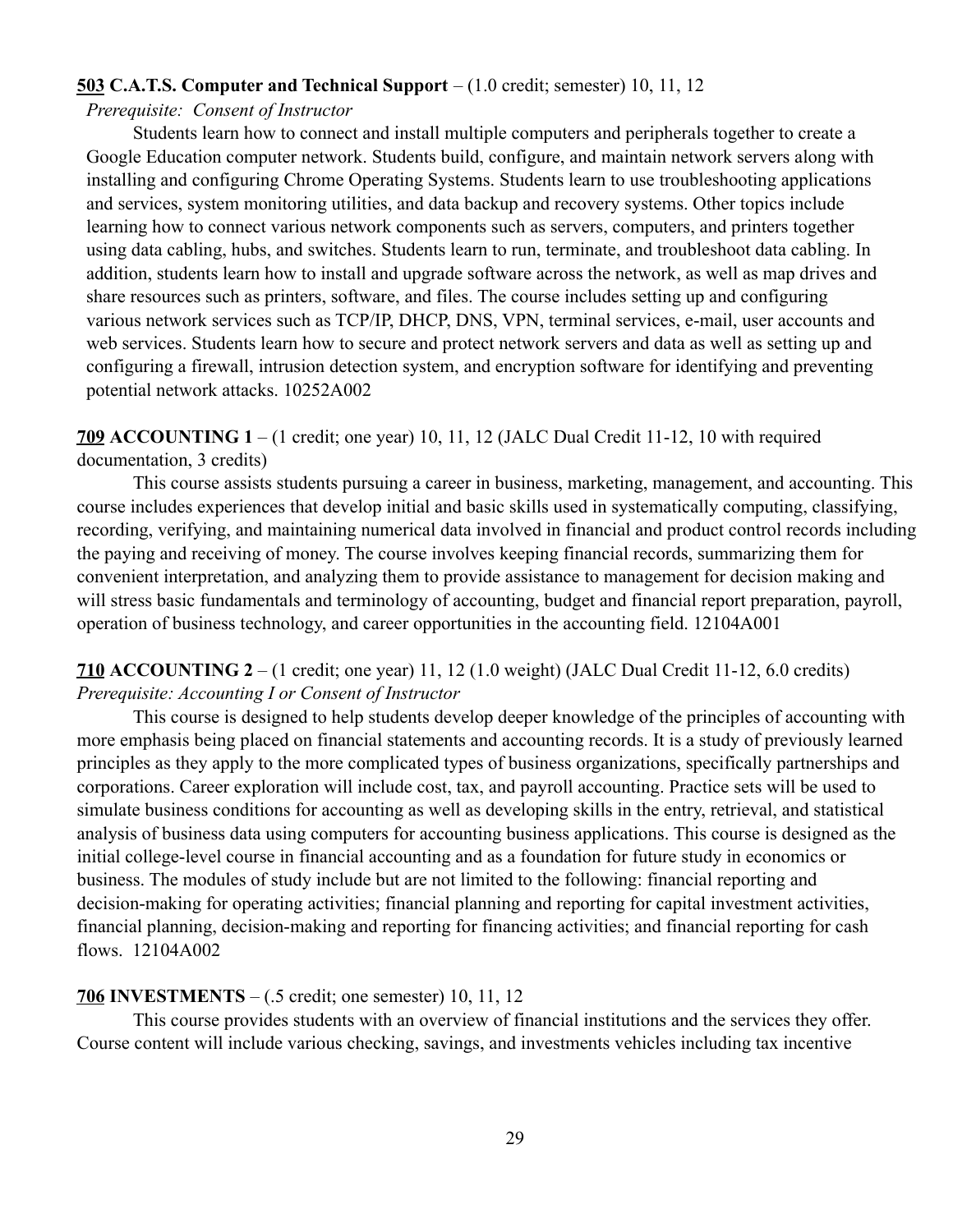investments, retirement plans, mutual funds, and the stock market. Government regulation, financial institutions and investing will also be covered. 12101A001

#### **707 INVESTMENTS II** – (.5 credit; one semester) 10, 11, 12

This course focuses on modeling financial decisions (borrowing, selling equity or stock, lending or investing) typically undertaken by businesses and the investment opportunities they hold. Topics will include raising, distributing and using financial resources while managing risk and will include real estate investments, bond markets and the stock market. 12103A001

**730 PRINCIPLES OF MANAGEMENT** – (.5 credit; one semester) 10, 11, 12 (JALC Dual Credit 11-12, 10 with required documentation, 3 credits)

This course is designed to provide students an understanding of the U.S. business system, its organizations, and its management. Students will examine the various leadership and management styles of a variety of successful business organizations, large and small. Students will be introduced to the concepts, terminology, principles, practices and techniques of management. Emphasis is placed on managing in a diverse, global, technologically driven, fast-changing economic environment, and employer-employee relationships. The four basic management functions of planning, organizing, leading, and controlling will be explored in the course. 12055A002

# **720 MARKETING AND BUSINESS OWNERSHIP** – (1 credit; one year) 10, 11, 12 (JALC Dual Credit

11-12, 10 with required documentation, 3 credits)

This comprehensive course focuses on the wide range of factors that influence the flow of goods and services from the producer to the consumer. Topics include the function and scope of business, advertising, the marketing mix, market research, sales, promotions, pricing, displays, purchasing, human relations, and economics. 12152A001

# **708 SOCIAL MEDIA MARKETING** – (1 credit; one year) 11, 12

#### *Prerequisite: Consent of Instructor*

This course addresses social media as a marketing tool and emphasizes social media tools, social media messages, and search engine optimization Topics include marketing information management, market planning, channel management, sales, promotion, and product/service management. The students enrolled in this course will serve as the social media interns who manage the MHS social media accounts. 12169A001

# **409 ADVANCED PLACEMENT MICROECONOMICS** – (1 credit; one year) (1.0 weight) 10, 11, 12 (NCAA Core)

Advanced Placement Microeconomics is designed to parallel college-level microeconomics. AP Microeconomics provides students with a thorough understanding of the principles of economics that apply to the functions of individual decision makers (both consumers and producers). Primary emphasis will be placed on the nature and functions of product markets, while also including a study of factor markets and the role of government in the economy. 1215A001

Advanced Placement Macroeconomics will be offered in alternate years with Advanced Placement Microeconomics so that AP Microeconomics will be offered in school years beginning with an even number and AP Macroeconomics will be offered in school years beginning with an odd number. 1215A001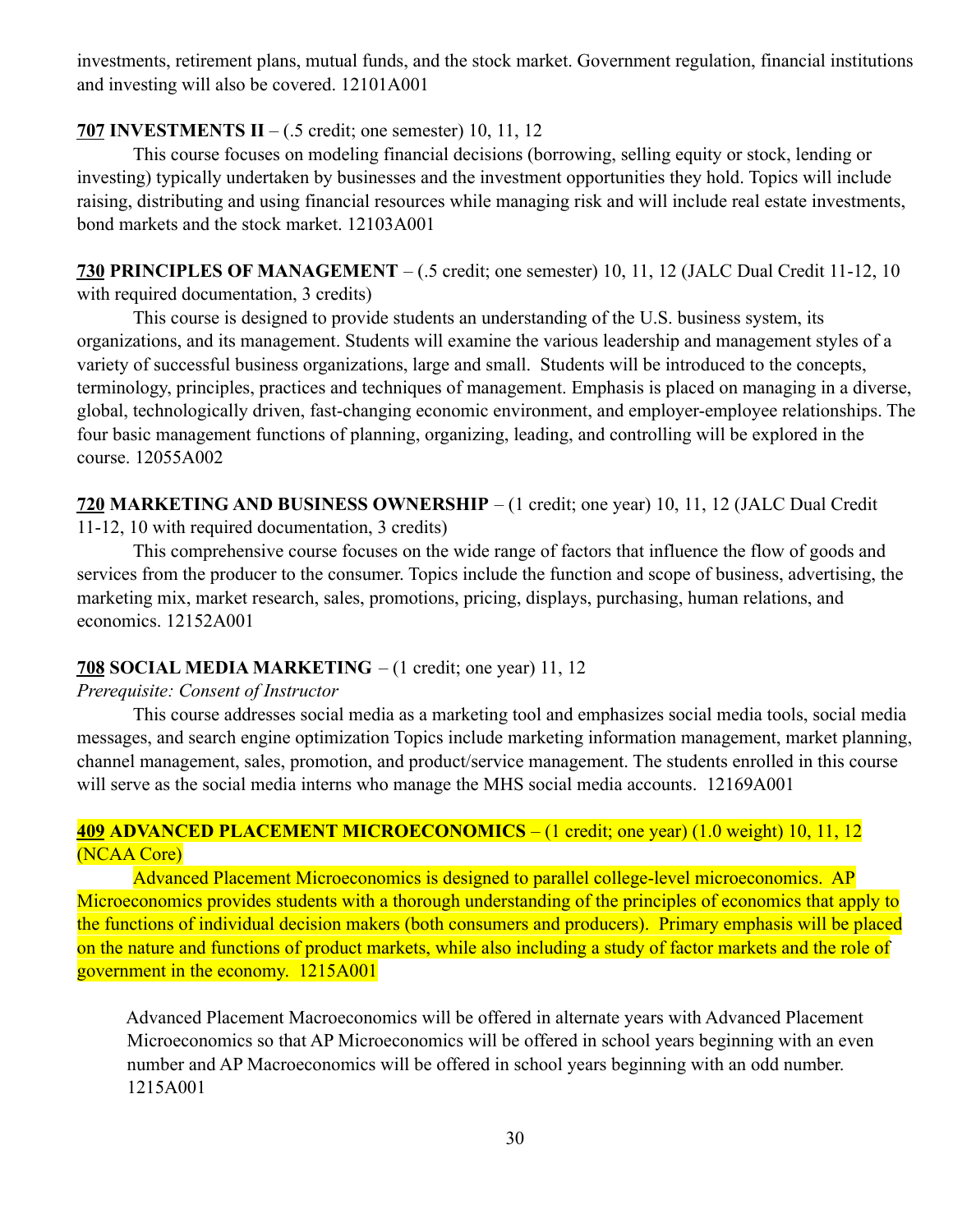#### **726 ENTREPRENEURSHIP** - (1 credit; one year) 11, 12

This course will acquaint students with the knowledge and skill necessary to own and operate their own business. Content will include economics, marketing, human relations and psychology, legal environment of business, business and financial planning, accounting, and communications. Students will write a business plan, research product-market fit, design a business business model, develop a website and social media campaign, create an investment pitch deck which includes financial ratios and project income statements, and consider government compliance issues. The capstone project will include applying for startup capital, launching the business, and participating in a community-wide business showcase. 12053A001

#### **396 DIGITAL VIDEO PRODUCTION** - (.5 credit; one semester) 11, 12

#### *Prerequisite: Consent of Instructor.*

This class is a digital communication course designed to provide students with a groundwork in various forms of media, including writing, videography, broadcasting, and public speaking. The Adobe Creative Suite will be utilized for video production. It will focus on the methods and techniques for reporting, producing, and delivering news and news programs via radio, television, and video/film media; and that prepares individuals to be professional broadcast journalists, editors, producers, directors, and managers. Includes instruction in the principles of broadcast technology; broadcast reporting; on- and off-camera and microphone procedures and techniques; program, sound, and video/film editing; program design and production; media law and policy; and professional standards and ethics. 10201A001

#### **728 BROADCAST TECHNOLOGY I** - (.5 credit; one semester) 11, 12

#### *Prerequisite: Consent of Instructor.*

This course will focus on the development, use, critical evaluation, and regulation of new electronic communication technologies using computer applications; and that prepares individuals to function as developers and managers of digital communications media. Includes instruction in computer and telecommunications technologies and processes; design and development of digital communications; marketing and distribution; digital communications regulation, law, and policy; the study of human interaction with, and use of, digital media; and emerging trends and issues. Adobe Creative Suite will be used to create videos with a variety of topics, including a PSA and short film. Students will work in collaborative teams to produce video projects using relevant A/V equipment and editing software. Special emphasis is placed on creativity, writing, and the editing process. Although much of the work is done in class, time after school may be necessary in order to meet event broadcast requirements. 11051A001

#### **729 BROADCAST TECHNOLOGY II** - (1 credit; one year) 12

#### *Prerequisite: Consent of Instructor.*

This course is a continuation of Broadcast Technology 1. In addition to expanding on the activities explored in the first course, students will work in an independent, team-based environment to create a variety of audio & video related broadcasts. Instruction includes single & multi camera operations, nonlinear editing, and animation graphics. The Adobe video production suite will be utilized and students may work toward Adobe certification. Emphasis will again be placed on creativity, writing, and the editing process. Although much of the work is done in class, time after school may be necessary in order to meet event broadcast requirements. 11051A002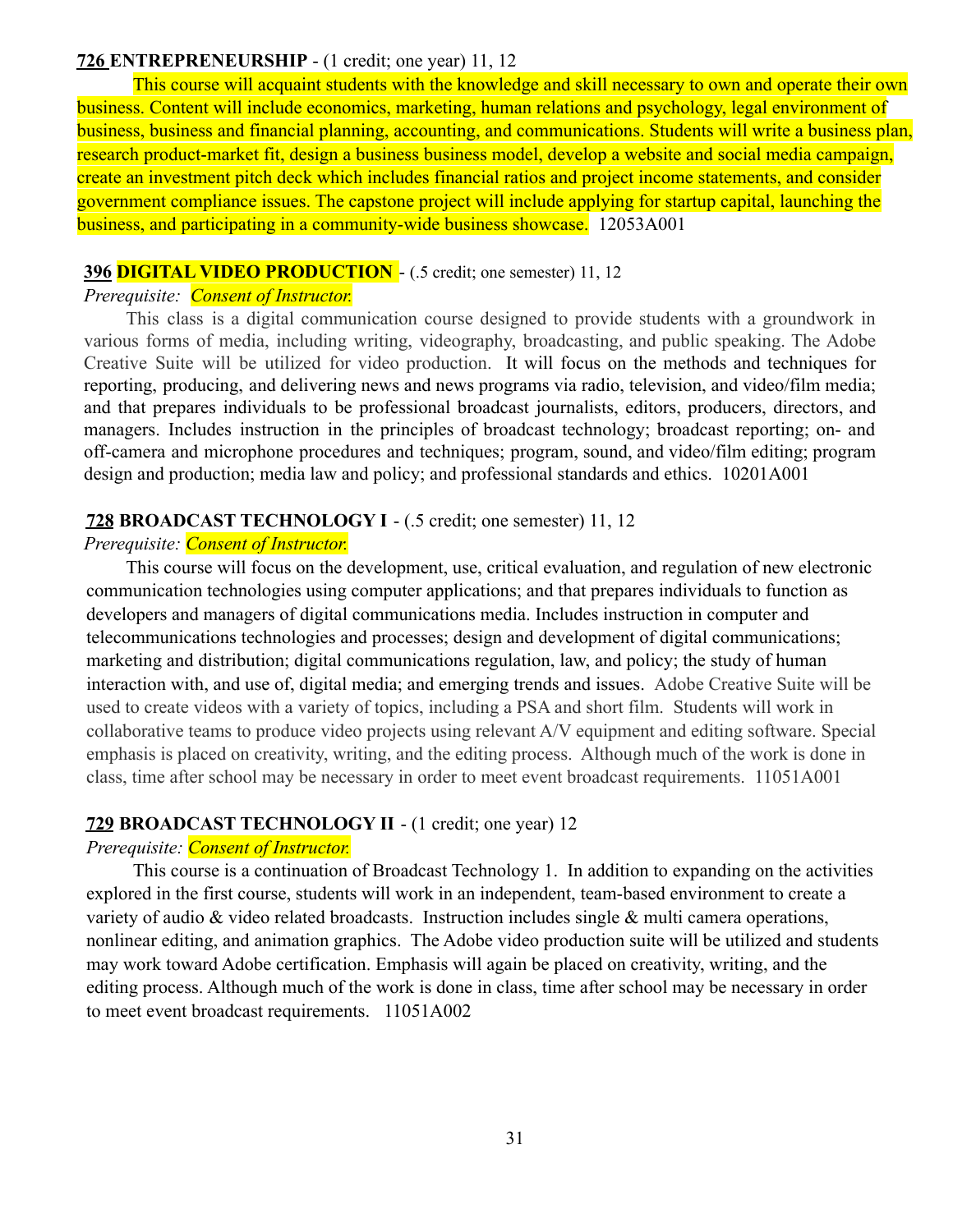# **FINE ARTS**

Students and parents are encouraged to give time, thought, and attention to the selection of courses each year. Students are encouraged to make necessary schedule changes during the summer or the week prior to the start of school. All schedule changes must be made before the first day of school. If a student requests a schedule change after the start of the semester, the request will be denied unless unusual circumstances dictate that the change be made in the interest of the student's health or safety. No full year class may be changed at the semester unless the student is earning a D or an F. **No schedule changes will be made to change a student's lunch hour or to change teachers!**

#### **Visual Arts**

#### **912 BEGINNING DIGITAL GRAPHICS** - (.5 credit; one semester) 9, 10, 11, 12

The Beginning Digital Graphics course provides students with the opportunity to explore the capability of digital media to produce visual communications. Students will produce work that applies graphic design techniques through various career paths such as advertising, commercial art and design, video, and architectural design. Course topics will include the use of Adobe Creative Cloud to render modeling, simulation, animation, and image retouching. 10202A002

# **913 BEGINNING PHOTOGRAPHY** - (.5 credit; one semester) 9, 10, 11, 12

Beginning Photography course provides instruction in the use of **conventional and digital cameras** and laboratory film processing techniques. Topics covered in the course include composition skills and color dynamics. The application of ISO, Aperture and Shutter speed (photographic triangle). Some film processing techniques will be explored. 11052A003

#### **914 COMMERCIAL PHOTOGRAPHY 1 -** (.5 credit; one semester) 10, 11, 12

#### *Prerequisite: Successful completion of Beginning Photography*

Students will build upon the concepts and skills acquired in Beginning Photography. Planned experiences give students a clear and concise introduction in the following areas: Safety and proper housekeeping of the photo studio, photography of visual and communicative discipline, constructing a usable cardboard camera and developing printing, learning basic terms, understanding film/paperwork, and proper exposure. Students will learn safe use of photo chemicals, using dyes, and mounting and matting a completed photographic image. In addition, students are introduced to photographic terms, using light meters to measure natural and artificial lighting, using various lighting sources, manipulating basic backgrounds with different light sources, conducting shop operations, performing camera work, and processing images. Students will increase their knowledge of digital editing. Students will build knowledge of the selection and use of cameras, film, lenses, accessories, tripods and filters.When possible, job shadowing opportunities will be provided. 11052A001

#### **901 ART 1** - (1 credit; one year) 9, 10, 11, 12

Art 1 students are introduced to drawing, painting, printmaking, ceramics, color theory and three dimensional design using the elements and principles of art. Students will develop skills in understanding and appreciating art history, aesthetics, art criticism and studio art techniques. This class is structured to accommodate the unique blend of creative abilities in every student. *No prior art experience is required.* 05154A000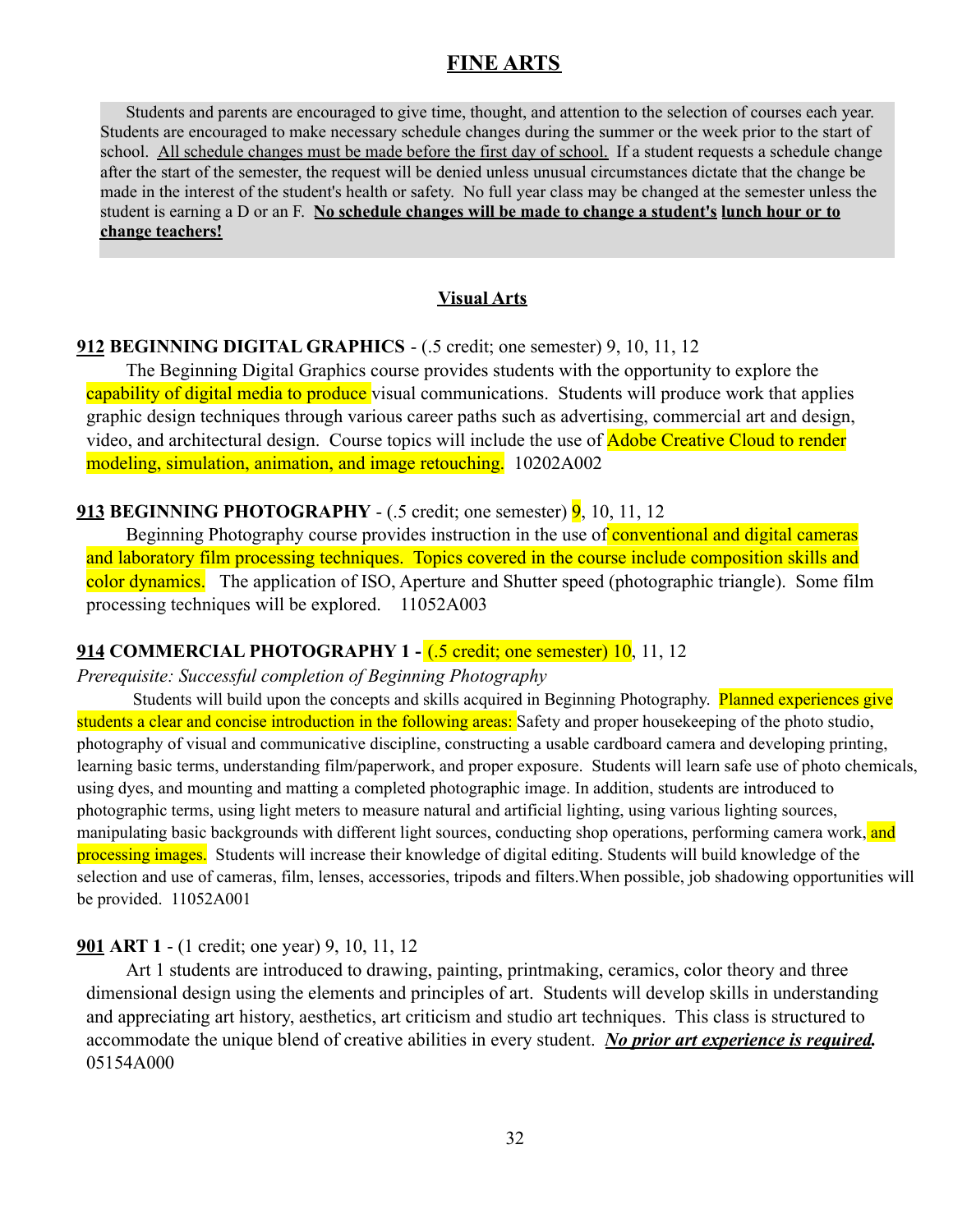#### **902 ART 2** - (1 credit; one year) 10, 11, 12

#### *Prerequisite: Art 1*

Art 2 students will learn additional techniques and creative thought processes as well as new applications for the skills and concepts learned in Art 1. Greater emphasis is placed on technique, organization of composition, and further development of individual concepts. Art 2 content will focus on the understanding and use of various aspects of two and three-dimensional art and art history and include drawing, painting, sculpture, ceramics, and printmaking. 05155A000

#### **903 ART 3** - (1 credit; one year) 11, 12

#### *Prerequisite: 2 years of Art*

Art III allows the student to explore fundamental skills in all techniques and various media, both 2 dimensional and 3 dimensional in addition to photography. Studio work will explore the principles and elements of art and design. Students will increase their development of visual awareness, critical thinking and problem-solving abilities through studio based work. Students will create a portfolio. 05199A000

#### **904 ART 4** - (1 credit; one year) 12

#### *Prerequisite: 3 years of Art*

Art IV is a senior class designed to allow further exploration of individualized skills and interests in selected media. This course will allow students the opportunity to develop and create their own art style and further their individual portfolios and resume. Work will be individualized and submitted through the contract method. Students and an instructor will create and write the course outline that will allow each student the maximum opportunity to enhance/ finalize their Senior portfolio. 05170A000

# **906 3D ART 1** - (.5 credit; one semester) 10, 11, 12

#### *Prerequisite: Art 1*

Three-Dimensional students are introduced to the fundamental techniques and concepts while studying the elements and principles of designing in three-dimensional forms. The emphasis of this course is to expose students to different types of 3D art mediums. The course is intended to develop the conceptual skills related to three-dimensional thinking and the ability to produce creative solutions encountered in sculpture. This class, along with Ceramics, is considered equivalent to Art 2. 05158A000

# **911 CERAMICS** - (.5 credit; one semester) 10, 11, 12

# *Prerequisite: Art 1*

Ceramics is an introductory course covering the multiple methods of problem solving using clay as a medium. The emphasis of this class is an exploration of different materials for creative expression. Functional and sculptural aspects of the different clay mediums will be considered through projects incorporation, hand building, wheel throwing, surface treatments, glazing techniques, firing, and other related aspects. Art history, aesthetics, and art criticism will be incorporated throughout the course. This class, along with 3D Art 1, is considered equivalent to Art 2. 05159A000

# **907 COMMERCIAL ART 1** - (2 credits; 2 hours) 10, 11, 12

# *Prerequisite: Successful Completion of Beginning Digital Graphics*

This course continues to build on the concepts and skills introduced in Beginning Digital Graphics. This course is designed to provide students with the skills needed for a career in the fields of advertising,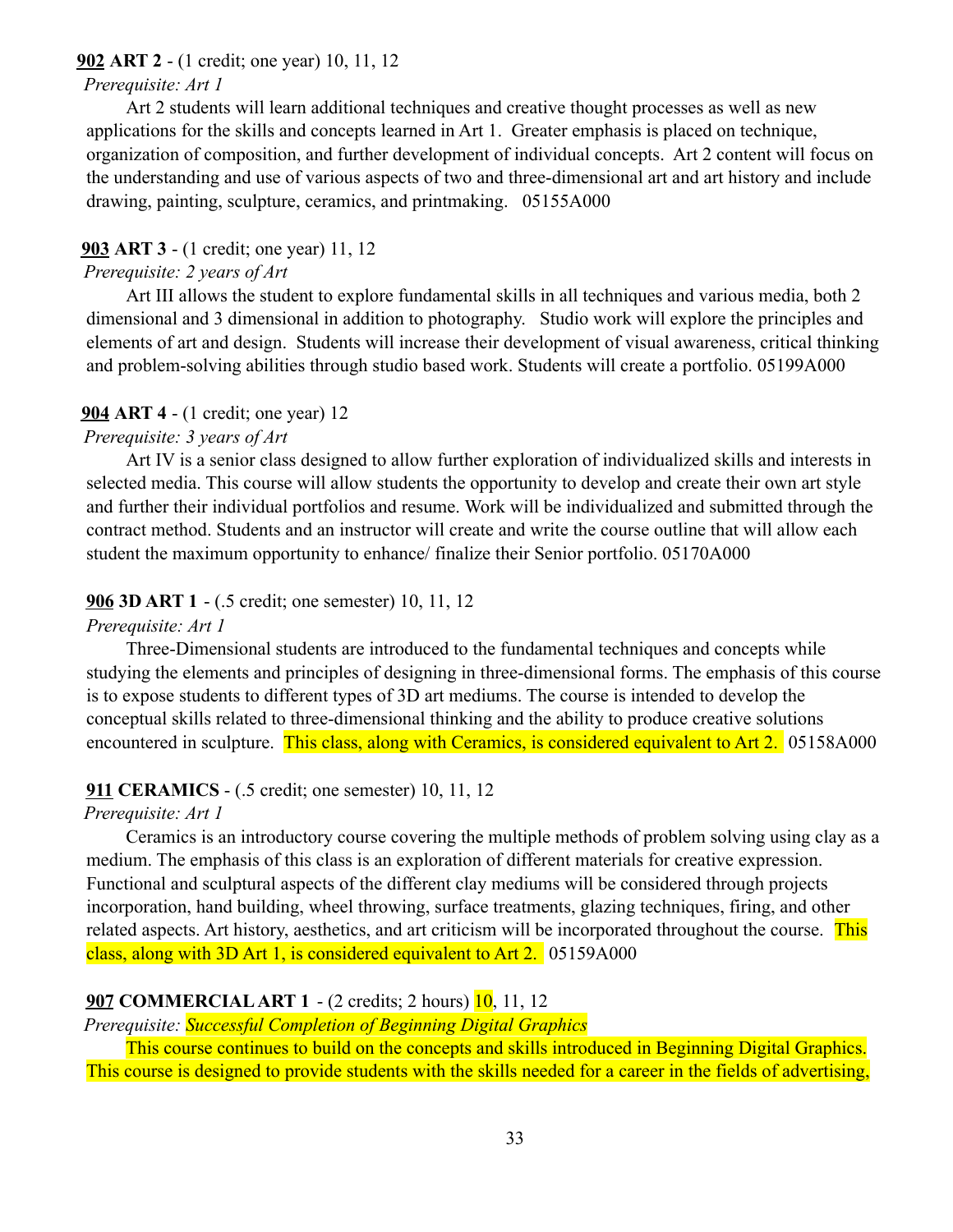commercial art, graphic design, website development, and graphic illustrator. Students learn to apply artistic design and layout principles along with text, graphics, drawing, and animation integration to develop various print, video, and digital products. Students use hardware and software programs to create, manipulate, color, paint, and layer images, computer graphics, and original artwork. Students use hardware and software to capture, edit, create and compress audio and video clips. Students use Adobe Creative Cloud to create animated text, graphics, and images. Students apply artistic techniques to design and create advertisements, displays, publications, technical illustrations, marketing brochures, logos, trademarks, packaging, video graphics, and computer generated media. Commercial Art 1 students will prepare a portfolio. 11155A001

#### **908 COMMERCIAL ART 2** - (2 credits; one year) 11, 12

#### *Prerequisite: Successful Completion of Commercial Art I*

This course continues to build on the concepts and skills introduced in Commercial Art I. In addition to expanding on the activities explored in Commercial Art I, students work in a project-based environment to create a variety of marketing and commercial products. Students create graphic sketches, designs, and copy layouts. Instruction includes how to determine the size and arrangement of illustrative material and copy, select style and size of type, and arrange layout based upon available space. Students learn how to capture and edit images, sound, and video, and combine them with text and animation. Instruction includes client interviewing skills, product proposal development, and product presentation techniques. A more in-depth portfolio will be created, including a digital portfolio and resume. When possible, job shadowing will be included. 11155A002

#### **910 AP STUDIO ART** - (2 Credits; one year)(1.0 weight) 12

#### *Prerequisite: Consent of Instructor*

The Advanced Placement Studio Art course enables highly motivated art students to create college –level work in art while still in high school. AP Studio student candidates may earn possible college credit by submitting a portfolio of work for evaluation to the AP College Board at the end of the course (usually early May). Portfolio options are AP 2D Art and Design, AP 3D Art and Design and AP Drawing. Advanced Placement work does involve time and commitment, and requires summer work, additional studio time, research and field trips. 05171A000

#### **Vocal Music**

#### **917 ADVANCED PLACEMENT MUSIC THEORY** – (.5 credit; one semester) 10,11,12

#### *Prerequisite: Band, Choir or Music reading ability*

Music theory is a one semester course in which the students are engaged in the study of  $18<sup>th</sup>$  and 19<sup>th</sup> century harmony rules and their application to the writing of music by the students. It includes ear-training through various kinds of dictation. This course is highly recommended for college-bound music majors. It leads to knowledge which aids the fundamental study on the college level. Basic music note reading skills needed. 05113A000

#### **919 MUSIC HISTORY** – (.5 credit; one semester) 10,11,12

A brief survey of the history of Western Music from the Middle Ages to the present. Students will listen to, analyze, and describe music. As well as evaluate music and music performance. Students will identify the relationships between music, the other arts, and disciplines outside the arts. Students will also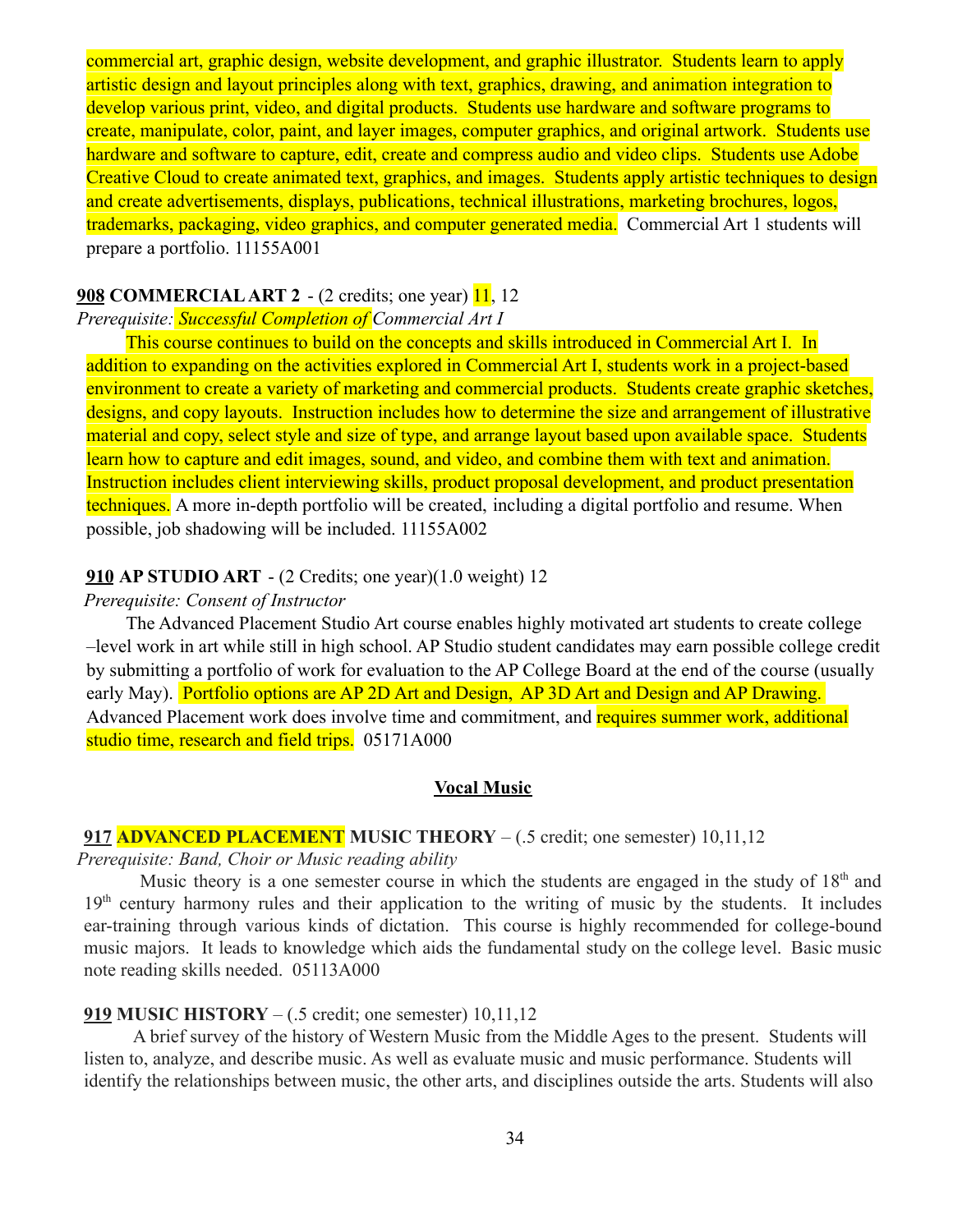discover music in relation to history and culture. Much attention will be paid to the direct experience of listening to music and discovering how music has changed through the ages. 05117A001

#### **926 Concert Choir 1** – (1 credit; one year) 9, 10, 11, 12

A mixed voice, non-auditioned choir open to freshmen through seniors. A variety of styles of music by many different composers and arrangers are presented for enjoyment and study. An emphasis is placed on learning how to read music and perform music. This course is designed to provide all students with not only the technical and aesthetic qualities of being a member of choir, but also to aid in developing a sense of responsibility, self-discipline, and camaraderie. Students are expected to participate in each quarterly performance. Quarterly performances include: Fall concert, Madrigal Dinner, Spring Musical, Senior Concert, and Graduation/Baccalaureate. 05110A000

#### **923 Concert Choir 2** – (1 credit; one year) 9, 10, 11, 12

#### *Prerequisite: Audition*

A mixed voice, auditioned choir open to sophomores through seniors who have demonstrated their singing and sight-reading fundamentals by audition. A variety of styles of music by many different composers and arrangers are presented for enjoyment and study. The repertoire selected for this course is for more advanced choir students. Students are expected to participate in each quarterly performance. Quarterly performances include: Fall concert, Madrigal Dinner, Spring Musical, Senior Concert, and Graduation/Baccalaureate. 05111A000

#### **921 Chamber Ensemble** – (1 credit; one year) 10, 11, 12

#### *Prerequisite: Audition*

A mixed voice, auditioned choir open to sophomores, juniors and seniors who have demonstrated outstanding singing technique and sight-reading abilities by audition. A variety of styles of music by many different composers and arrangers are presented for enjoyment and study. The music selected in this course is for advanced choir students capable of singing in a small ensemble setting. Students must attend all dress rehearsals and concerts. Students are expected to participate in each quarterly performance. Quarterly performances include: Fall concert, Madrigal Dinner, Spring Musical, Senior Concert, and Graduation/Baccalaureate. 05111A000

#### **920 Music Appreciation** – (.5 credit; one semester) 10, 11, 12 *(JALC Dual Credit)*

Music Appreciation is designed to familiarize the student with outstanding works of musical compositions by means of recordings. This includes an emphasis on the elements of music, various musical forms and periods, and great composers and performers from antiquity through the 21<sup>st</sup> century. 05116A000

#### **Instrumental Music**

#### **927 BAND** - (1 credit) 9, 10, 11, 12

MHS Marching Band: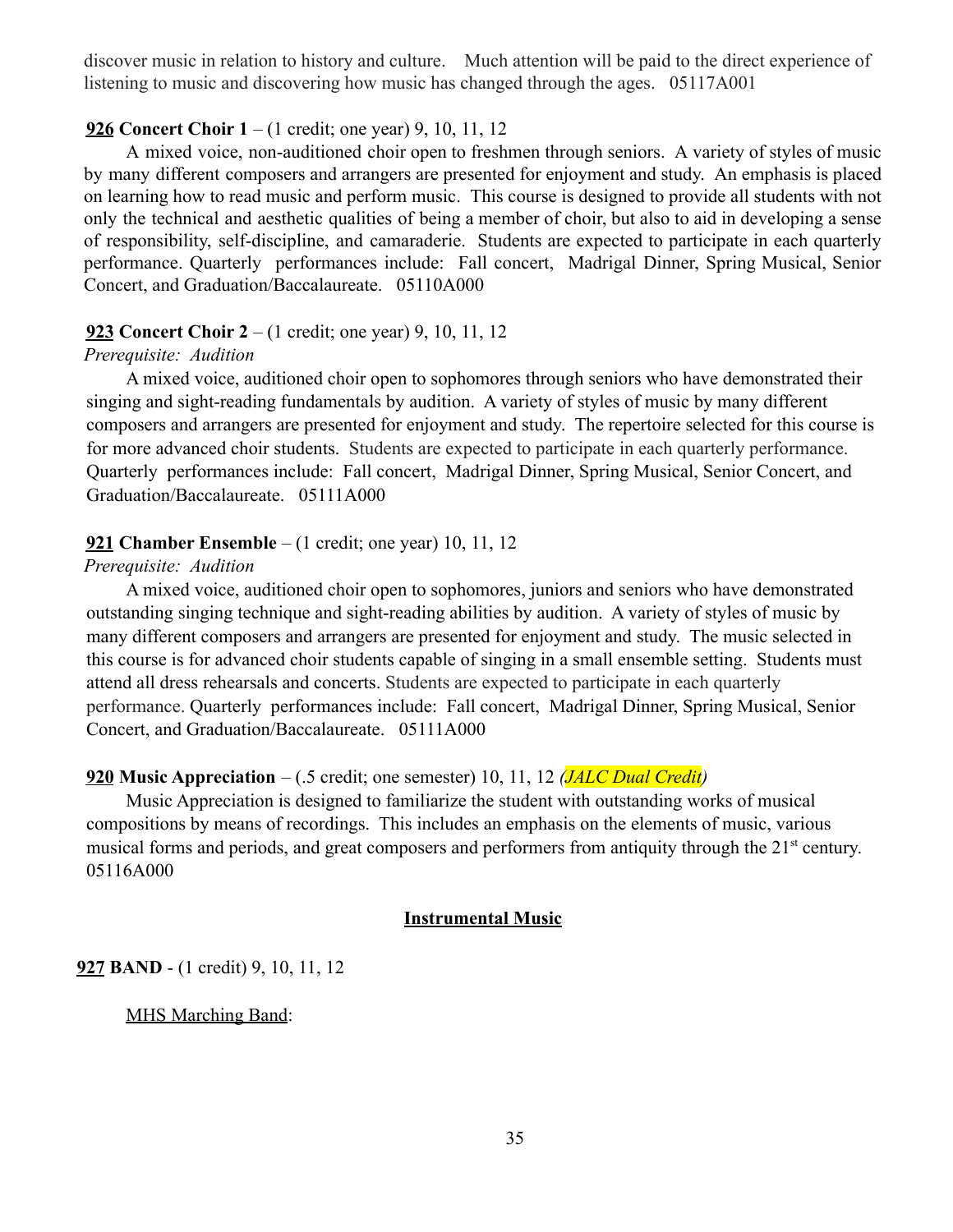Participation is required by all students enrolled in the band. Practices and performances are during the 1st nine weeks of the school year. Students are required to perform at all varsity home football games, field competitions, and parades.

#### MHS Concert Band:

Participation is required by all students enrolled in band. The Concert Band performs at both winter and spring concerts, as well as performs at local and regional festivals, honor bands, and IHSA contests. 05101A000

# MHS Pep Band:

Participation is required by all students enrolled in band. The band rehearses during the 2nd and 3rd nine weeks of the year. Students are required to perform at all varsity boys' home basketball games.

# *EXTRA CURRICULAR ENSEMBLES*

# **Marching Wildcat Band (MWB)**

The MWB is a volunteer extra-curricular performing ensemble. The MWB competes in regional marching competitions during the fall semester. All students enrolled in the band are required to participate in the MWB. All students participating can receive PE credit as outlined in the course descriptions manual. A band fee of \$100 is required to participate in this ensemble. Each member will be given an adequate fundraising opportunity to fulfill this fee (band cards).

# MHS Jazz Band I:

The MHS Jazz Band I is the premiere jazz ensemble at MHS and is largely performance based. The ensemble is extra-curricular and meets after school. Membership is selected through auditions. The group performs at jazz festivals, jazz concerts around the local region.

# MHS Jazz Band II:

The Jazz Band II is extra-curricular and meets after school. Membership is selected through auditions. The group performs at jazz festivals and jazz concerts.

# MHS Jazz Combo:

The MHS Jazz combo is extra-curricular and meets after school. Members are selected by audition and the group performs locally and regional each semester.

# **CAREER AND TECHNICAL EDUCATION**

Students and parents are encouraged to give time, thought, and attention to the selection of courses each year. Students are encouraged to make necessary schedule changes during the summer or the week prior to the start of school. All schedule changes must be made before the first day of school. If a student requests a schedule change after the start of the semester, the request will be denied unless unusual circumstances dictate that the change be made in the interest of the student's health or safety. No full year class may be changed at the semester unless the student is earning a D or an F. **No schedule changes will be made to change a student's lunch hour or to change teachers!**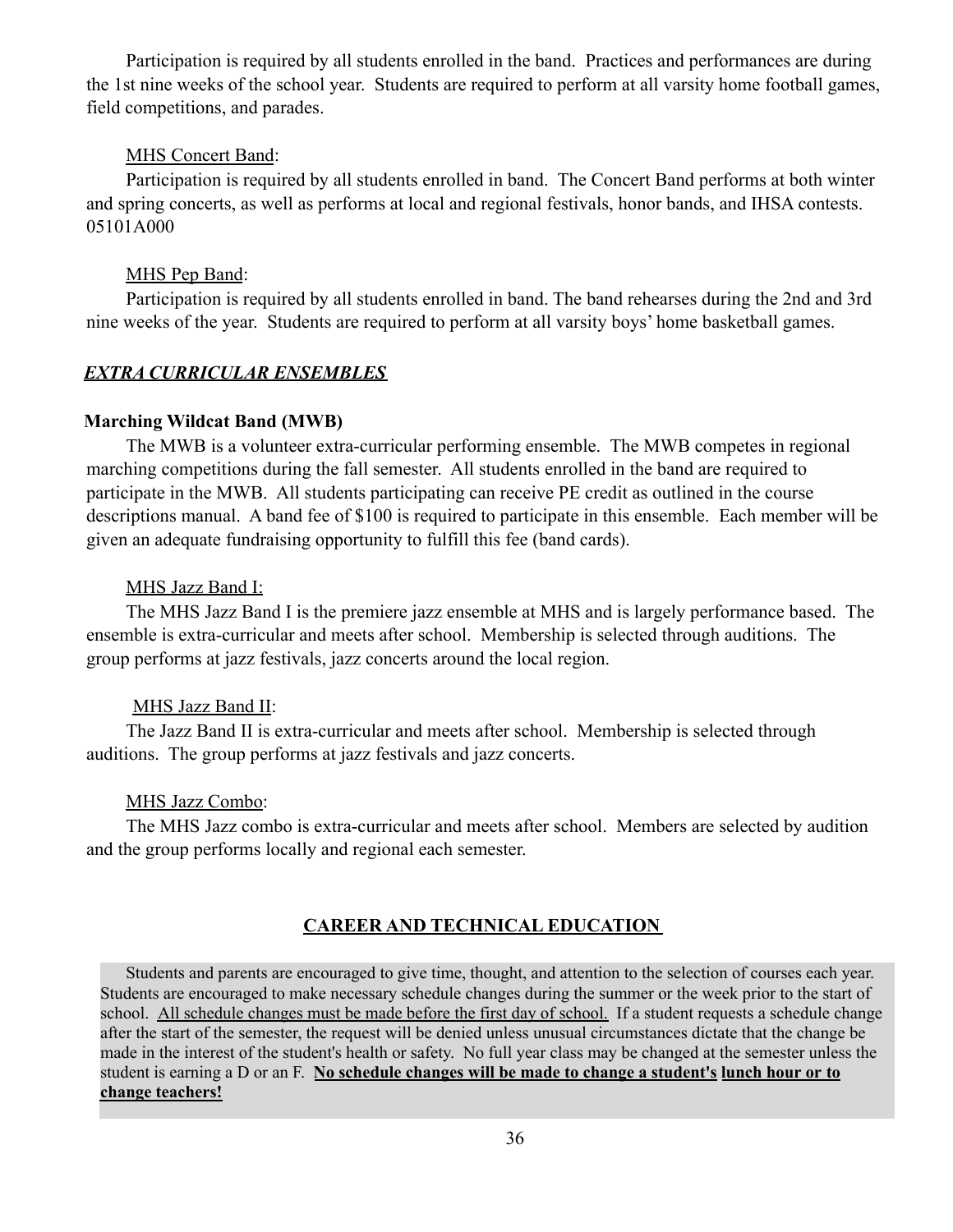#### **825 CONSUMER ECONOMICS** - (.5 credit; one semester) 11

Consumer Economics is the study of the roles of consumer, worker, and citizen as participants in a free enterprise economic system. The course is designed to inform students about economic principles and to develop skills in utilizing the goods and services of a capitalistic society. Guest speakers and technology based learning will reinforce study in units including taxes, money management, credit cards, insurance, investments, and large consumer purchases. 19251A002

#### **839 INTRODUCTION TO CAR CARE & MAINTENANCE** (.5 credit; one semester) 9,10

*This course should only be taken as an introductory course. Do not register for this course if you have already taken the course (430) Auto Mechanics 1.*

This is an introductory automotive course designed to introduce both male and female students to the care and maintenance needed for today's modern automobile. Specific topics will include, but not limited to, an overview of how the modern automobile works; fluid checking, filling, and changing; tire changing and rotation; and checking brakes; starters; alternators; batteries; warning lights; gauges; and setting up a preventative maintenance plan. Other topics will be covered including care and detail requirements of car's interior and exterior, automobile buying tips and safeguards for the consumer. 20106A001

#### **840 AUTO MECHANICS 1** (.5 credit; one semester) 10, 11, 12

*If taken in the same year as course number 429 Introduction to Car Care Maintenance, this course should be taken in the 2nd Semester.*

This course is an overview of the automobile from radiator cap to rear wheels, in addition to the basic operations of two and four cycle gasoline small engines. Students will have the opportunity to disassemble, repair and reassemble a small engine. The course consists of primarily classroom instruction with some time devoted to "hands-on" experiences. 20106A001

# **\*841 & 842 TRANSPORTATION/AUTOMOTIVE TECHNOLOGY 1 & 2**

#### (2 credits; one year) 11,12

*Prerequisite: Must pass Car Care and Auto 1 with a C or higher and consent of instructor*

The course is divided into six areas of instruction. The first stage deals with safety, tools, shop math, and fasteners; the second part is concerned with engines; the third part with auto electrical units; the fourth part with engine tune-up and troubleshooting; the fifth part with power trains; and the sixth part with brakes and suspension. Instruction is accomplished by classroom and shop activities. 20104A001, 20104A002

# **813 INTRO TO AGRICULTURE INDUSTRY**-(1 credit; one year) 9,10,11

This course provides an opportunity for students to learn how the agricultural industry is organized; its major components; the economic influence of agriculture at state, national and international levels; and the scope and types of job opportunities in the agricultural field. Basic concepts in animal science, plant science, soil science, horticulture, natural resources, agribusiness management, and agricultural mechanics, will be presented. Improving computer and workplace skills will be a focus. Participation in FFA student organization activities and Supervised Agricultural Experience (SAE) projects is an integral course component for leadership development, career exploration and reinforcement of academic concepts. 18001A001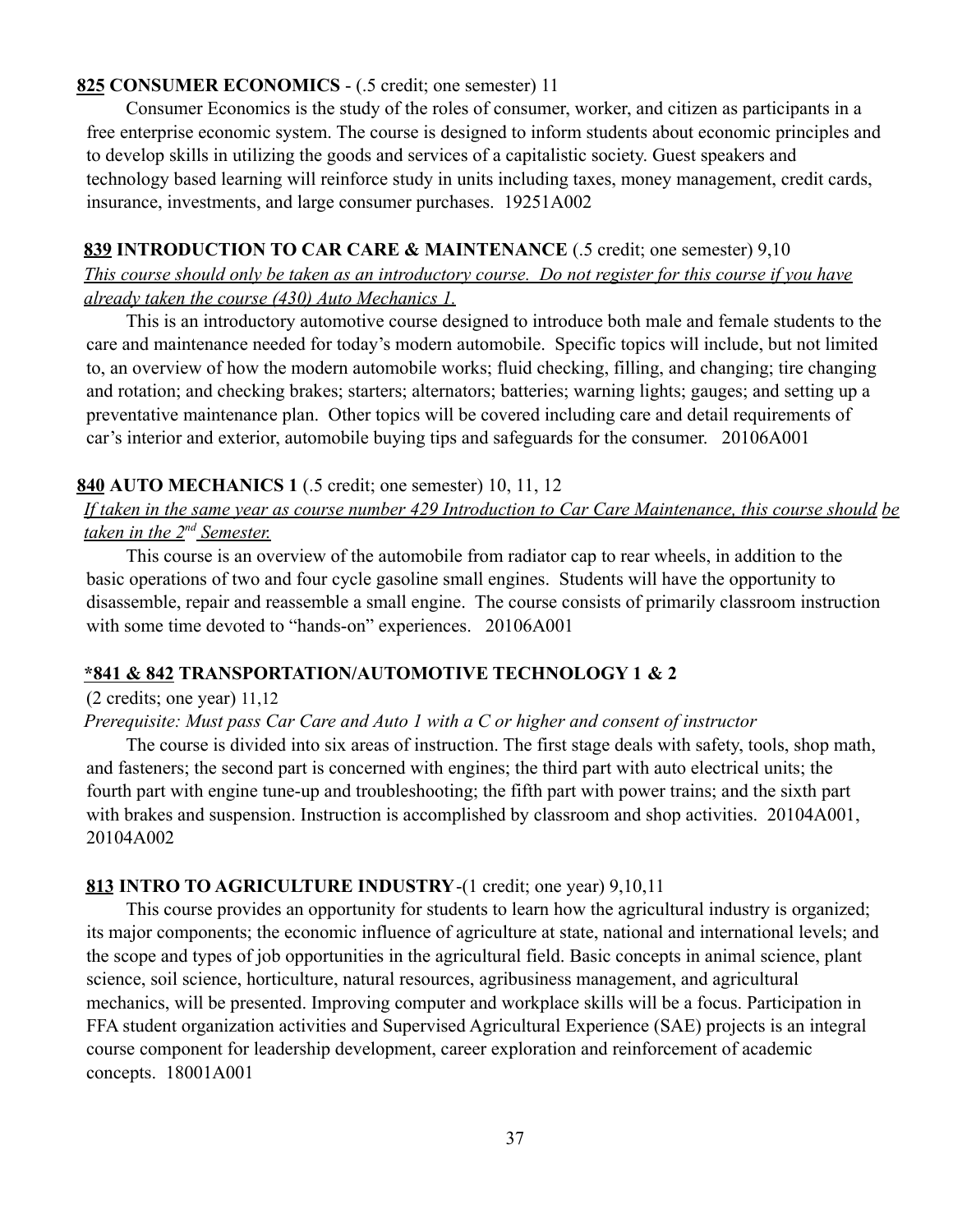#### **372 & 369 BIOLOGICAL SCIENCE AND AGRICULTURE APPLICATIONS**

(1 credit; one year) 10, 11, 12(Cross Listed with Science Department) *Prerequisite: 1 year of Science, 1 year of Ag Industry, consent of instructor.*

# *List both course numbers on the request sheet.*

Designed to reinforce and extend the understanding of science by associating basic scientific concepts with relevant applications in the agribusiness industry. Students will examine major phases of plant and animal growth in agriculture and the specific biological science concept. Example topics are chemical applications, curing meat products, hydroponics, seed inoculation, chick embryology, and testing plant and animal nutrients. Participation in FFA student organization activities and Supervised Agricultural Experience (SAE) projects is an integral course component for leadership development, career exploration, and reinforcement of academic concepts. 18051A002, 18101A001

#### **377 ANIMAL SCIENCE** - (1 credit; one year) 11,12

*Prerequisite: Biology 1 or BSAA or consent of instructor*

This course will develop students' understanding of the livestock (beef, dairy, sheep, goats, and swine), poultry, and large (equine) animal industry. Topics of instruction include scientific investigations, genetics, animal anatomy and physiology, animal nutrition, animal reproduction, animal health, and meat science. Improving computer and workplace skills will be a focus. Participation in FFA student organization activities and Supervised Agricultural Experience (SAE) projects in an integral course component for leadership development, career exploration and reinforcement of academic concepts. Successful completion of the course will result in an Elanco Fundamentals of Animal Science Certification. 18105A001

#### **843 VETERINARY TECHNOLOGY** – (2 credits; one year) 11, 12

*Prerequisite: consent of instructor & acceptable: GPA, attendance and discipline, recommendation from previous instructor(s).*

This course will develop students' understanding of the small and companion animal industry, animal anatomy and physiology, animal ethics and welfare issues, animal health, veterinary medicine, veterinary office practices, and animal services to humans. Career exploration will focus on veterinarian, veterinary lab technicians, office lab assistant, small animal production, research lab assistant, and animal nutrition lab technician. Students will spend 2 class periods per week job-shadowing at local vet clinics. Successful course completion will result in an Elanco Veterinary Medical Applications Certificate. Participation in FFA student organization activities and Supervised Agricultural Experience (SAE) projects is an integral course component for leadership development, career exploration and reinforcement of academic concepts. 18105A001

#### **814 & 815 HORTICULTURAL PRODUCTION & MANAGEMENT 1 & 2** –

(1 credit, one year) 11, 12 (Previously known as Landscaping/Turf Operations & Management 1 & 2) *Prerequisite: Intro. to Ag., BSAA, or consent of instructor*

This course offers instruction in both the greenhouse production and landscape areas of horticulture. Units of study include plant identification, greenhouse management, growing greenhouse crops, landscape design, installation, and maintenance, horticulture mechanics, nursery management, and turf production. Agribusiness units will cover operating a horticultural business, pricing work, advertising, and sales. Improving computer and workplace skills will be a focus. Participation in FFA student organization activities and Supervised Agricultural Experience (SAE) projects is an integral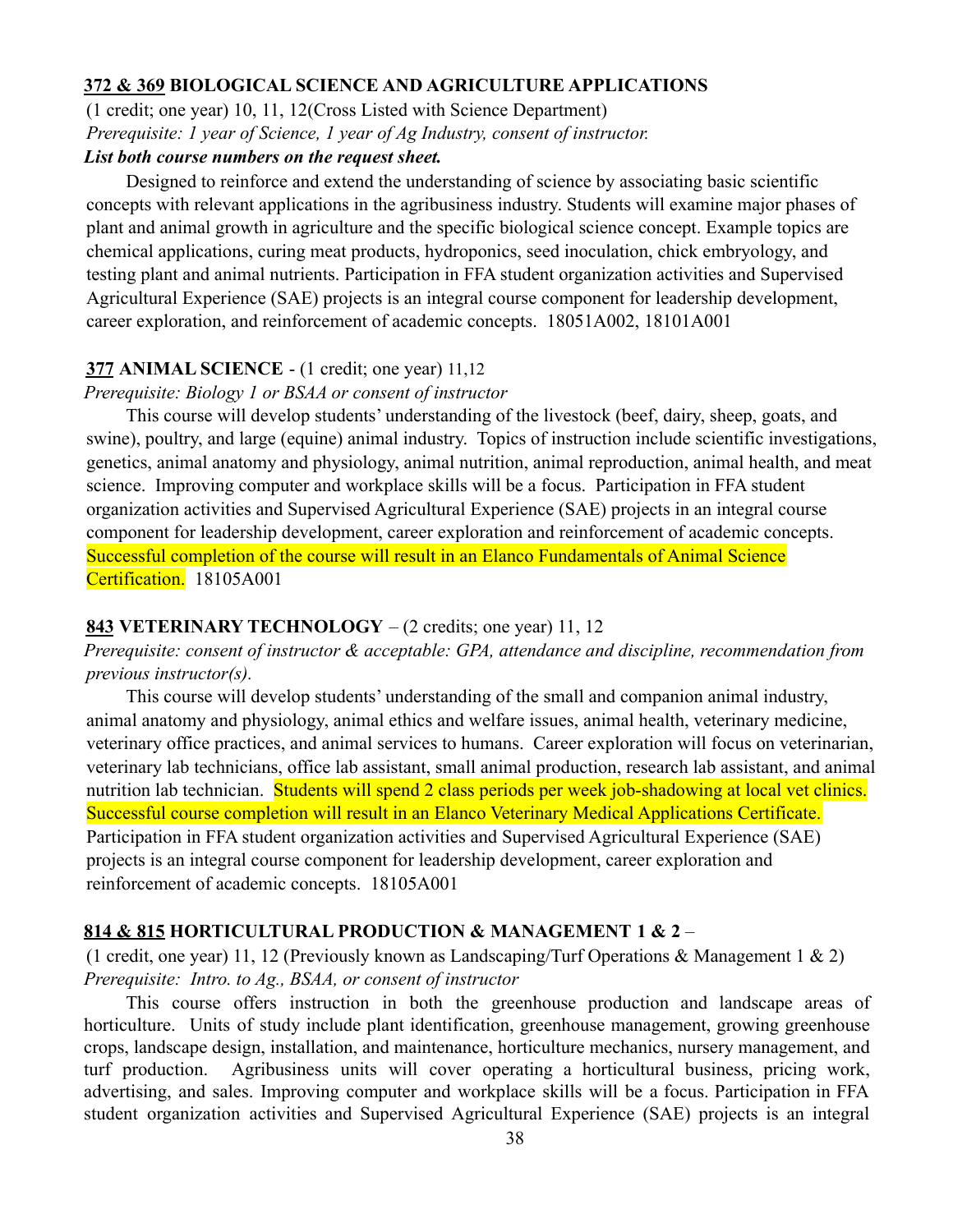course component for leadership development, career exploration and reinforcement of academic concepts. Successful course completion will result in a BASF Plant Science Certification. 18051A001

\*\*\*Students need a driver's license and their own means of transportation in order to go to and from the landscaping site.

#### **806 DRAFTING 1** - (.5 credit; one semester) 9, 10, 11, 12

This course is an introductory overview of the basics of drafting. Students will become familiar with mechanical drawing methods (primarily in 2D, but possibly some 3D) as they learn various drafting procedures used by industry. Students will use basic CAD techniques through assignments, which cover basic drawings, detailed drawing, multi-view projection, and dimensioning. An engineering project will be given as well, including designing the engineering project in CAD, building a model of the design, and testing the design. 21102A002

# **807 DRAFTING 2** - (0.5 credit; one semester) 10, 11,12 (DUAL CREDIT) *Prerequisite: Pass Drafting 1 with a C or better.*

This course is designed to build upon Drafting 1 as it introduces students to more operations of computer-aided drafting (CAD). Using CAD software, this course explores drafting methods and techniques for both 2D and 3D design. This course covers such items as: standard drafting practices, various types of drawings (working, detail, assembly, etc.), and well as CAD functions at the basic and intermediate levels. 21102A001

# **809 COMPUTER AIDED DRAFTING 1** - (1 credit; one year) 11,12 (DUAL CREDIT)

*Prerequisite: Pass Drafting 2 with a C or better.*

This course is designed for students interested in a career in Mechanical Drafting and/or Architecture. This is an advanced CAD class where students will get advanced CAD instruction and practical experiences needed for the development of drafting-related job skills. Students will learn various aspects that go into Mechanical Drafting and Architectural Drafting. Instruction is provided in the areas of advanced CAD commands, advanced system functions, planning and organizing projects, researching information, preparing preliminary drawing sets, basic layouts, detail drawings, reproduction techniques, and producing professional working drawing sets. Students also learn how to produce architectural drawings by creating floor plans, wall sections, elevation views, foundation sections, exterior elevations, electrical plans, structural drawings, and landscape features. 21106A001

#### **810 COMPUTER AIDED DRAFTING 2** - (1 credit; one year) 11, 12 (DUAL CREDIT)

*Prerequisite: Pass CAD 1 with a C or better* (*May be taken concurrently with CAD 1 with consent of instructor*). This course integrates skills and concepts from previous drafting/CAD classes and provides students with advanced training in the fields of Mechanical Drafting and Architecture. This course will give in-depth exposure to machine blueprint reading, product design, assembly and part drawings, tolerancing on mating parts, MMC/LMC, machine designs, as well as advanced architectural design instructions. 21106A002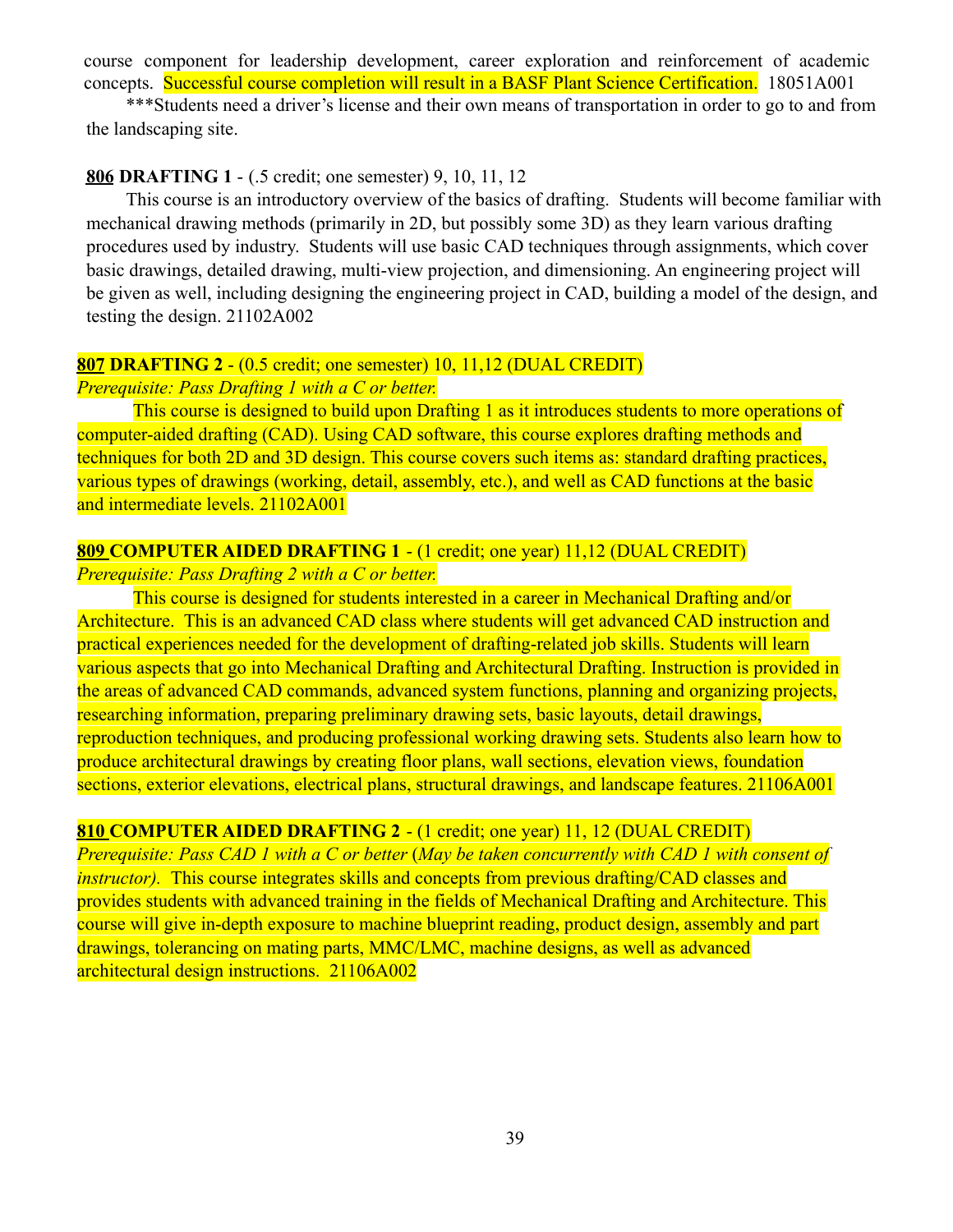#### **812 INTRODUCTION TO TECHNOLOGY AND ENGINEERING (INDUSTRIAL)** – (.5 credit; one semester) 9, 10, 11, 12

Introduction to Technology and Engineering comprises the following areas: Production, Technology, Engineering Design, Transportation, Communication, Energy Utilization and other such areas. This course will cover the resources, technical processes, industrial applications, technological impact and occupations encompassed by that system. Hands-on design projects will also be given. 21052A002

# **BEGINNING WELDING -** (.5 credit; one semester) 9, 10, 11, 12

Beginning Welding course enables students to gain knowledge of the properties, uses, and applications of various metals, skills in various processes used to join and cut metals (such as oxyacetylene, shielded metal, metal inert gas, and tungsten arc processes), and experience in identifying, selecting, and rating appropriate techniques. Welding courses often include instruction in interpreting blueprints or other types of specifications. 13207A003

# **844 WELDING 1**- (0.5 Credit; one semester) 11, 12

# *Prerequisite: Consent of Instructor*

This course introduces students to shielded metal arc welding (Stick welding), gas metal arc welding (MIG welding), and plasma arc cutting. This class focuses heavily on Stick and MIG processes, including attention to studying welding process components, electrode classification systems, rod selection, properties, use, and storage. Emphasis is placed on cutting steel plate, running different types of beads, pad buildups, and basic fillet and groove welds in the flat and horizontal positions with Stick and MIG welding. 13207A003

# **845 WELDING 2**- (0.5 Credit; one semester) 11, 12 (JALC DUAL CREDIT)

# *Prerequisite: Welding 1*

This course builds on the skills and concepts introduced in Welding I and provides more in-depth skill development in various types of welding, including Stick, MIG, and oxy-fuel welding/cutting/brazing. Additionally, greater emphasis is placed on fabrication and projects. Upon completion, students should be able to weld lap, tee, corner, and butt joints on carbon steel with various types of electrodes in the flat and horizontal positions. 13207A001

# **846 WELDING 3** – (0.5 Credit per semester, up to 2.0 Credits) 12

# *Prerequisite: Consent of Instructor Required*

This course builds on the skills and concepts introduced in Welding 1 & 2. This course provides more in depth skill development in various types of welding and fabrication processes. A focus on real world welding/fabrication projects will be the primary focus of this course, including project design, materials, layout, welding and fabrication techniques, and project finishing techniques. 13207A002

# **801 INTRODUCTION TO CONSTRUCTION** (.5 Credit; one semester) 9,10,11,12

The Beginning Construction course exposes students to the opportunities available in construction-related trades, such as carpentry, masonry, air conditioning/refrigeration, plumbing, and so on. Students learn about the processes involved in construction projects and may engage in a variety of small projects. 17001A001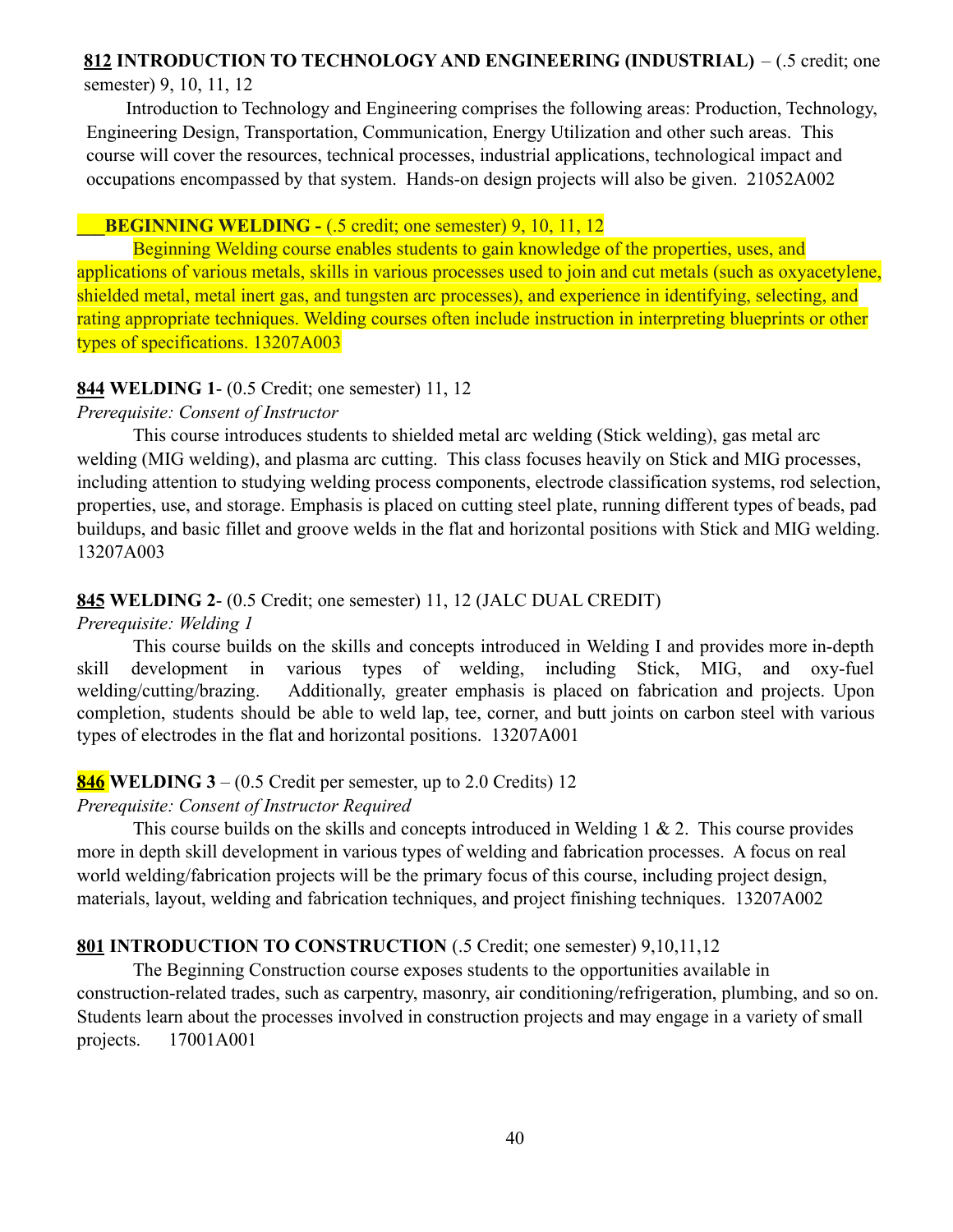#### **802 CARPENTRY 1**(.5 Credit; one semester) 10,11,12

#### *Prerequisite: Pass Intro to Construction with a C or better*

This course is designed to introduce students to the Carpentry/Carpenter occupation. Students are instructed in areas of safety, including hand tool, power tool, ladder, scaffolding and the use of safety harnesses. Students are introduced to the theoretical knowledge needed to lay out rafter, stairs, and basic framing techniques. Students demonstrate knowledge of blueprint reading, including foundations, concrete, floor plans, specification schedules, and electrical, plumbing and mechanical symbols. Students demonstrate entry-level skills in all facets of residential construction. Technology-related mathematics, reading, writing, vocabulary, blueprint reading, and science are integrated throughout the curriculum. 17003A001

#### **803 BUILDING TRADES 1** - (3 credits; one year) 11, 12

#### *Prerequisite: Introduction to construction & Carpentry 1 and/consent of instructor*

This course provides experiences related to the erection, installation, and maintenance of residential buildings and related fixtures. Planned learning activities allow students to understand fundamental principles and methods, and develop technical skills related to masonry, carpentry, and finish work. Instruction includes safety principles and practices, recognition of standard lumber sizes, foundation layout methods, building concepts and procedures, local, state, and national codes, cost estimating, and blueprint reading. 17002A001

#### **804 BUILDING TRADES 2** – (3 credits; one year)12

#### *Prerequisite: Introduction to construction & Carpentry 1 and/consent of instructor*

This course provides learning experiences related to the erection, installation, maintenance, and repair of building structures and related utilities. Student technical skill experiences include instruction and activities in safety principles and practices, performing maintenance control functions, joining pipes, building water distribution lines and drains, installing and maintaining plumbing fixtures and systems, installing switch and outlet boxes, light fixtures, service entrances, roughing in and trimming out electrical devices and appliances, preparing foundations and footings, and advanced building and construction methods and codes. All learning experiences are designed to allow the student to acquire job-entry skills and knowledge. 17002A002

**499 MANUFACTURING** 1 (2 Credits, one year) 11, 12 Offered at Herrin High School-Must have your own transportation

This course introduces students to the basic mechanical and technical skills common to the largest field in the fabrication of metal parts in support of other manufacturing activities. Topics include shop safety, hand and power tool use, the operation and maintenance of precision metal working equipment, precision measurement, quality control, exploring the manufacturing process, instrumentation, and blueprint reading. 13203A005

**498 MANUFACTURING** 2 (2 Credits, one year) 12 Offered at Herrin High School-Must have your own transportation

This course builds on the skills and concepts introduced in machine shop technology 1. Additional skills- building activities include automated manufacturing, the use of end mills, surface grinders, drill presses, and basic welding procedures. 13203A006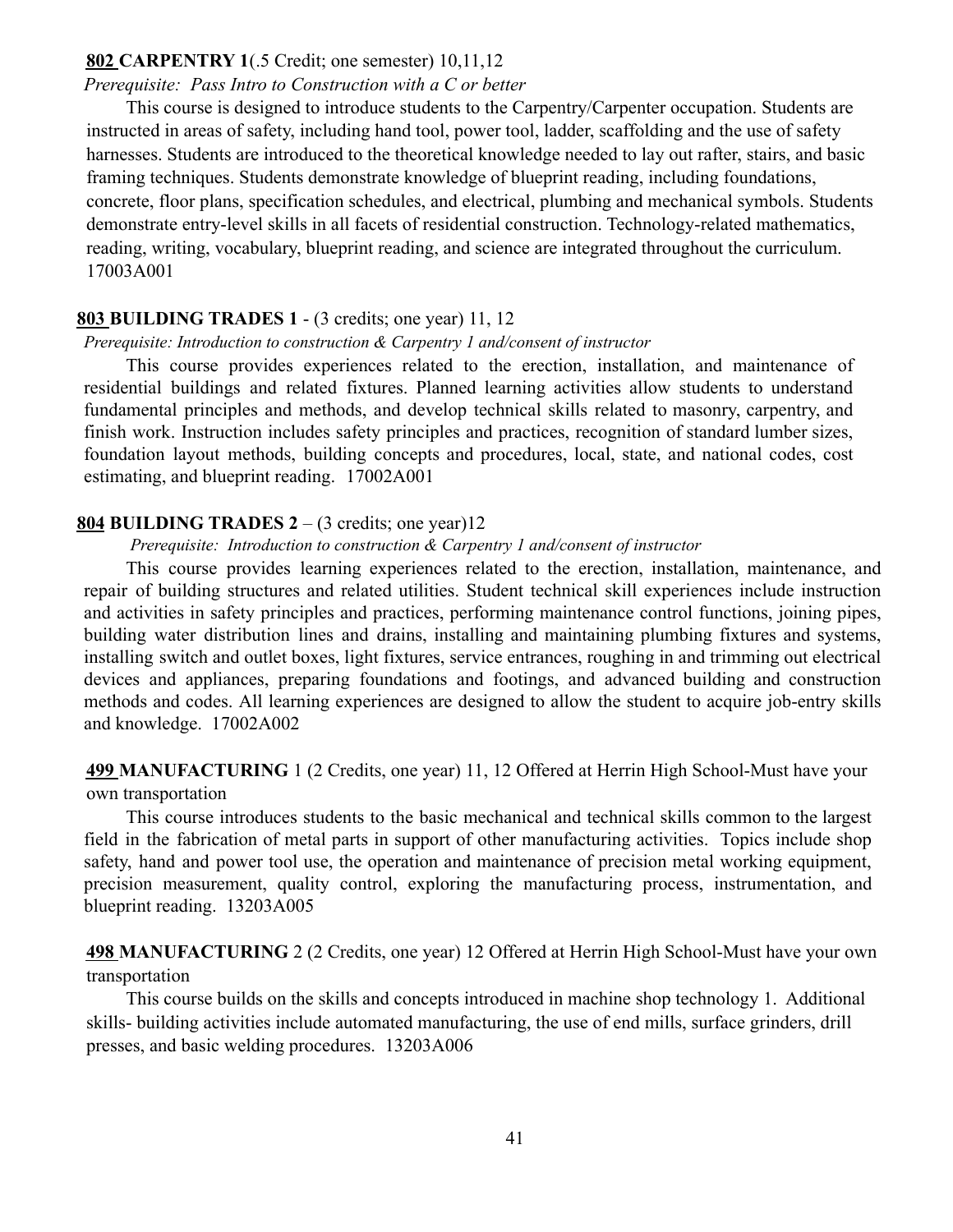#### **838 ORIENTATION TO HEALTH CAREERS** - (.5 credit; one semester) 9,10,11,12

Students will be introduced to all medical careers to determine future interest. They will explore many of the technical skills needed by medical employees through numerous guest speakers, presentations, discussions and hands-on activities. They will be guided to understand communications in the medical field. 14001A001

#### **835/836 Health Science Careers (Medical Careers)** (2 credits; one year) 11, 12

*Prerequisite: consent of instructor & acceptable: GPA, attendance and discipline, recommendation from previous instructor(s)*

The primary focus of this class is to assist students through theory, classroom activities, laboratory simulation, and actual clinical observation, in making wise career decisions. In some instances, it may prepare a student for an entry-level job. The course is designed to prepare students to enter a post-secondary educational setting in colleges, universities, and/or career and technical training programs. It also allows students to explore careers in numerous allied health care settings to decide if a career in the healthcare industry is right for them. The first semester of instruction takes place primarily in the classroom and lab. Hospital tours, clinical site location exploration, and orientations to cinic sites will also occur during the first semester. In order to participate in clinical observation during the second semester, students MUST pass specified areas including confidentiality and professionalism, infection control, CPR, and safety. Successful completion of the American Heart Association CPR, AED, and First Aid courses will result in certification. Stop the bleed training will also provide certifications. The conclusion of this program will provide students with the option to obtain a National Health Science Certification through the National Consortium of Health Science Education. 14102A001

\*\*\*Students need a driver's license and their own means of transportation in order to go to and from the work site.

#### **\*837 CERTIFIED NURSING ASSISTANT** - (3 credits; one year) 12; 1 credit science

(JALC Dual Credit Class) *Prerequisite: consent of instructor & acceptable: GPA, attendance and discipline, recommendation from previous instructor(s)*

This class is designed for seniors who wish to prepare for a career in nursing or related health services. During the first nine weeks, terminology, anatomy, physiology, pathophysiology, and techniques of patient care are stressed. It offers a sequence of planned educational classroom, laboratory, and clinical experiences to prepare a person to perform tasks involved in the personal care of individuals receiving health care. These tasks are performed under the supervision of a licensed practical nurse, registered nurse or physician. The remainder of the school year, the student receives on-the-job training at local hospitals and other health care agencies. To be eligible to participate in clinical observation activities, students are required to pass coursework and/or laboratory simulation in specified areas including confidentiality, infection control, CPR and safety. Upon successful completion of the course, the student will be a Certified Nurse Assistant approved by the Illinois Department of Public Health. 14051A001 \*\*\*Students need a driver's license and their own means of transportation in order to go to and from the work site.

**827 INTRODUCTION TO FAMILY CONSUMER SCIENCES** (.5 credit; one semester) 9, 10, 11 This single semester course will cover all the main areas of Family and Consumer Sciences. Basic skill units will be food preparation and meal planning, clothing selection and construction, personal and family relations, childcare, housing, and Family and Consumer Sciences careers. Technology-based learning will enhance student skills. Students will receive an introduction to Child Care (Kiddie City) and ProStart.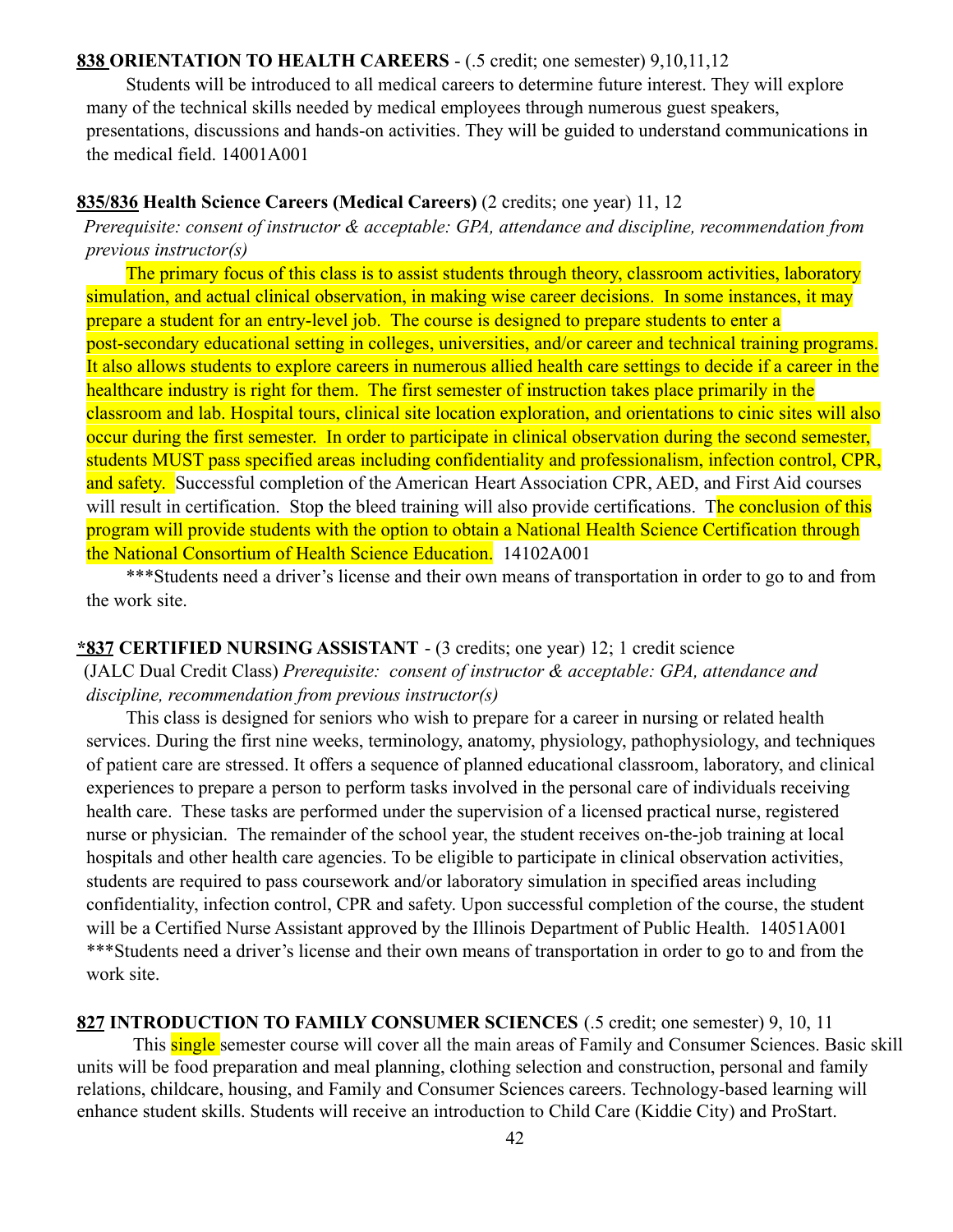# **828 CLOTHING AND TEXTILES 1** - (.5 credit; one semester) 9, 10, 11, 12

This is a semester course offered to students who are interested in the study of clothing. An introductory unit covers the history of fashion, styles of clothing, and sewing techniques. Units include the study and selection of fibers and fabrics, including fabric construction techniques, and the development of sewing skills. Students will complete three sewing projects during the semester and use computers to enhance their learning.19201A001

# **829 CLOTHING 2** - (.5 credit; one semester) 10, 11, 12

#### *Prerequisite: Clothing I, consent of instructor*

This course provides opportunities for students to use technology to research clothing projects and to enhance sewing skills. Students will complete projects on color and design as well as projects on global clothing trends and clothing cultures. Other units will acquaint the students with careers in the retail clothing market. Resumes, cover letters, and interview techniques will be a part of this course and students will job-shadow in retail clothing stores. In addition, student learning will be enhanced by pertinent field

trips to various clothing related businesses and guest speakers from the retail clothing field. THIS CLASS CAN BE COUNTED AS A FINE ARTS CREDIT. 19203A001

# **830 FASHION MERCHANDISING** - (2 credits; one year) 11, 12

#### *Prerequisite: Clothing I, consent of instructor*

This course provides learning experiences for the student who is interested in fashion, clothing accessories, clothing construction, and work opportunities in the retail clothing field. Students will gain information about fashion, styles, clothing selection, textiles, and merchandising. They will have an opportunity to develop their sewing skills to advanced levels by constructing entrepreneurial projects throughout the year. Entrepreneur units will teach students marketing, design, manufacturing, and communications skills that will be used in the retail clothing world of work. Student portfolios will be kept by each student for future employment. Work experience in local businesses and business partnership arrangements will acquaint students with various retail clothing careers. Technology based learning will be an important part of this course. 12153A001, 19204A001

# **821 ADULT LIVING - (.5 credit; one semester)** 9, 10, 11,12

Adult Living single semester course utilizes a comprehensive text to help students meet the challenges of their daily lives with confidence. Students will learn the necessary information and practical skills related to interpersonal and family relationships, career preparation, life management, healthy living, foods and nutrition, and housing. This course aims to help our youth learn skills to help them be successful in life. Much of our lives occur outside of the textbook, and this course helps prepare the individual for the real tasks we need to complete daily. For example, applying for a job, finding an apartment (the hidden costs of an apartment), how to go grocery shopping thoughtfully and cost-effectively, navigating the workplace, professionalism, and communication skills. The class will include outside classroom experience in the community during the classroom hour, including Kroger, housing sites, Marion Law Enforcement, and guest speakers from the fields. Many Junior-Senior students live in a "social" world; however, they lack social skills, techniques, and tack in face-to-face encounters with adults, work, and relationships. This course offers the students a fun way to learn the facts of life and develop the tools to succeed in their life choices. The course includes various project-based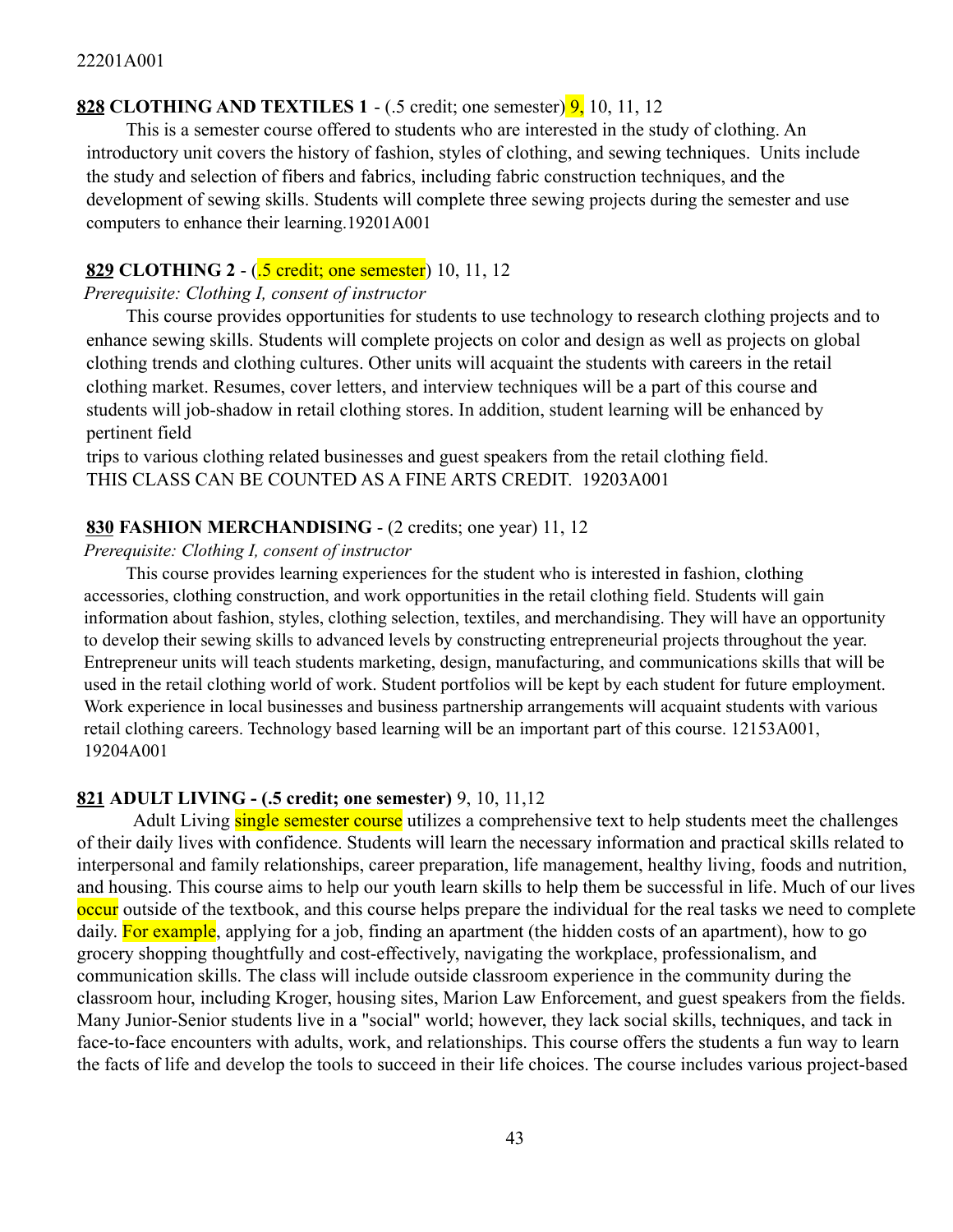experiences and service-learning opportunities to gain knowledge and expertise in understanding and applying management skills, considering **individuals and families' diverse** social, economic, technological, environmental, and cultural characteristics. 19251A001

# **820 PARENTING** - (.5 credit; one semester) 9, 10, 11,12

The single semester Parenting course is designed to help teens strengthen the families they live in now and build healthy families for the future. Throughout the chapters, special features extend the content and offer an opportunity for thought, discussion, and action through readings, self-assessment, and hands-on activities. Students can discuss the complex topics of relationships, partner selection, relationship skills, marriage development, and skills to navigate relationships, social pressures, and make wise decisions. Course content includes the following: managing and organizing parenting by applying decision -making and goal-setting skills; using the basic principles of the parenting process; practicing health and safety standards as related to parenting; providing experiences that encourage parents and children to maximize resources; encouraging human relations skills in children/adolescents; community resource agencies and services; and evaluating the impact on parenting of family and career changes. 22204A001

# **822 CHILD DEVELOPMENT-** (.5 credit; one semester) 9, 10,11,12 *(***Prerequisite course for Child Care I/ Kiddie City)**

The single semester course is current, comprehensive, and motivating designed to maximize students' interest and learn about child development, parenting, and childcare. This course offers students information about children's development, effective parenting or caregiver techniques (**Optional** Real Care Baby), and a fun and exciting classroom environment. Chapters also cover pregnancy prevention, teen pregnancy, prenatal development, and delivery. Child Development addresses the knowledge, skills, attitudes, and behaviors associated with supporting and promoting optimal growth and development of infants and children. The focus is on research-based nurturing and parenting practices and skills, including brain development research, supporting children's positive development. In addition, students will explore opportunities in human services and education-related careers. Child Development is required to take Kiddie City/Child Care. 19052A001

#### \***823 & 824 CHILD CARE I and II/ KIDDIE CITY-** ( 2 credits; one year) Grade Levels 11,12

(JALC Dual Credit Class ECE 155, ECE 160, ECE 161) Child Care Trifold [Brochure](https://drive.google.com/file/d/1Ew-hXyuwiTn6_gITQl8i-FpzqWqgZgnM/view?usp=sharing)

Course ID: 19153A001 Early Childhood Education Child Care One

Course ID: 19151A001 Foundations to Teaching Child Care Two

**Let's PLAY!** This Junior-Senior class prepares individuals for their career and future through hands-on experiences and the wonder and excitement of working with children. Each day the student learns the importance of professionalism, accountability, and responsibility through a fun and fast-paced curriculum that brings the textbook to life as a staff member of the laboratory school, Kiddie City. Designed to help prepare individuals for a career in early childhood education or various areas working with children, including pediatrics, social workers, guidance counselors, and speech and language development specialists. The course offers practical techniques to guide children through various daily experiences in safe and educational ways. Hands-on activities include shadowing local elementary educators each week and Marion High Schools' private education system, Kiddie City, three days a week and provides **7 hours of college credit and a college prep portfolio.** Also, staff will receive an honor cord for each year of service recognized by the ECE national association with a stole. **In addition, Gateway will offer a six-year 90% tuition college waiver for students majoring in Early Childhood Education for all Child Care students.**

#### **Prerequisite: Child Development with an acceptable grade, attendance record, selected by the instructor.** \* 386 Child Care II-ECE 151- Year Two- 3 Hours College Credit

This course provides an overview of young children's health, safety, and nutritional needs and early childhood practices to ensure children's well-being in group settings from birth to age eight. Content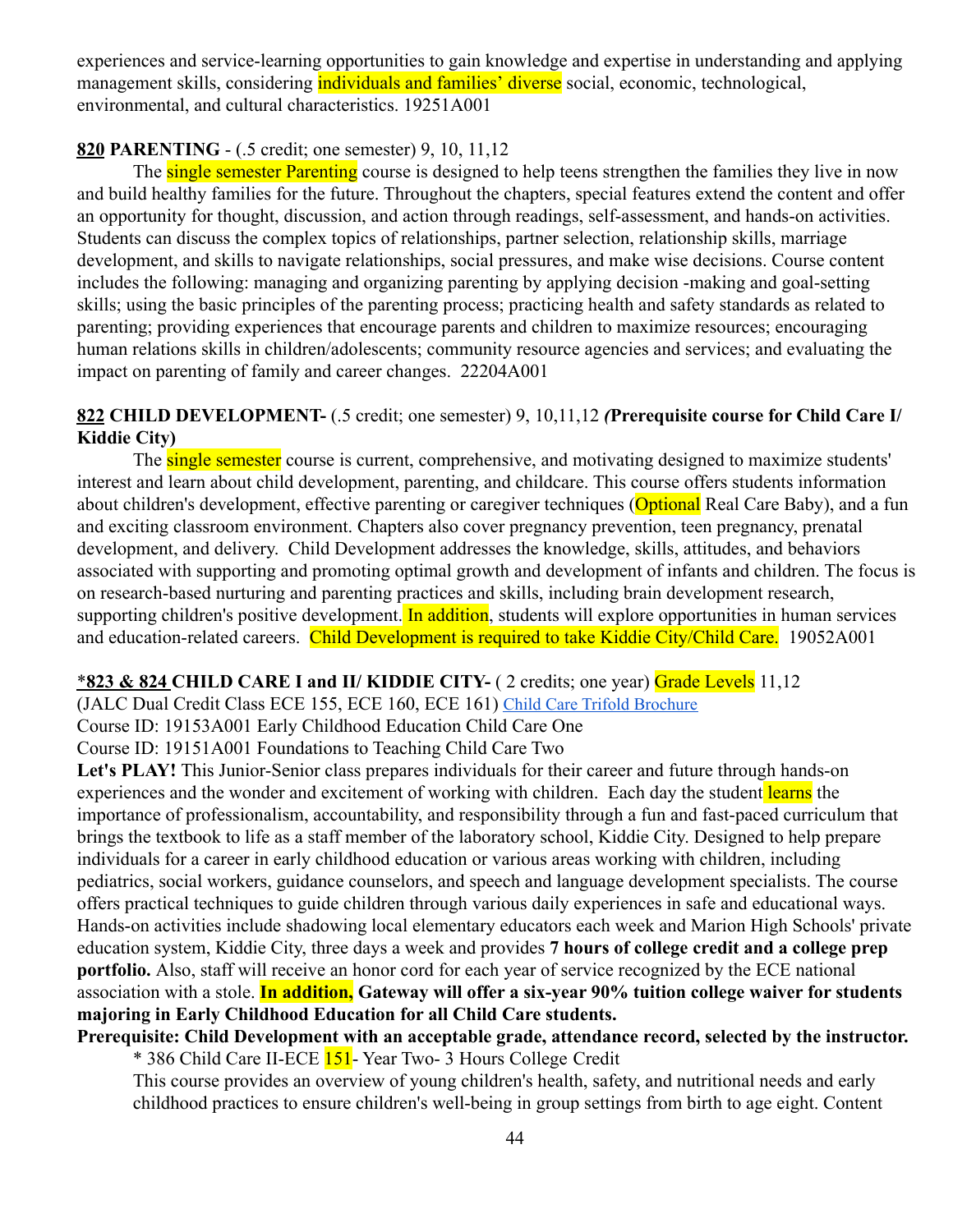includes adults' roles and responsibilities in meeting children's needs, healthy lifestyle practices, childhood illnesses, and injuries, meeting health, nutrition, and safety standards, planning nutritionally appropriate meals, program planning, curriculum, current issues, and parent education concerning health and safety.

\*385 Child Care I- ECE 160- Year One- 3 Hours College Credit

A foundation course in theory and principles of the development continuum, including an in-depth study of physical, social/emotional, cognitive, language, and aesthetic development, examining current research and significant developmental theories encompassing birth through eight years of age. This course will explore child development within a socio-cultural context, such as gender, family, race, ethnicity, language, ability, socio-economics, religion, and society, **emphasizing** the implications for early childhood professional practice. Students must be concurrently enrolled in ECE 161 Early Childhood Practicum, requiring 3 hours per week of hands-on experience in the Kiddie City Child Development Lab.

\*385/ 386 Child Care I/II- ECE 161- Senior Year- 1 Hour College Credit

This course is designed to provide students with hands-on experience in working with young children. Students will engage in the practical application of child development knowledge and professional teaching practices with infants, toddlers, and preschool children in the Kiddie City Child Development Lab. The student will work with young children 2 hours per week under a qualified professional's direct supervision. The college instructor will coordinate the learning experience, including performance assessments.

**Child Care I-** This course prepares students to guide young children's development in an educational setting through classroom and job shadowing experiences. Course content includes child development, care, and education issues. Project-based learning experiences include planning and implementing developmentally appropriate activities, essential health and safety practices, and teaching young children's legal requirements. In addition, students will research the necessities of early childhood education careers and develop/expand their career portfolios.

**Child Care II-** This course introduces students to the principles underlying teaching and learning, the responsibilities and duties of teachers, and strategies and techniques to deliver knowledge and information. Combining classroom and field experiences will enable the student to gain professional knowledge and understanding of the education profession. Course content includes projects to understand the learner and the learning process, instructional planning, the learning environment, assessment and instructional strategies, career opportunities in education, and Illinois regulations and licensing requirements.

# **821 FOOD AND NUTRITION 1** - (.5 credit; one semester) 9, 10, 11

This is a one semester course that is offered to students who enjoy cooking and are interested in the food industry. Course content would include decision making and time management skills, meeting health, safety and sanitation guidelines established by ServSafe, and demonstrating career readiness skills. Students will be introduced and encouraged to participate in FCS Club leadership activities. 16054A001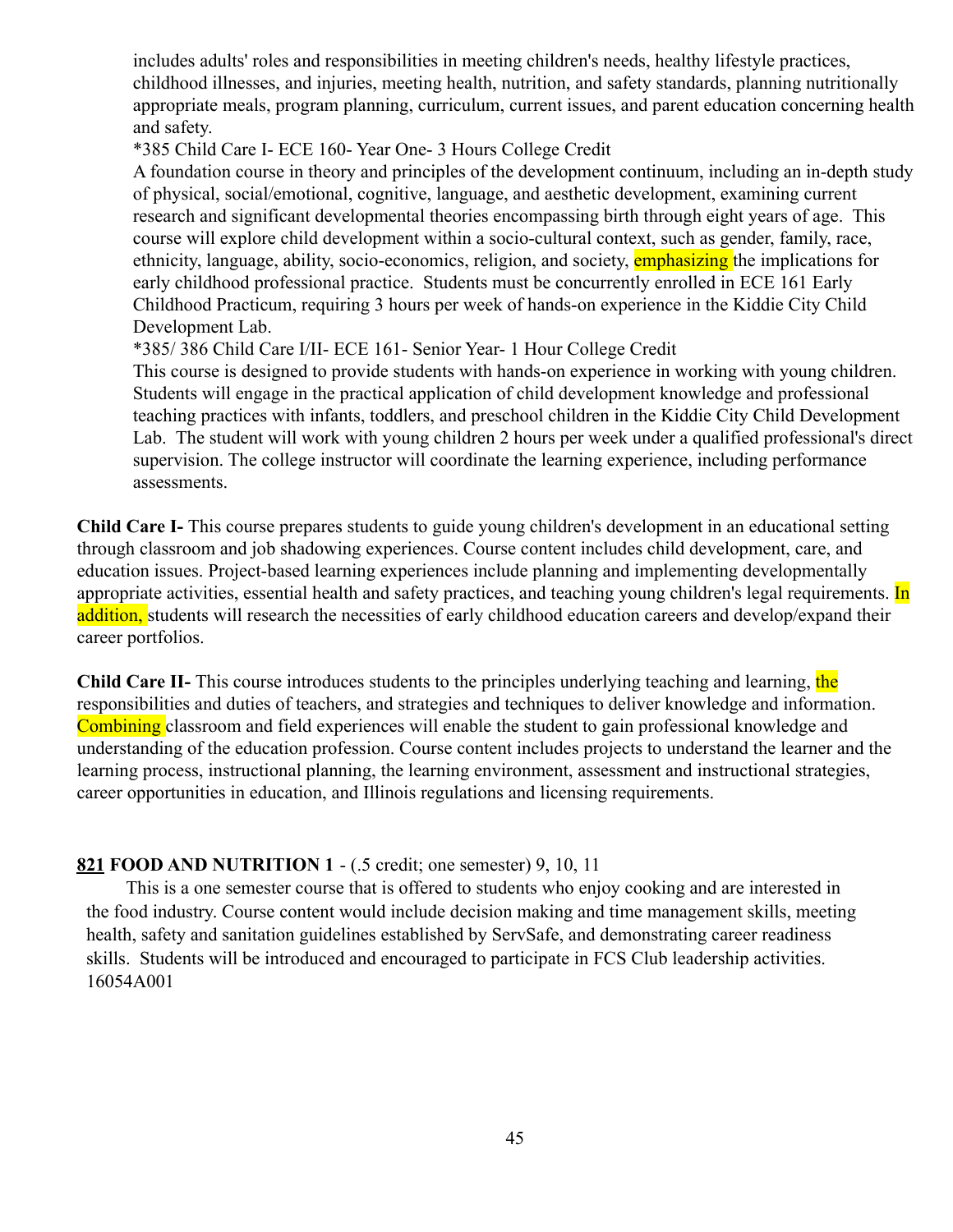#### **832 FOOD AND NUTRITION 2** - (.5 credit; one semester) 10, 11, 12

#### *Prerequisite: Foods 1*

This is a second level foods course with more attention paid to food selection and preparation for special circumstances, equipment and tools, and the functions of ingredients during various cooking/baking practices. Course content could include selection, purchase, preparation, and conservation of food, as well as trends in dietary healthcare and trends in regional and international cuisine. The focus of this course is on Foods and Nutrition Services and is preparation for the ProStart Service Program. Students will be introduced and encouraged to participate in FCS Club leadership activities. 16054A002

#### **833 & 834 PROSTART /FOOD SERVICE 1 & 2** - (2 credits; one year) 11, 12

*Dual Credit with Rend Lake College (1st semester Culinary Math 3 Credit hours, 2nd semester Nutrition 3 Credit hours) Prerequisite: Foods 1, Foods 2, and/or consent of instructor*

This course provides terminology, culinary math, and practical experiences needed for the development of culinary competencies and workplace skills. Additional topics include cost analysis, taking inventory, monitoring consumer and industry trends, and individualized mastery of culinary techniques. Students will participate in a dietary Internship with Heartland Regional Medical Center, as well as cater meals outside of campus. Students will be introduced and encouraged to participate in FCS Club leadership activities. 16052A001, 16055A001 \*\*\*Students need a driver's license and their own means of transportation in order to go to and from the work site.

#### **805 CONSTRUCTION CRAFT PREPARATION PROGRAM**

(2/3 credits; one year) Grades 11 (2 credit hours), 12 (3 credit hours) *Prerequisite: Application process*

This program is designed to educate students on the skills needed in order to pursue a successful career in the construction industry. In partnership with several high schools in southern Illinois, the IL Laborers Training Center is offering this exciting new program to Juniors and Seniors on a limited basis. The class will be held at the Laborers' Training Center in Marion, IL and will run Monday-Friday 7:30-9:30 am. 17002A001

\*\*\*Students need a driver's license and their own means of transportation in order to go to and from the work site.

#### **HEALTH/DRIVER EDUCATION**

Students and parents are encouraged to give time, thought, and attention to the selection of courses each year. Students are encouraged to make necessary schedule changes during the summer or the week prior to the start of school. All schedule changes must be made before the first day of school. If a student requests a schedule change after the start of the semester, the request will be denied unless unusual circumstances dictate that the change be made in the interest of the student's health or safety. No full year class may be changed at the semester unless the student is earning a D or an F. **No schedule changes will be made to change a student's lunch hour or to change teachers!**

All students are required to pass one semester of Health for graduation from Marion High School.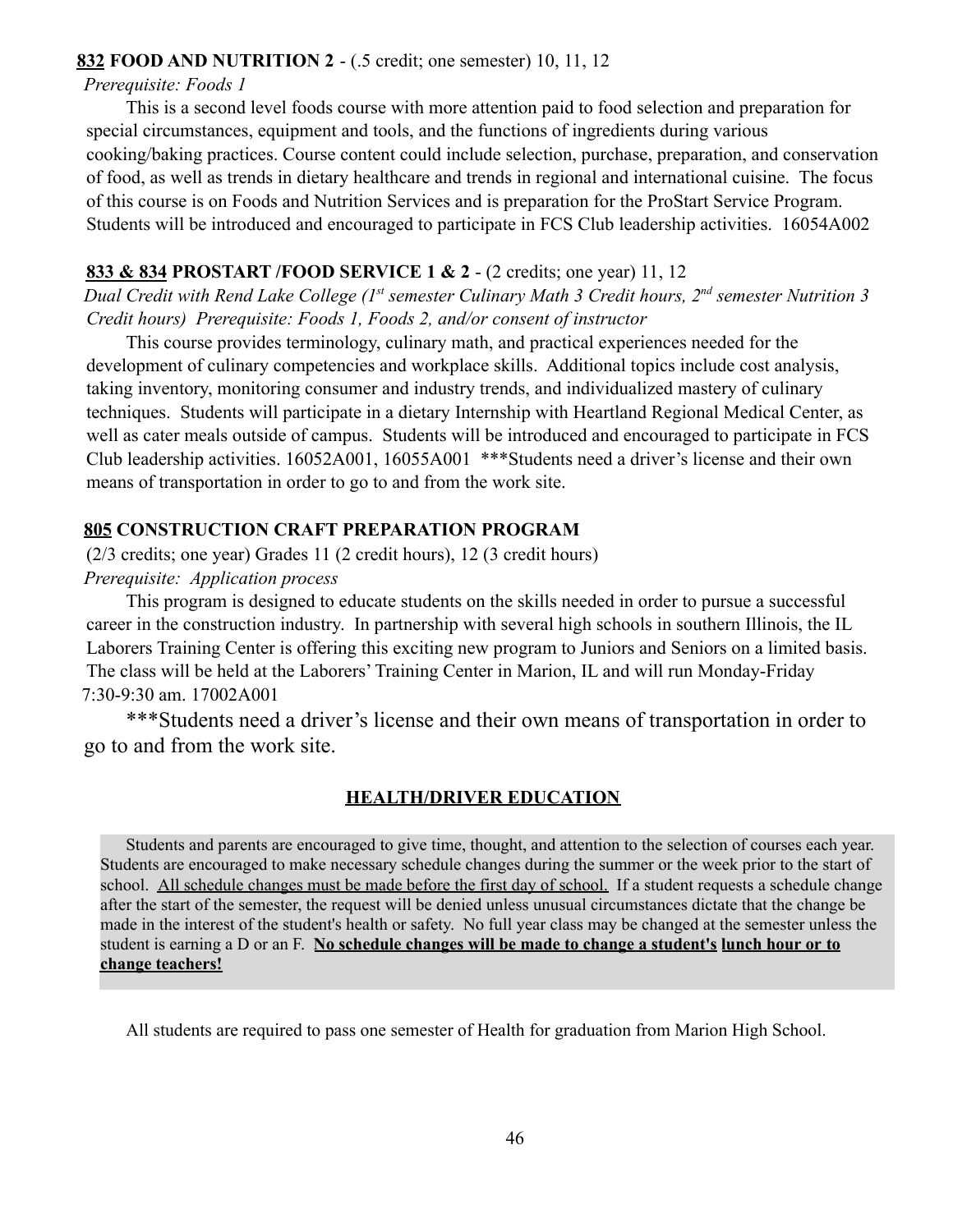#### **601 HEALTH** - (.5 credit; one semester) 9

Health classes emphasize the everyday usefulness of health information and wise decision-making. Included are units in drugs, environmental health, alcohol, conflict resolution, communicable and degenerative disease, sexuality, mental health, the body systems, and nutrition. 08051A000

#### **DRIVER EDUCATION (BTW)** - (0 credit; 9 weeks) 9,10,11,12

Driver Education is a nine week course which runs in conjunction with the physical education class. An orientation will be conducted approximately 30 days before students will be enrolled in Driver Education. They will take their Rules of the Road test at this orientation. By law, students can obtain their permits 30 days before they are enrolled in the classroom. Students must also be 15 years of age before they can obtain their permits. Students, by law, must accrue 30 hours of classroom instruction, 6 hours behind-the-wheel, and 50 hours of supervised driving at home in order to be eligible for a driver's license. Units covered include: pre-start procedures, intersections, state and county highway driving, lane changes, up and down hill parking, turnabouts, backing, interstate and DUI. Student's Driver Education grade is figured in with the Physical Education grades for their semester grade. Driver Education enrollment is based on the oldest students getting in the class based on the birthdays of students in their physical education hour. Available sections for Driver's Education with PE are listed below in the PE chart.

#### **PHYSICAL EDUCATION**

Students and parents are encouraged to give time, thought, and attention to the selection of courses each year. Students are encouraged to make necessary schedule changes during the summer or the week prior to the start of school. All schedule changes must be made before the first day of school. If a student requests a schedule change after the start of the semester, the request will be denied unless unusual circumstances dictate that the change be made in the interest of the student's health or safety. No full year class may be changed at the semester unless the student is earning a D or an F. **No schedule changes will be made to change a student's lunch hour or to change teachers!**

# **Physical Education Course Description**

Yearly enrollment in physical education is required at Marion High School Unless a valid PE waiver applies. Students who are unable to take physical education must present a valid doctors/religious excuse **EVERY YEAR** to their counselor. The physical education department is committed to prepare our students for the 21st century using researched methods to be functional, independent, contributing individuals to our society. Students will assess their own health and fitness levels and develop a plan to maintain or reach optimal fitness and wellness. Students will learn the processes, physical components, and problem solving skills necessary to make proper adaptations to experience an active and physically rewarding lifestyle.

**602 & 603 9/10 LIFELONG FITNESS**- (Grade 9: .5 credit, one semester, Grade 10: 1 credit)

Students will be introduced to weight training, circuit training, HIIT, heart rate monitors, and other current fitness modalities to develop students' flexibility, muscular strength, muscular endurance, cardiovascular endurance, coordination, as well as overall fitness knowledge. Class will develop students' motor skills needed to perform a variety of physical activities and exercises. Students will be introduced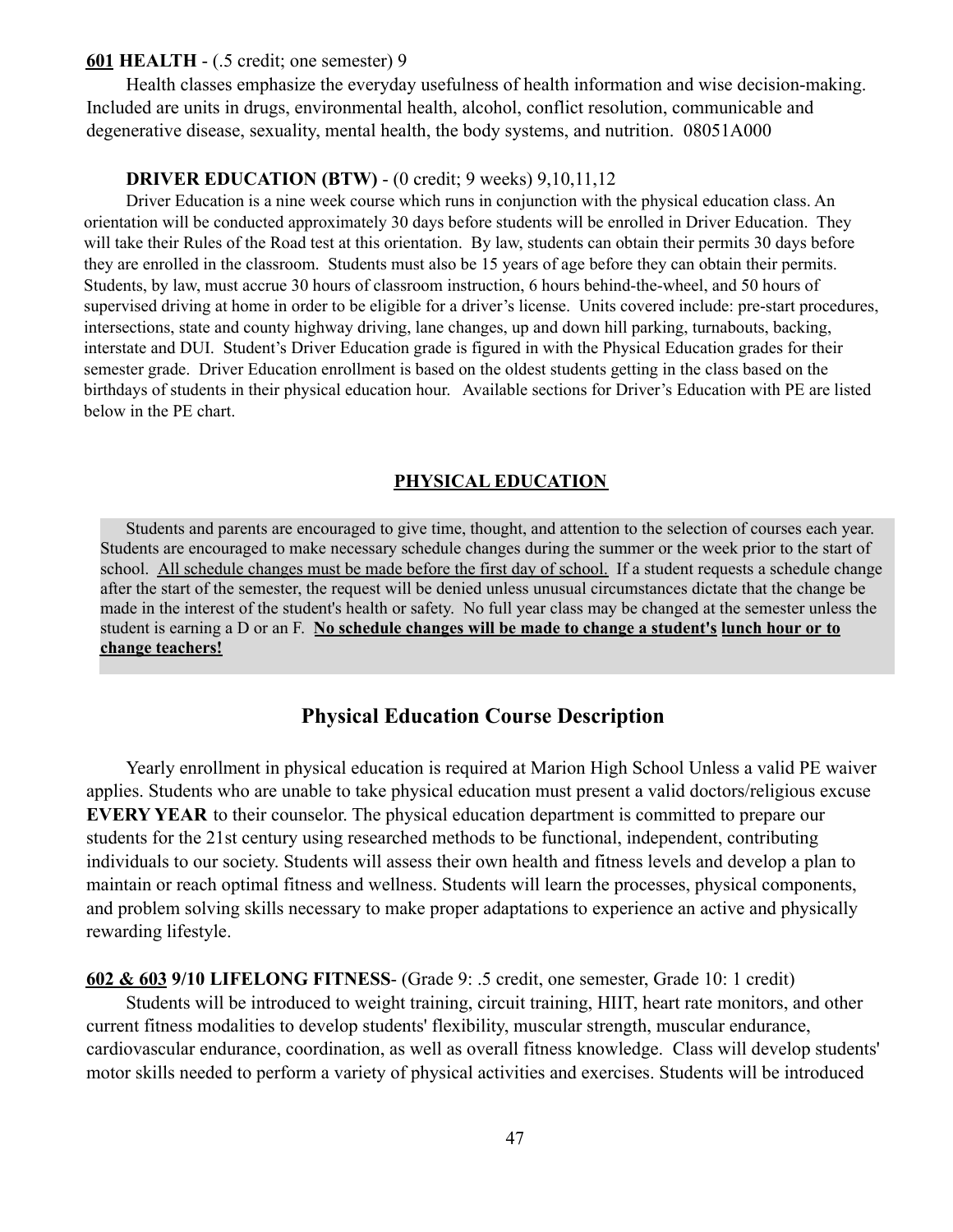to our MHS weight room, Cardio room and Fitness facility to increase safety, proper use and students comfort level with many different fitness modalities. Students will learn basic anatomy and physiology of exercise. Overall appreciation and awareness for lifelong fitness is emphasized. *4 days of fitness and 1 group game-day (subject to change)*

### **618 & 619 11/12 Lifelong Fitness**

Students will utilize instructor-led weight training, circuit training, HIIT, heart rate monitors, and other current fitness modalities to develop student's flexibility, muscular strength, muscular endurance, cardiovascular endurance, coordination, as well as overall fitness knowledge. Class will develop students' motor skills needed to perform a variety of physical activities and exercises. Class emphasizes general knowledge of many different fitness modalities rather than targeting a certain way to become fit. *4 days of fitness and 1 group game-day (subject to change)*

#### **9/10/11/12 Unified Partners PE**

Physical Education Class focused on activities appropriate for all levels of physical abilities. Some possible units/activities may include: Circuit Training, Soccer, Bowling, Basketball, Volleyball, Hockey, Cardio Games, Cardio Room, and other games that are centered around local Special Olympics Games. You may be a good fit for this PE class if you are open minded to getting to know our Strive Students, thinking of pursuing teacher education in the future, a patient person who enjoys helping others, or a member of Unified Partners here at MHS or MJHS. Good Grades and Behavior is a requirement to enroll.

#### **606 & 607 Strength and Conditioning**- (Grade 9,10,11,12 co-ed student **athletes only**)

This course is designed for High School Athletes. Class will concentrate on muscular strength, balance, stability, mobility, speed and agility while utilizing the weight room and completing movement lessons designed to improve sport performance. The course will also incorporate nutrition and anatomy and physiology of exercise concepts as it relates to athletics. Students wanting to enroll should demonstrate strong self-discipline and commitment to exercise. *2-3 Weight Lifting days, 2 movement days (subject to change)*

#### **610 & 611 Yoga/Body Sculpting** (Grade 11,12 co-ed student)

Class will complete dance and body sculpting lessons using Dynamic Resistance Yoga and the weight room. The movement lessons are designed to strengthen and enhance students' cardio, muscle conditioning, balance, mobility, stability and flexibility levels. Class may incorporate basic circuit training, Fitnessgram training components and possible group organized game play as well. Students will be expected to **complete yoga and dynamic resistance movements** in the dance room as well as maintain a positive attitude and willingness to participate in all activities. Heart Rate Monitors will be provided and required. *2-3 days of Yoga/Dynamic resistance or body sculpting, 1 game day (subject to change).*

#### **614 & 615 Sports Recreation and Fitness** (Grade 11,12 co-ed student)

Each semester long class will focus on a variety of sports. Students will participate in game play to increase cardio endurance, coordination, and muscular endurance. Class may incorporate basic circuit training and Fitnessgram training components as well. Students will be expected to maintain a positive attitude and actively participate in all sports and activities offered for each semester. Tentative Fall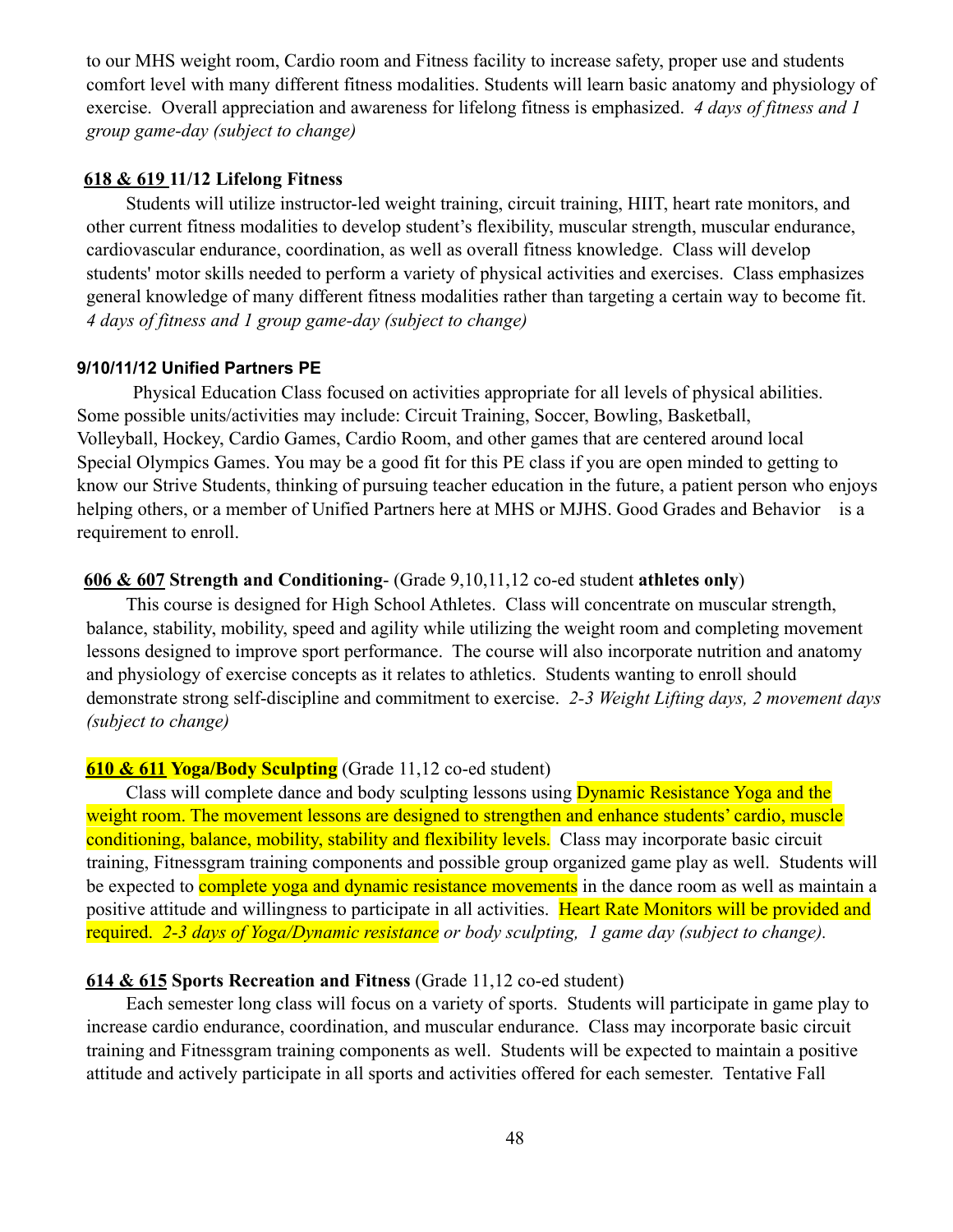Semester Sport focus- Soccer/Softball/Badminton/Volleyball. Tentative Spring Semester Sport focus-Hockey/Basketball/Track/Soccer. *3 days of active game play, 2 days fitness (subject to change)*

|     | <b>FIRST SEMESTER</b>           |     | <b>SECOND SEMESTER</b>          |
|-----|---------------------------------|-----|---------------------------------|
| 602 | 9/10 Lifelong Fitness PE        | 603 | 9/10 Lifelong Fitness PE        |
| 604 | 9/10 Lifelong Fitness PE/DE     | 605 | 9/10 Lifelong Fitness PE/DE     |
| 618 | 11/12 Lifelong Fitness PE       | 619 | 11/12 Lifelong Fitness PE       |
| 620 | 11/12 Lifelong Fitness PE/DE    | 621 | 11/12 Lifelong Fitness PE/DE    |
| 606 | Strength and Conditioning       | 607 | Strength and Conditioning       |
| 608 | Strength and Conditioning PE/DE | 609 | Strength and Conditioning PE/DE |
| 610 | Yoga/Body Sculpt.               | 611 | Yoga/Body Sculpt.               |
| 612 | Yoga/Body Sculpt PE/DE          | 613 | Yoga/Body Sculpt. PE/DE         |
| 614 | Sports Rec. & Fitness           | 615 | Sports Rec. & Fitness           |
| 616 | Sports Rec. & Fitness PE/DE     | 617 | Sports Rec. & Fitness PE/DE     |

\*BTW (Driver's Education) is assigned by birth date, with the oldest students driving first. Illinois law requires that a student must pass eight classes the previous two semesters before taking Driver's Education. Attn: FRESHMEN – If you will be 15 years old before  $09/25/21$ , sign up for 1<sup>st</sup> semester PE/BTW. If you will be 15 between 09/26/21 and 03/08/22, sign up for 2<sup>nd</sup> semester PE/BTW.

#### **ADDITIONAL ELECTIVE CHOICES**

#### **734 YEARBOOK PRODUCTION I-** (1 credit; 1 year) 9,10,11,12

*Prerequisite: Application packets due in February; consent of instructor*

Students will learn the procedures in producing the annual high school yearbook. Experiences include acquiring and editing photographs, selling advertising space, creating business advertisements, creating and maintaining a file system, writing captions for photographs, writing story copy, developing the theme for the yearbook and researching current design trends. Emphasis will also be given to essential business "soft skills" such as phone etiquette, working as part of a team, developing goals and determining time management components. Strict adherence to deadlines will be followed and participation in activities outside of class will be required. Class size is limited. 10005A001

#### **3 MEDIA RESOURCE** - (1 credit; one year) 11, 12

#### *Prerequisite: Consent of instructor*

Students will gain knowledge of how a modern library system works. They will use the technology of the library systems and assist other students in finding research materials. Previous attendance records will be important in selecting students for this course. 22053A000

#### **2 OFFICE OCCUPATIONS** - (1 credit; one year) 11, 12

*Prerequisite: Consent of Guidance Office Staff*

Students will assist in high school office procedures such as answering telephones, collecting attendance folders, delivering messages, and offering assistance to high school visitors and new students. Previous attendance and discipline records will be important in selecting students for this course. 22051A000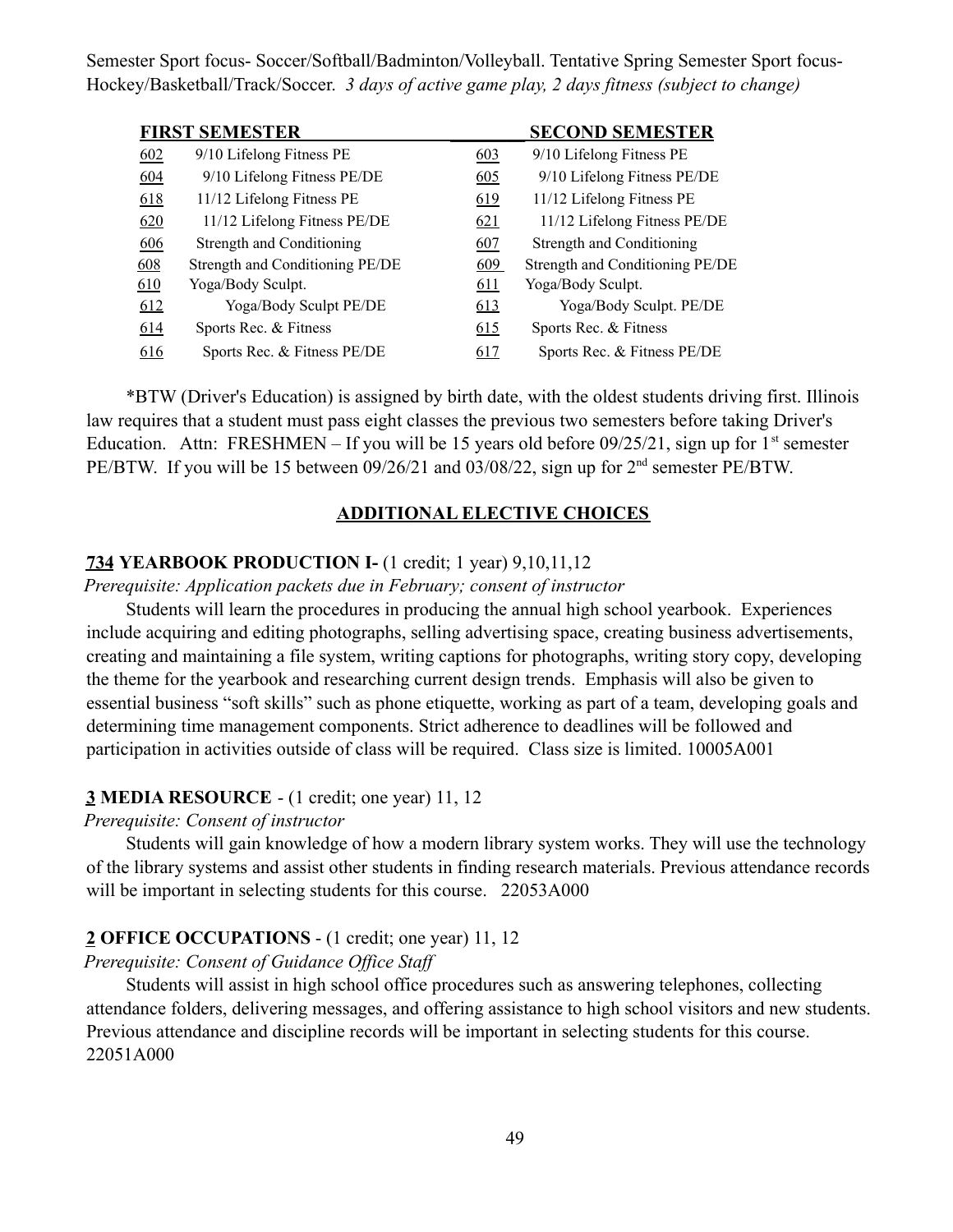#### **10 ROTC 1 (RESERVE OFFICER TRAINING CORPS-1)** – (1 credit; one year) 9, 10, 11, 12

Air Force Junior Reserve Officer Training Corps (ROTC) I courses include both aerospace studies and leadership/life skills education. In these courses, leadership/life skills lessons cover the heritage and development of the Air Force, including its structure, operations, customs, and courtesies. Aerospace topics include the development, history, and impact of flight; aircraft and spacecraft; and the environment in which these crafts operate.09151A000

#### **11 ROTC 2 (RESERVE OFFICER TRAINING CORPS-2)** – (1 credit; one year) 9, 10, 11, 12

#### *Prerequisite: CONSENT OF THE INSTRUCTOR*

Air Force Junior Reserve Officer Training Corps (ROTC) II courses include both aerospace studies and leadership/life skills education. In these courses, leadership/life skills lessons cover intercommunication skills, drill, and military ceremonies. Aerospace topics emphasize the science of flight, including factors of aerospace power, aircraft flight, and navigation.09152A000

#### **12 ROTC 3 (RESERVE OFFICER TRAINING CORPS-3)** – (1 credit; one year) 9, 10, 11, 12

#### *Prerequisite: CONSENT OF THE INSTRUCTOR*

Air Force Junior Reserve Officer Training Corps (ROTC) III courses include both aerospace studies and leadership/life skills education. These courses continue to develop students' life and leadership skills and the ways in which they apply to military life. Aerospace topics emphasize space technology and exploration; examine national defense systems; and advance students' knowledge of aviation, propulsion, and navigation.

#### **13 ROTC 4 (RESERVE OFFICER TRAINING CORPS-4)** – (1 credit; one year) 9, 10, 11, 12

#### *Prerequisite: CONSENT OF THE INSTRUCTOR*

Air Force Junior Reserve Officer Training Corps (ROTC) IV courses include both aerospace studies and leadership/life skills education. The life skills education portion of these courses concentrates on leadership and management principles and career opportunities, and aerospace topics include advanced aerodynamics and aeronautics. Course content may also cover elements of national power and relationships between the nations of the world.

#### **SPECIAL EDUCATION DEPARTMENT**

A referral must be initiated before a student can be considered for special education services. After a complete battery of testing by a psychologist and a multi-disciplinary staffing is held to determine eligibility, if the student is found *eligible and the parents agree, placement of the student is made.* An individual educational plan (I.E.P.) is on file for every student in the special education program. This plan is developed within the context of courses which are offered in the special education program. Special education students must meet the same graduation requirements that all students must achieve.

| 7701 Study Skills (9-12) | 7702 Algebra 1        |
|--------------------------|-----------------------|
| 7706 English 1           | 7703 Geometry         |
| 7707 English 2           | 7704 Algebra 2        |
| 7708 English 3           | 7705 Math Connections |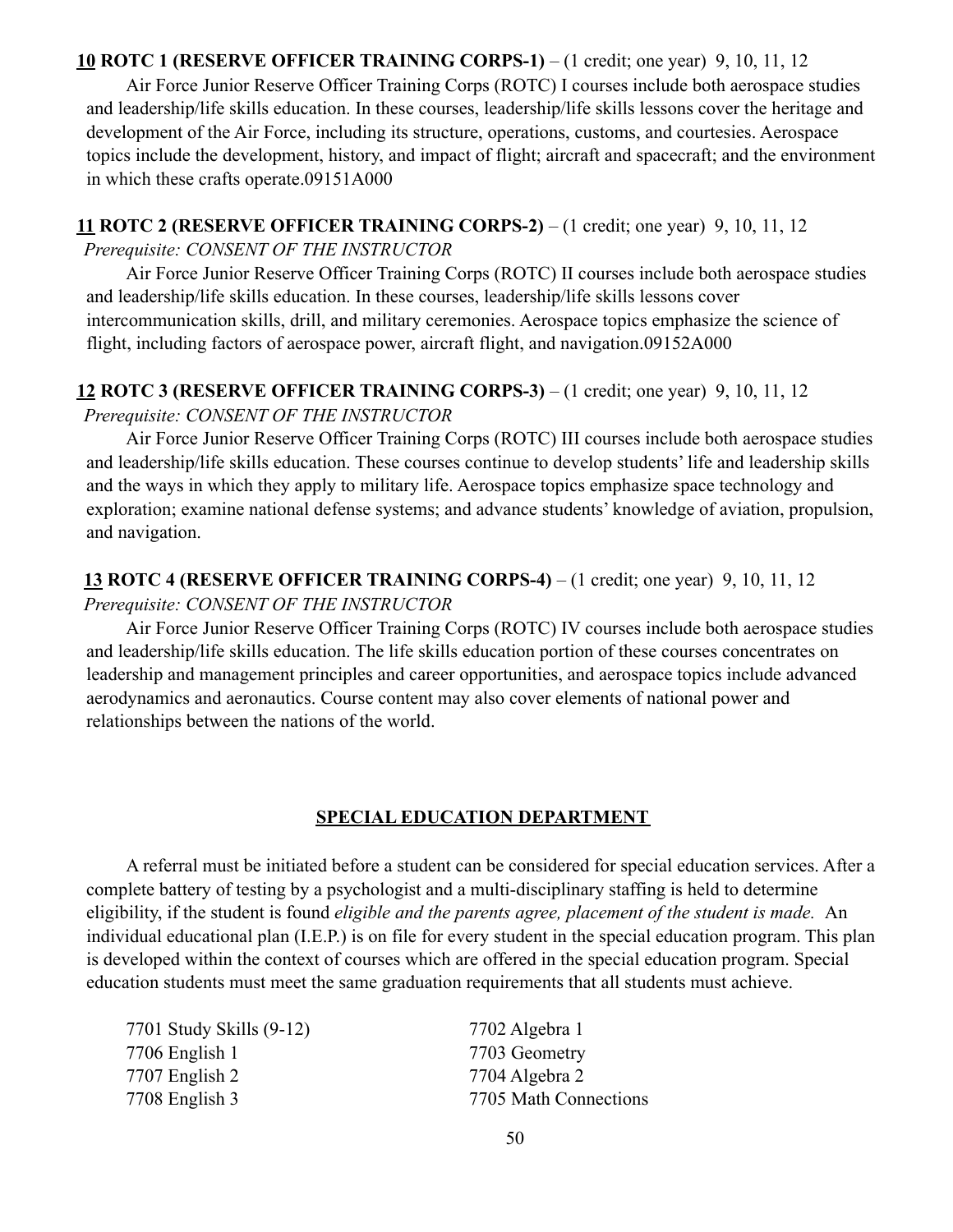7709 English 4 7730 Global Studies 7714 Earth Science 7731 American History 7716 Biology 7733 Civics 7712 Reading Strategies 7720 Health 7721 CVE

We offer these courses in summer school for students interested in freeing up extra periods:

> Global Studies American History Consumer Economics **Civics** Health

We offer these remedial courses in summer school for students in need: Algebra 1 English 1 Physical Science

#### **Yearly Schedule Planning**

#### **Year 9**

- $2<sup>th</sup>$  **Grade** 1. 1 credit 00 English 1 OR 101 Honors English 1 1. 1 credit 103 English 2 OR 104 Honors English 2
- 2. 1 credit 154 Algebra OR 1 credit 168 Honors Geometry 2. 1 credit 167 Geometry OR 1 credit 168 Honors
- 

- 
- 6. Elective 7. Elective
- 7. Elective

**Year 11**

#### **th Grade 12**

- 1. 1 credit 105 English 3 OR 110 AP Literature 1. 1 credit of Grade 12 English Electives
- 2 1 credit 155 Algebra 2 OR 1 credit Honors Algebra 2 OR 2 1 credit of PE-see page 40 for choices 1 credit 157 Pre-Calculus OR 1 credit of 169 Statistics 3. <sup>1/2</sup> credit 180 CIVICS/ <sup>1</sup>/<sub>2</sub> credit Elective
- 3. 1 credit 178 American History 4. Elective

7713 Physical Science 7732 Consumer Economics

#### **th Grade**

- 
- 3. 1 credit 213 & 214 Physical Science A/B OR Geometry OR 1 credit 155 Algebra 2 OR Honors Algebra 2
	- 1 credit 202 Biology 3. 1 credit 202 Biology OR 1 credit Science Electives
- 4. ½ credit 251 Health AND 4. 1 credit 176 Global Studies
	- $\frac{1}{2}$  credit of PE-see page 40 for choices 5. 1 credit of PE-see page 40 for choices
- 5. Elective 6. Elective
	-

#### **th Grade**

- 
- 
- 
-